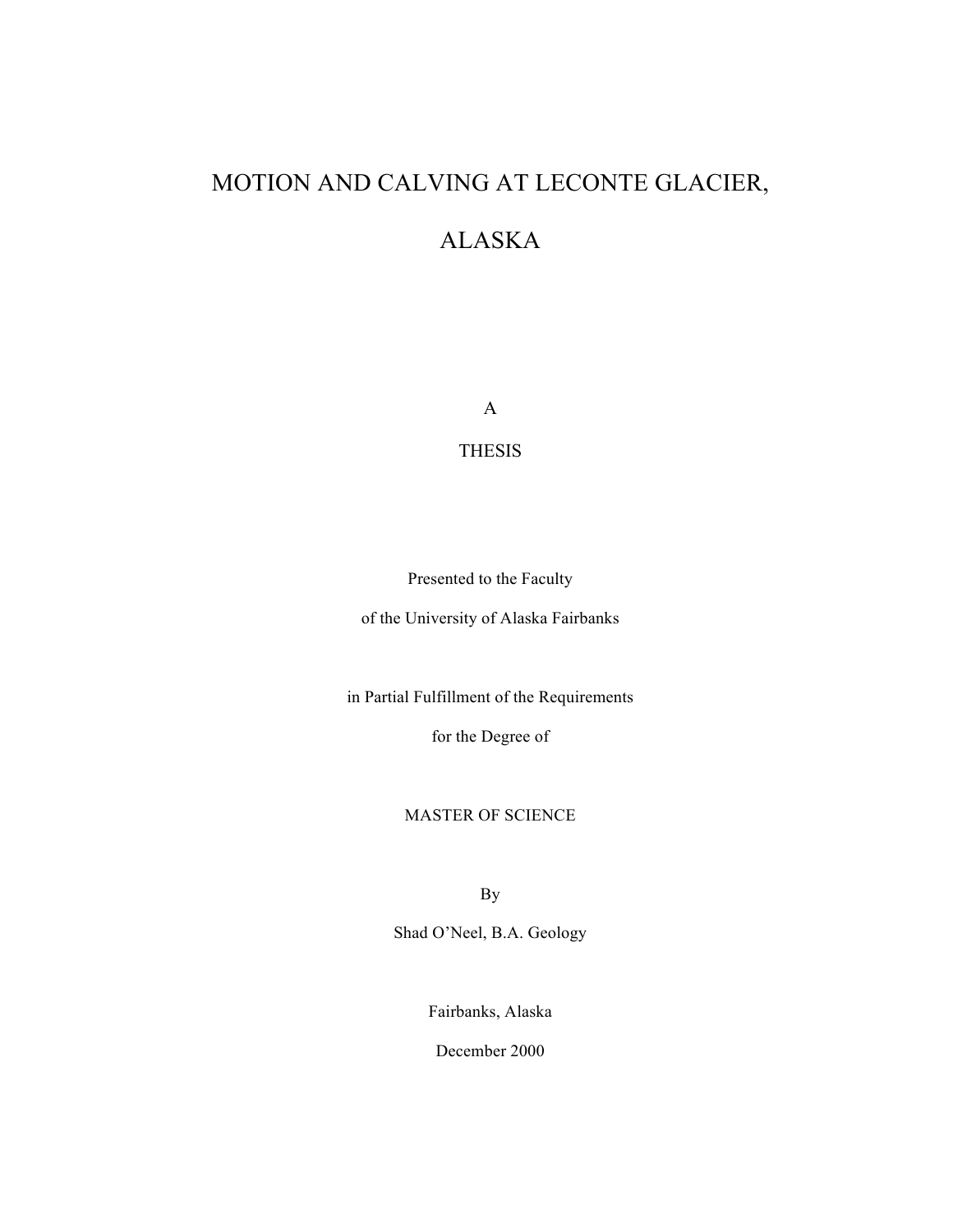## MOTION AND CALVING AT LECONTE GLACIER, ALASKA

By

Shad O'Neel

RECOMMENDED:

Advisory Committee Chair

 $\overline{\phantom{a}}$  , where  $\overline{\phantom{a}}$ 

 $\overline{\phantom{a}}$  , where  $\overline{\phantom{a}}$ 

Department Head

APPROVED:

Dean, College of Science, Engineering and Mathmatics

 $\mathcal{L}_\text{max} = \mathcal{L}_\text{max} = \mathcal{L}_\text{max} = \mathcal{L}_\text{max} = \mathcal{L}_\text{max}$ 

 $\mathcal{L}_\text{max} = \mathcal{L}_\text{max} = \mathcal{L}_\text{max} = \mathcal{L}_\text{max} = \mathcal{L}_\text{max}$ 

Dean of the Graduate School

Date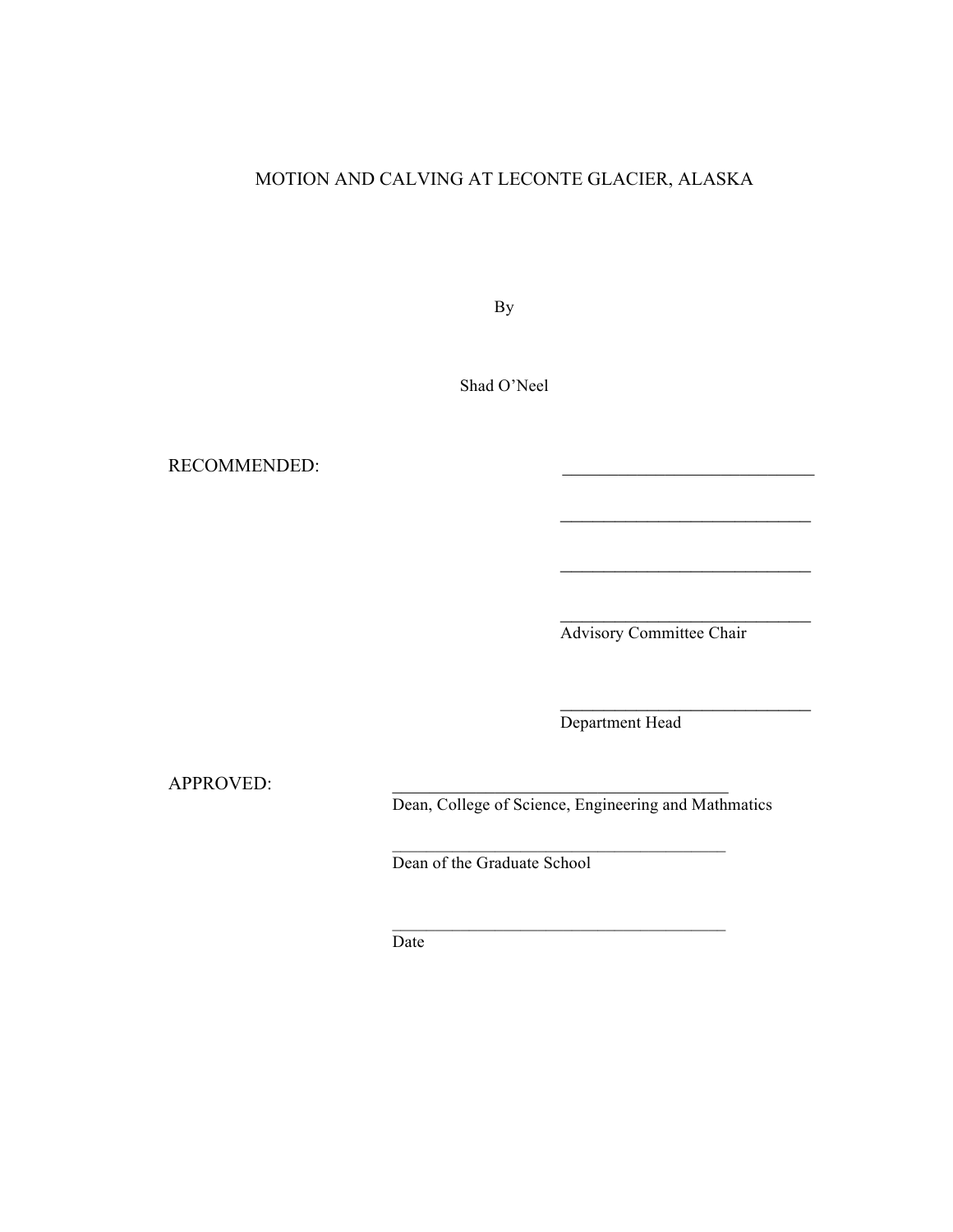# Abstract

An analysis of motion and calving in the terminus region of LeConte Glacier delineates controls which are important to tidewater glacier stability. Ice velocities in this region are quite high; at the terminus they exceed  $27 \text{ m d}^{-1}$ . Our analysis reveals fluctuations in velocity that are forced by ocean tides, surface melt and precipitation. However, the overall velocity is steady over seasonal time intervals. LeConte's terminus position varied substantially, even given this steady ice influx, establishing a correlation between the calving flux and the terminus position (flux out). Although this correlation is largely numerical, the occurrence of calving events is not purely stochastic. Calving occurs as floatation is approached, and multiple short-lived triggers may force calving events by promoting a buoyancy instability. These triggers may include the tide, water input, and water depth. Flexure of the nearly floating portion of the glacier promotes crevasse growth, and helps to initiate calving.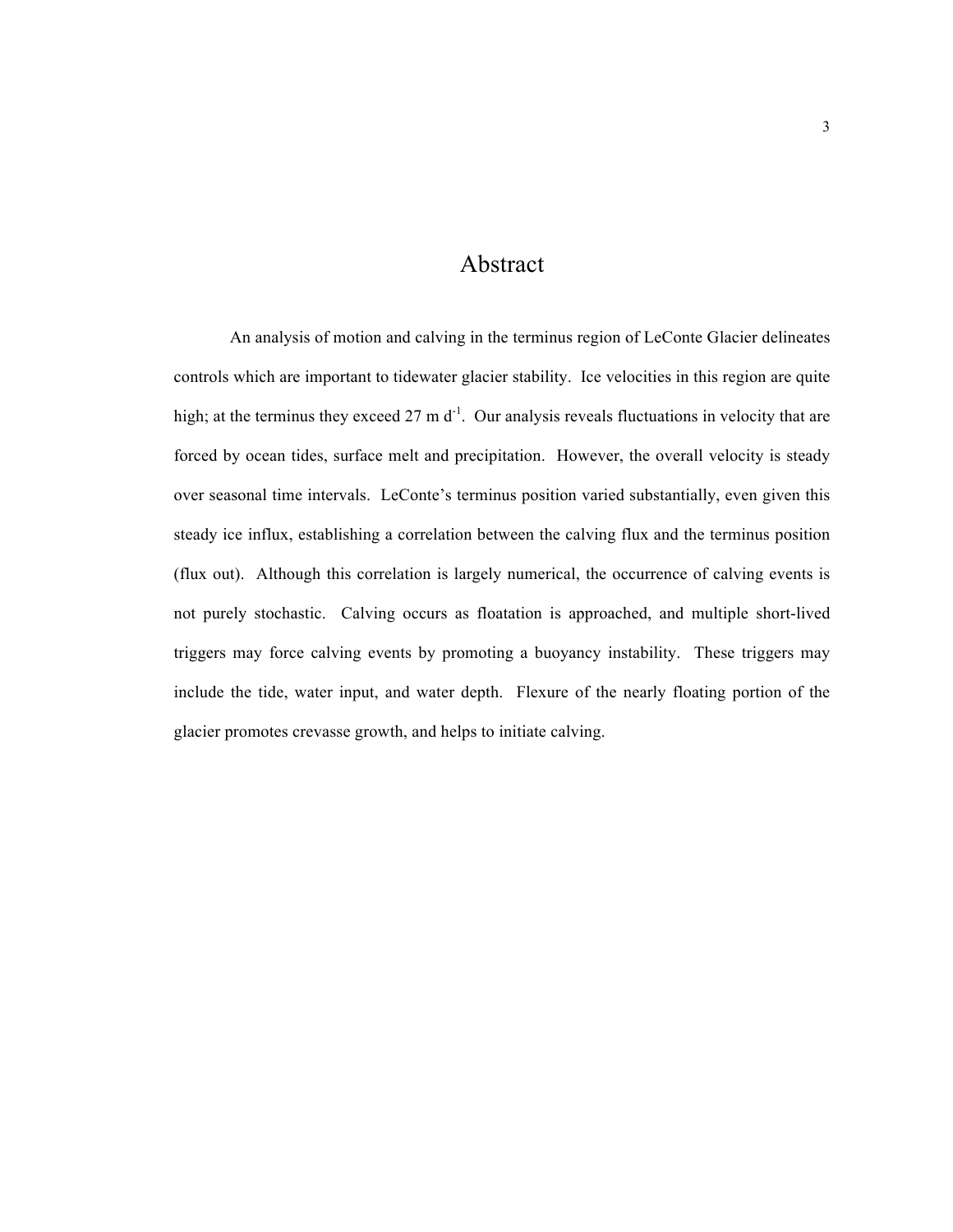# Table of contents

| Chapter 1.                                                                         |  |
|------------------------------------------------------------------------------------|--|
|                                                                                    |  |
|                                                                                    |  |
| <b>Chapter 2.</b><br>Short-term flow dynamics of a retreating tidewater glacier 17 |  |
|                                                                                    |  |
|                                                                                    |  |
|                                                                                    |  |
|                                                                                    |  |
|                                                                                    |  |
|                                                                                    |  |
|                                                                                    |  |
|                                                                                    |  |
|                                                                                    |  |
|                                                                                    |  |
|                                                                                    |  |
|                                                                                    |  |
|                                                                                    |  |
|                                                                                    |  |
|                                                                                    |  |
|                                                                                    |  |
|                                                                                    |  |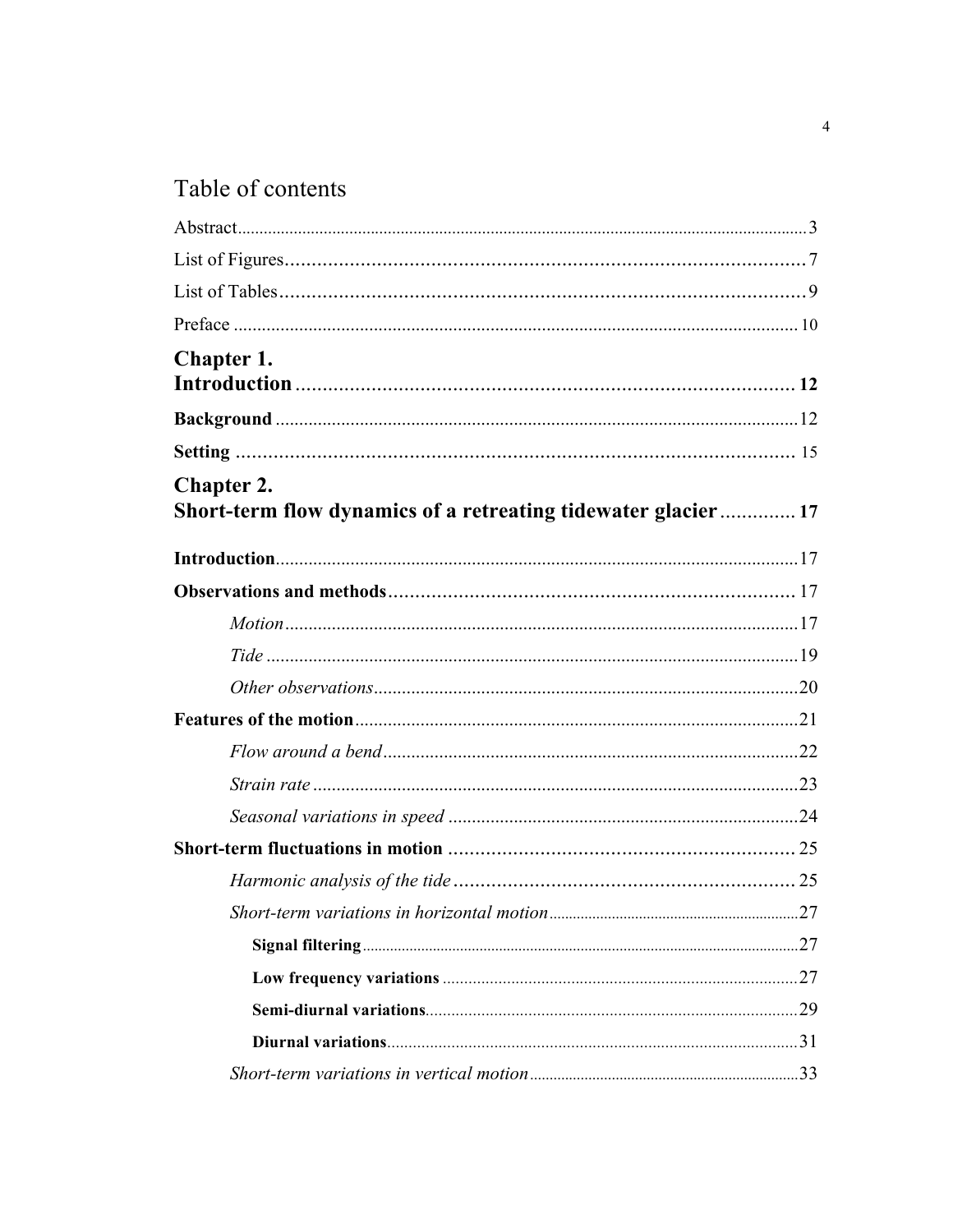| . 56 |
|------|
|      |
|      |
|      |
|      |
|      |
|      |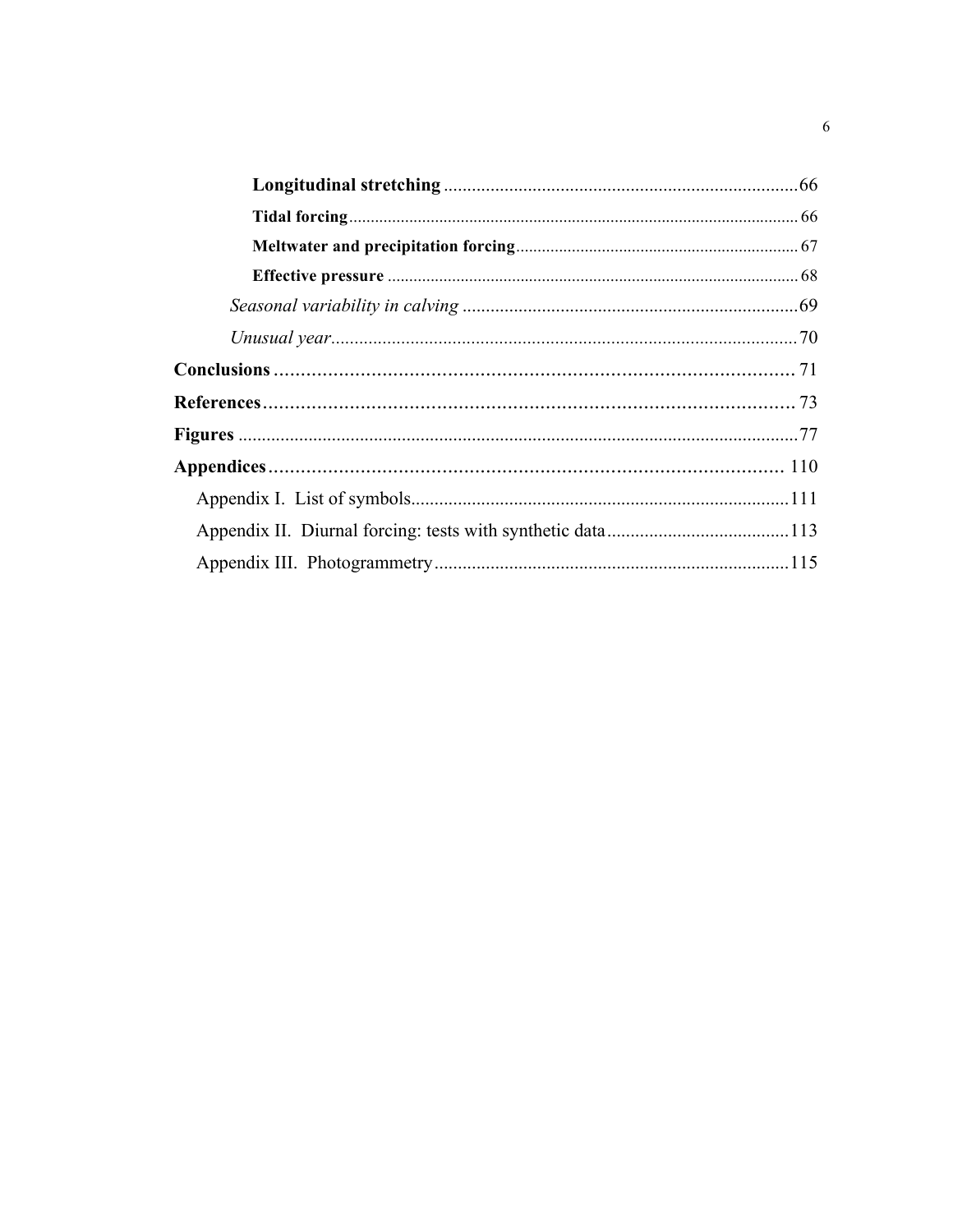# List of Figures

| Figure 1.  |                                                                     |  |
|------------|---------------------------------------------------------------------|--|
| Figure 2.  |                                                                     |  |
| Figure 3.  |                                                                     |  |
| Figure 4.  |                                                                     |  |
| Figure 5.  |                                                                     |  |
| Figure 6.  | Examples of time-lapse images, also showing subglacial discharge 83 |  |
| Figure 7.  |                                                                     |  |
| Figure 8.  |                                                                     |  |
| Figure 9.  |                                                                     |  |
| Figure 10. |                                                                     |  |
| Figure 11. |                                                                     |  |
| Figure 12. |                                                                     |  |
| Figure 13. |                                                                     |  |
| Figure 14. |                                                                     |  |
| Figure 15. |                                                                     |  |
| Figure 16. |                                                                     |  |
| Figure 17. |                                                                     |  |
| Figure 18. |                                                                     |  |
| Figure 19. | Harmonic analysis of high frequency vertical position 96            |  |
| Figure 20. |                                                                     |  |
| Figure 21. |                                                                     |  |
| Figure 22. | Correlation between visual and photogrammetric calving data sets 99 |  |
|            |                                                                     |  |
| Figure 24. |                                                                     |  |
|            |                                                                     |  |
| Figure 26. |                                                                     |  |
| Figure 27. |                                                                     |  |
| Figure 28. |                                                                     |  |
| Figure 29. |                                                                     |  |
|            |                                                                     |  |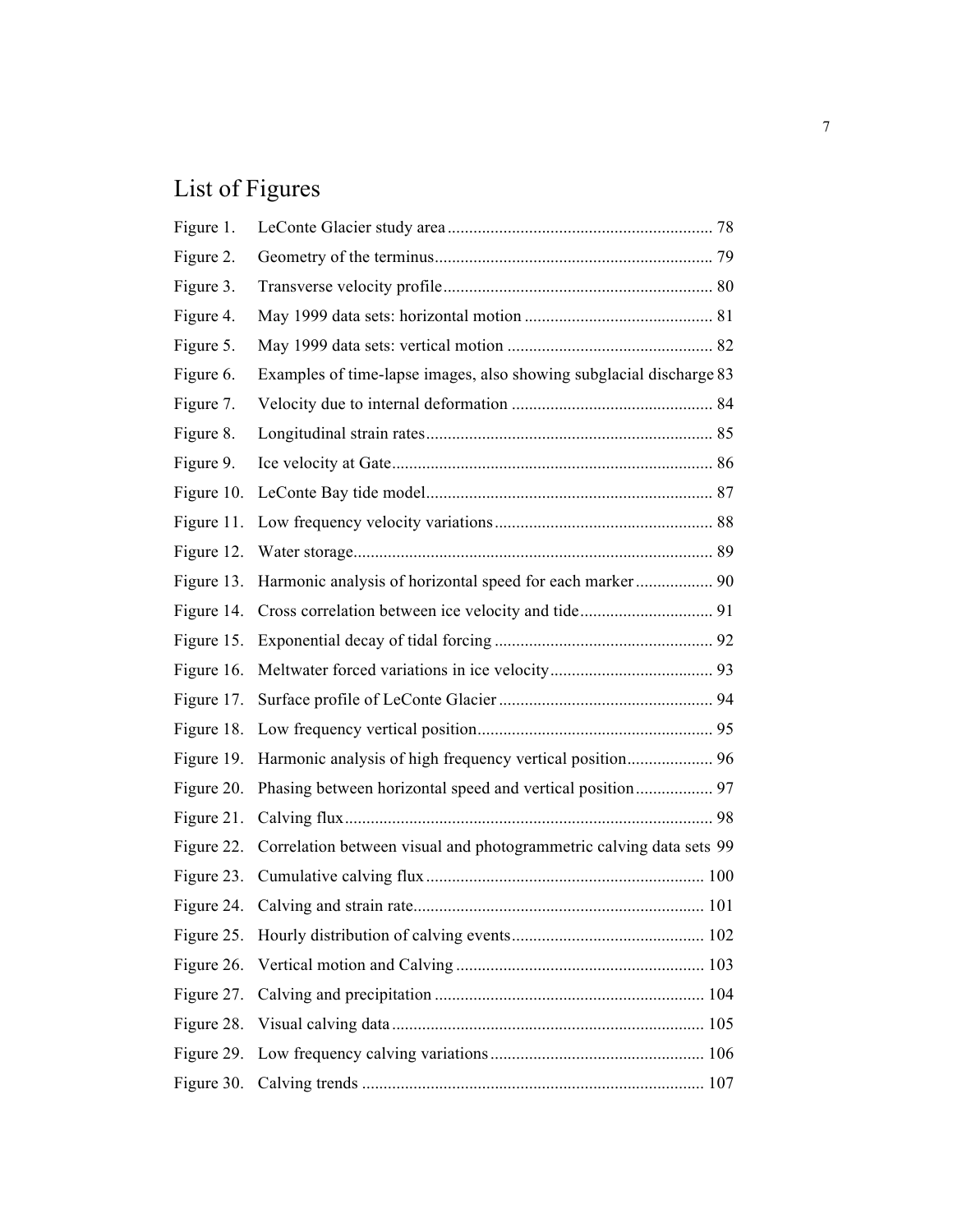| Figure 31. Low frequency vertical motion and the tidal amplitude  108 |  |
|-----------------------------------------------------------------------|--|
|                                                                       |  |
|                                                                       |  |
|                                                                       |  |
|                                                                       |  |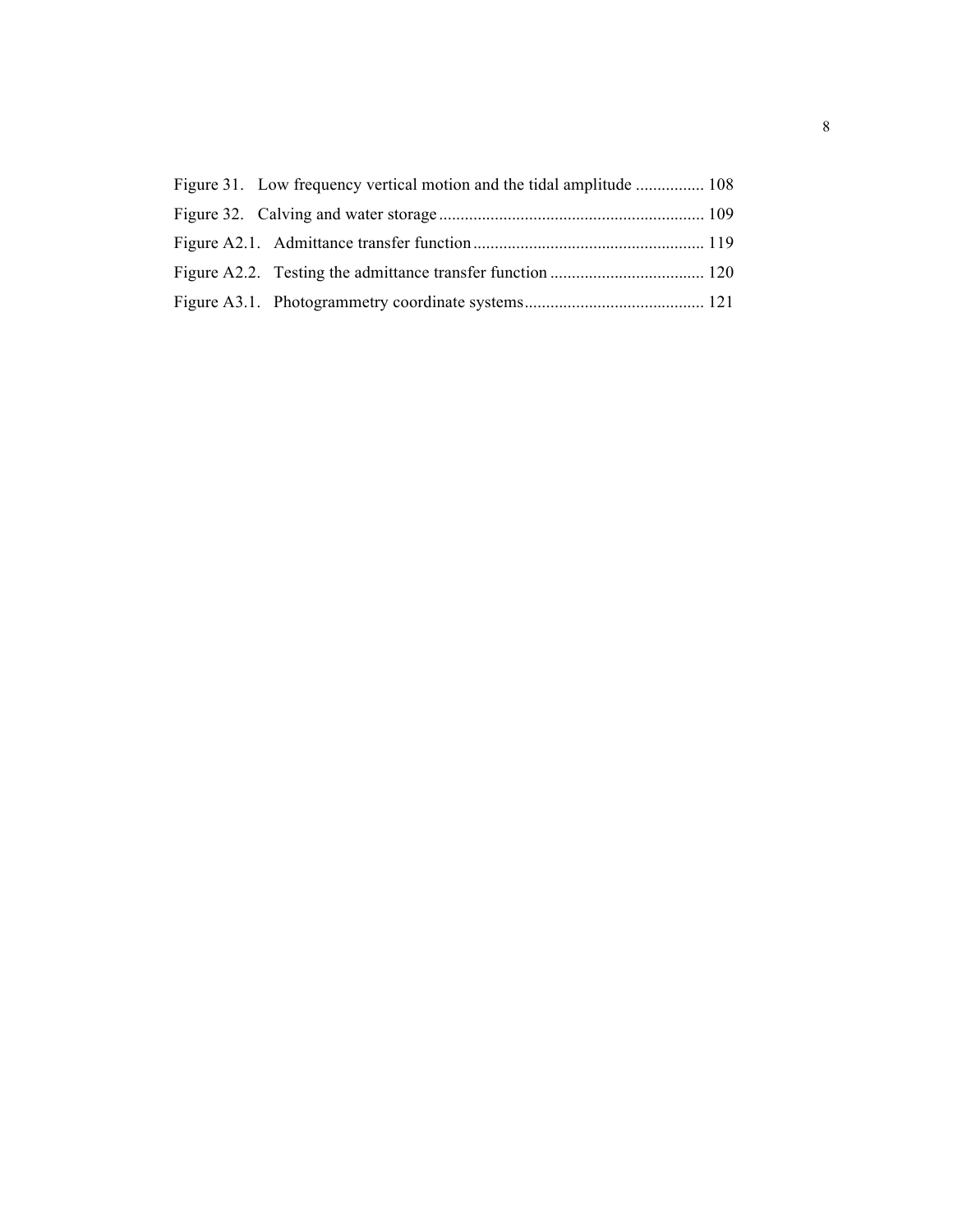# List of Tables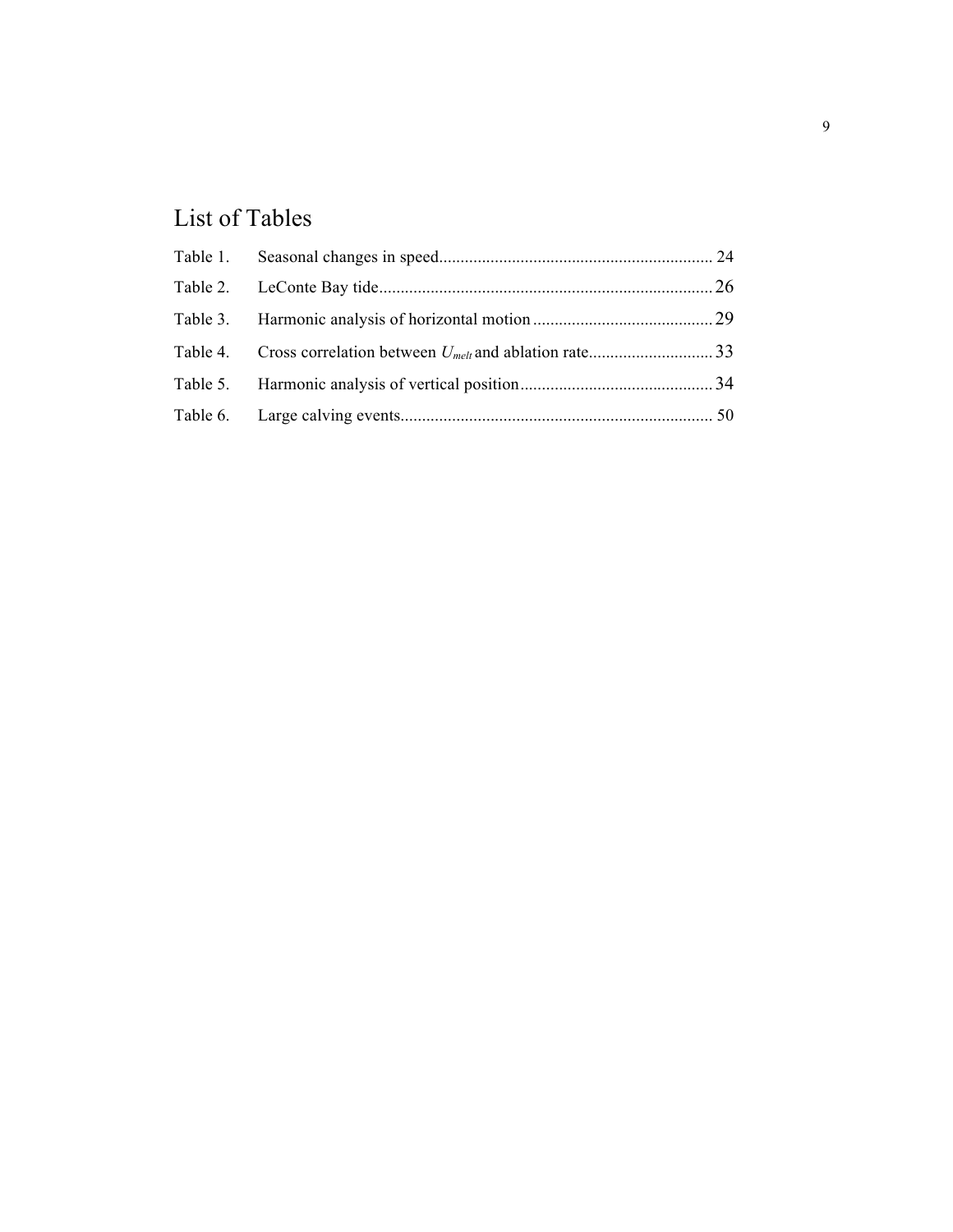# Preface

This thesis is a result of two periods of field work during 1999 at the terminus of LeConte Glacier, in Southeast Alaska. For 32 days in spring and 5 days in fall, we monitored ice motion and calving in efforts to study the temporal variability of these two processes. Chapter 2 describes the velocity study, while Chapter 3 focuses on calving dynamics, with references to Chapter 2 as necessary. This thesis is prepared for submission of two stand-alone papers in *Journal of Glaciology*; therefore some overlap is necessary between chapters. Throughout the text, 'we' is used to refer to the three authors, myself, Keith Echelmeyer, and Roman Motyka. This project was supported by NSF grant OPP 9877057.

Many people deserve thanks for helping me complete this thesis. At the top of the list is my advisor, Keith Echelmeyer, who went out on a limb and accepted me as a graduate student, even though I had no idea what  $\nabla$  meant when I arrived. Since then, he has taught me much more than  $\nabla$  and we've had many thought provoking discussions always swinging wildly from iceberg calving equations to the most recent climb one of us had completed.

Roman Motyka was always dragging me back to reality, making me think of physical meaning instead of equations. He was also key in initiating a wonderful side project on Mendenhall Glacier, one that never ceased to be exciting and beautiful. I enjoyed my times in Southeast with Roman, where the rain is just part of the joy. Will Harrison always had wonderful ideas, and was always making sure I had considered the uncertainty, which I never had. Doug Christensen was always convincing me to sign up for classes that focused on something other than ice.

Great people helped with field work at LeConte. Paul Bowen for initiated the research at LeConte. Joel Johnston was a super dedicated intern and enthusiastically digitized hundreds of photos, with great results. During the field work, it wasn't always easy to go out at 1 a.m.,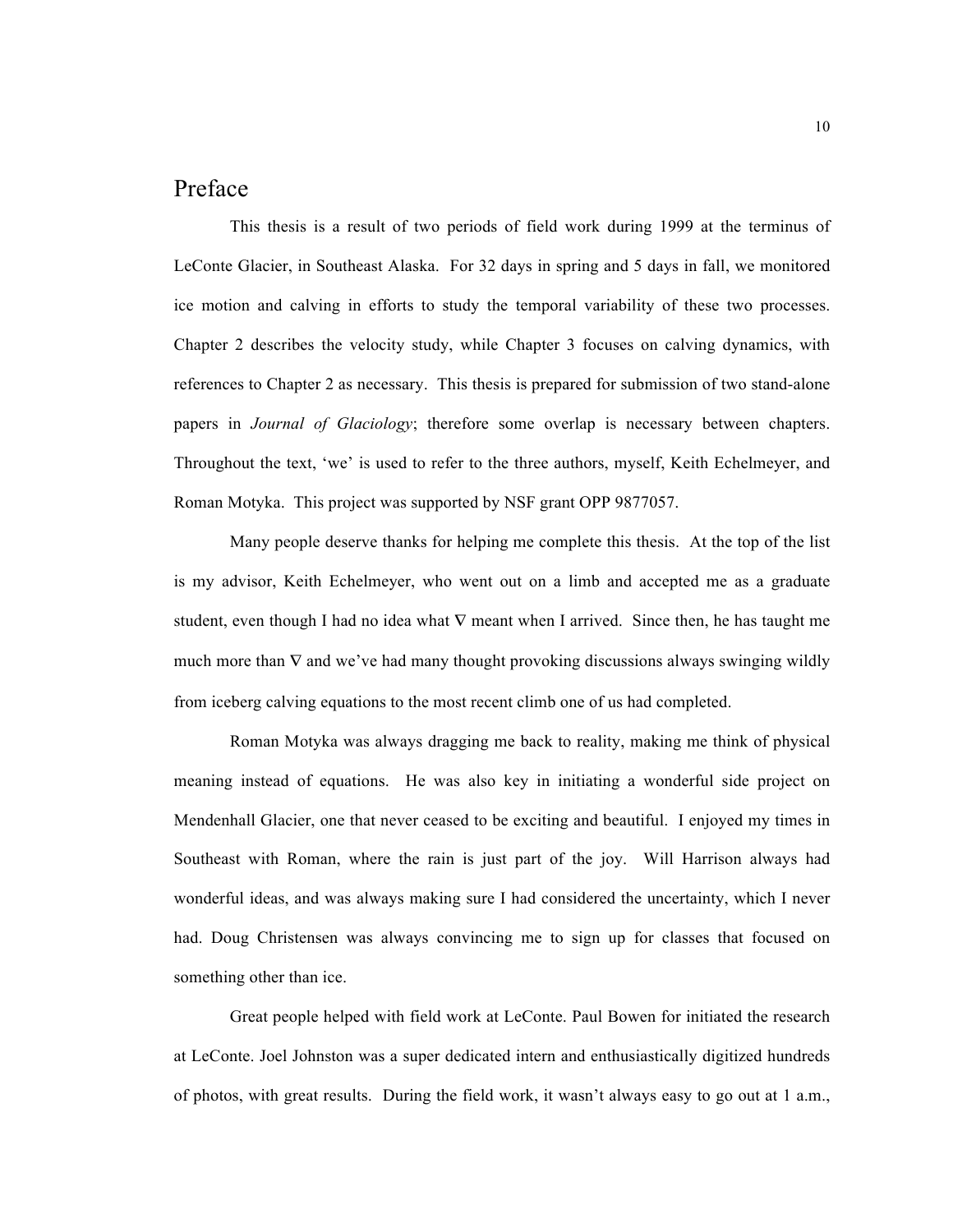into the maelstrom for 30 minutes of surveying. Bryan Hitchcock, Shannon Siefert, Patty DelVecchio and others were always ready to help, especially if we could continue our ski trips between surveys. Bryan gets extra thanks for always being ready for some ridiculous boondoggle attempt at random peaks, we had some good ones! Wally, the pilot was incredible. He claims I took several years off his life placing markers on ice pinnacles, but without his steady had, these papers would be pretty short!

Martin Truffer and Dan Elsberg certainly got tired of my personally formulated rules of algebra, but were always ready to indulge in some wild conversation pertaining to the latest idea that popped into our heads, or to plan some random adventure. Not to mention all the fun times we had slogging around glaciers and peaks across Alaska. Aaron Pearson and Dan McNamara were always ready to jump in the truck and head to the Delta's, where the scenery was often better than the climbing, but it always beat spending the weekends in town.

Last, thanks to Alaska's mountains and glaciers for employing me for the last three years, and providing endless opportunity to get scared clinging to some face, pillar, or slab, satisfying the hunger, and providing the necessary focus to work again, until the next climb.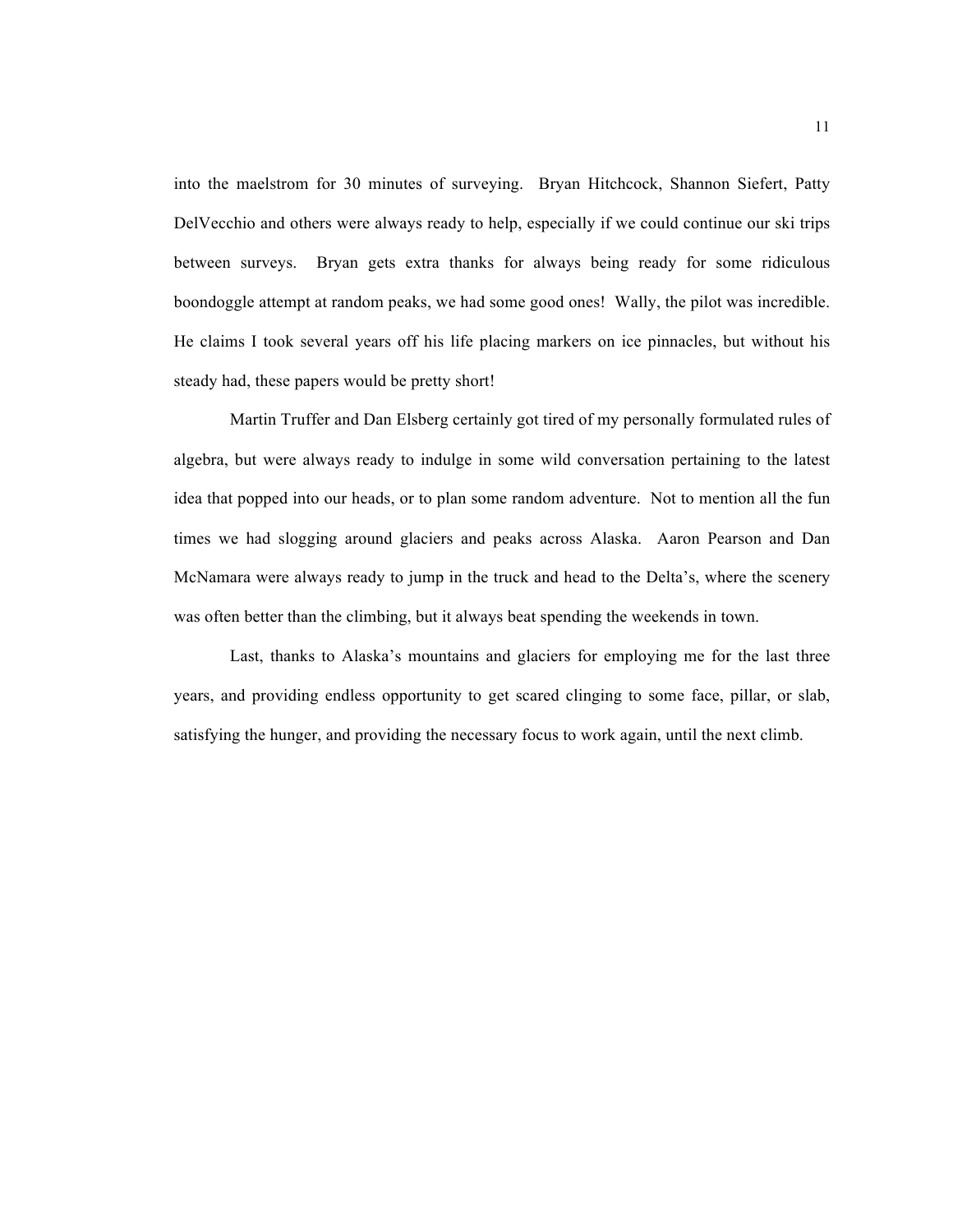## **Chapter 1. Introduction**

#### **Background**

The concept of a tidewater glacier cycle is well established (Post, 1975), and there are many observations of tidewater glaciers that are either slowly advancing or rapidly retreating (e.g. Mercer, 1961; Meier and Post, 1987; Alley, 1991; Kamb and others, 1994; Meier and others, 1994; Post and Motyka, 1995; Warren and others, 1995). Although considerations of the asynchronous behavior of these glaciers and their apparent independence from climate forcing are numerous (Mann 1986; Porter, 1989; Post and Motyka, 1995; Motyka and Beget, 1996), processes that govern tidewater glacier stability, the initiation of retreat and the associated changes in velocity remain poorly understood. Specifically, the prediction of the rate of calving, which is closely related to glacier stability, as a function of some measurable parameter such as water depth, effective pressure at the bed, ice velocity or runoff, is not yet feasible (Meier, 1997).

The rapid retreat is accomplished by an increased rate of calving. Such retreat has the potential to drastically alter the volume of glaciers and ice sheets (Heinrich, 1988; Broecker, 1994) and force a potentially large rise in global sea level (Meier, 1984; 1990). Much of what is known about the retreat phase of tidewater glaciers stems from research at Columbia Glacier, which is a grounded, temperate tidewater glacier in southcentral Alaska. In 1975, Post predicted a rapid retreat of this glacier would result if the glacier backed off its submarine shoal. The retreat was initiated, and since 1983, the terminus has retreated over 10 km (Krimmel, 1997). Meier and Post (1987) surmised that this retreat may have been initiated by calving, followed by a reduction in backstress and an increase in velocity. Contrarily, van der Veen (1996) used the same data set to suggest that rapid flow, rather than calving, initiated the retreat by promoting thinning and an increase in glacier buoyancy.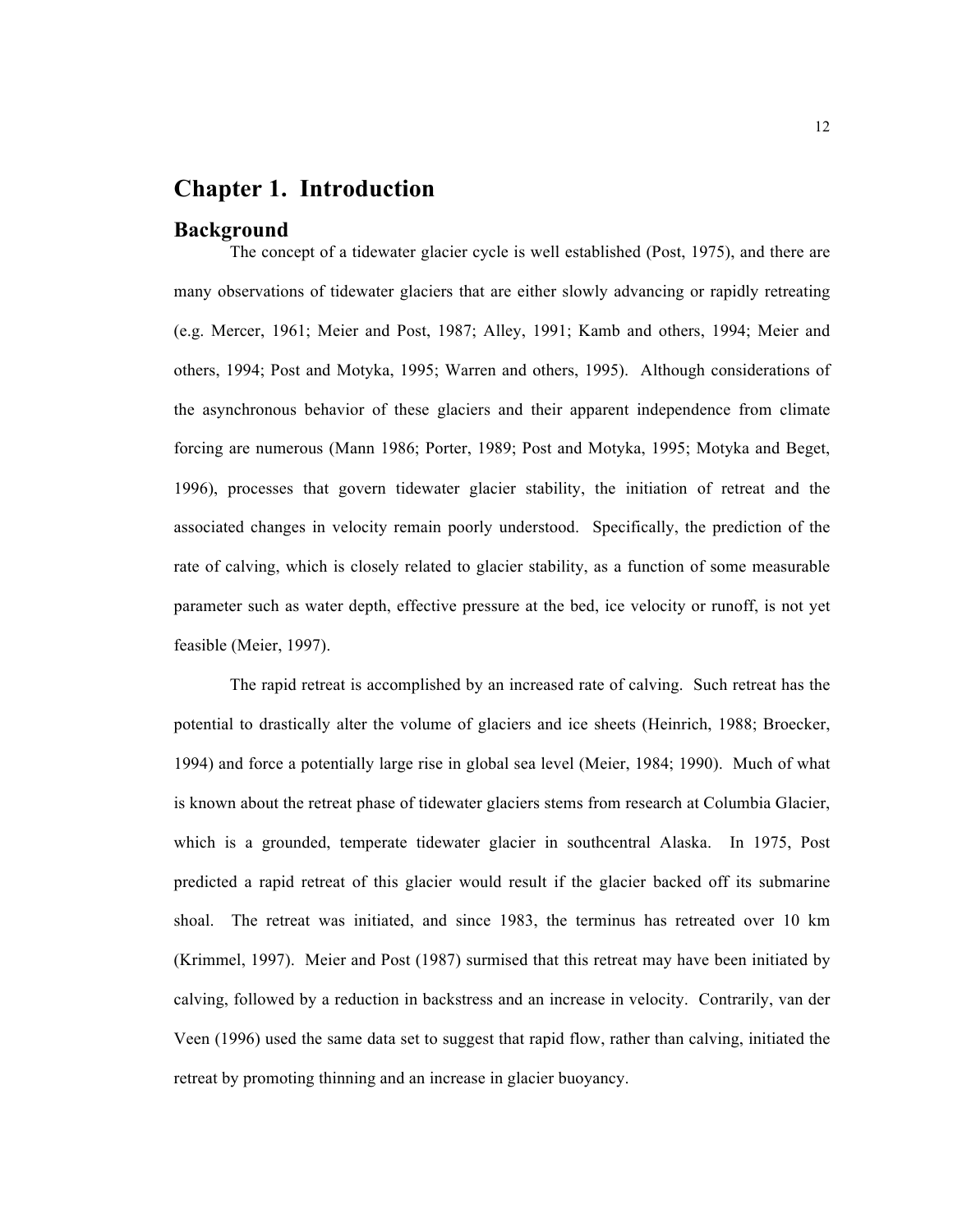In addition to the debate centered on the initiation of the retreat phase, the forces that promote calving remain elusive. Using observations from 15 Alaskan glaciers, Brown and others (1982) postulated a relationship between water depth at the terminus and calving rate. This hypothesis has been generally quoted, but observational evidence suggests it does not universally apply. For example, Sikionia (1982) noted that the relation breaks down at short time scales, and is replaced by a relationship with runoff. Van der Veen (1996) questioned the use of this relation for long time periods; he argued that Columbia Glacier has retreated into shallower water during times of increased calving, and suggested that the water depth hypothesis may only hold for glaciers near steady state.

Another possible calving relation, first suggested by Meier and Post (1987), suggests that the calving rate is related to the effective pressure. In this scenario, the terminus retreats to a point where the effective pressure at the bed is near zero. Van der Veen (1996, 1997) has further developed this idea, incorporating water depth, by suggesting that a glacier's height above buoyancy may be the parameter controlling glacier stability and calving rate, where the glacier retreats to some height above buoyancy that is fixed  $(\sim 50 \text{ m})$ .

After the initiation of the calving retreat at Columbia glacier, the ice velocity began to increase markedly. Detailed surveys of ice motion in the terminus region documented the trends and variations in motion over multiple time scales, then investigated the role of ice motion in promoting calving and retreat. Meier and Post (1987) and Krimmel and Vaughn (1987) describe the long-term speed up as the retreat began, as well as seasonal fluctuations in velocity and terminus position. They show that velocity and glacier length vary seasonally, such that maximum length is nearly concurrent with minimum velocity. Walters and Dunlap (1987) and Walters (1989) describe short time scale variations in velocity, and relate these to changes in tidal stage and meltwater inputs. More recent field observations suggest that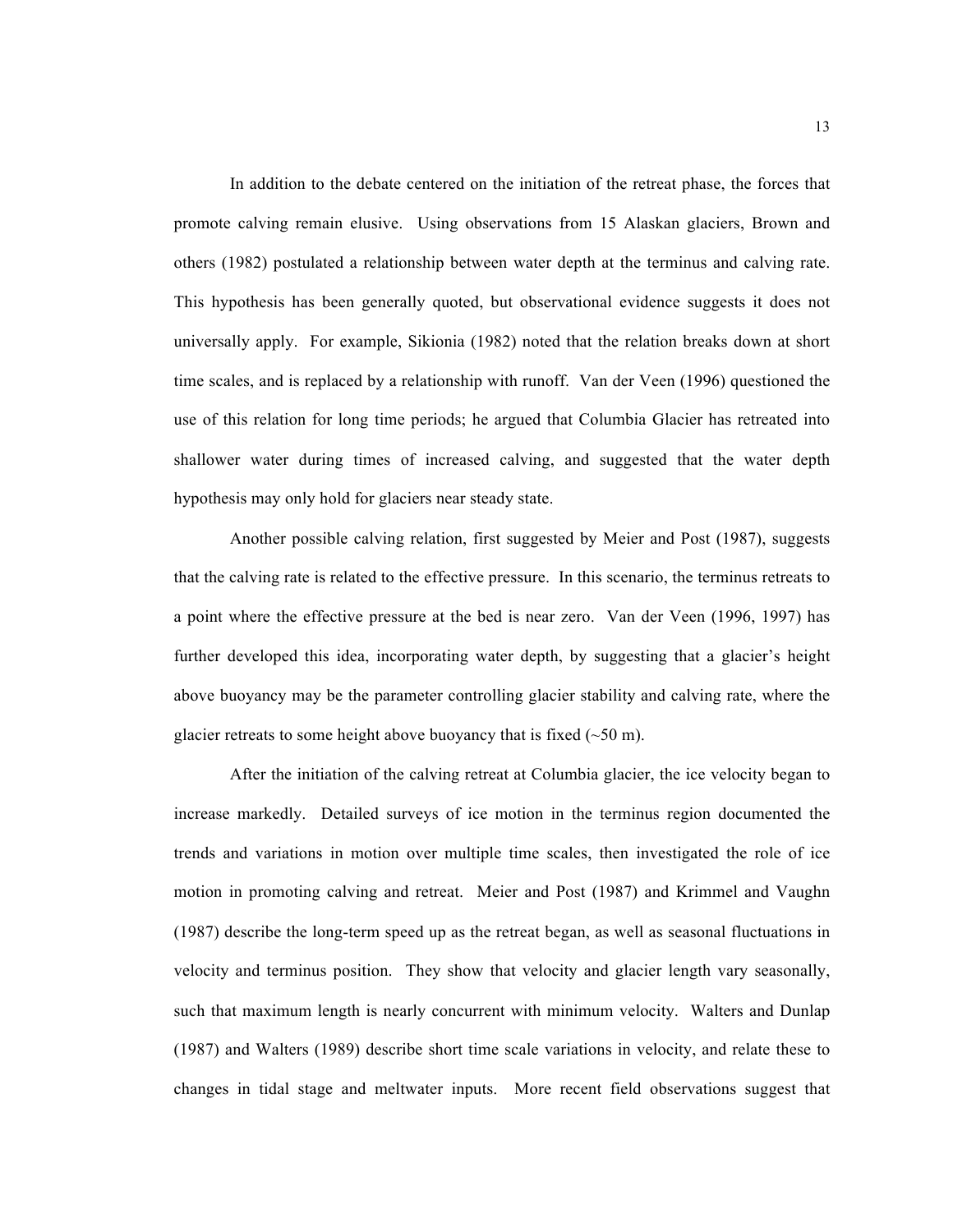variations in rapid motion may be controlled by water storage at the bed (Fahnestock, 1991; Kamb and others, 1994, Meier and others, 1994).

Observational studies on other grounded tidewater glaciers are limited, but they do offer valuable comparative information. Warren and others (1995) have estimated calving fluxes at Glacier San Rafael, Chile, and used these estimates to relate calving to measured parameters, including the tide, wave action and water chemistry. Although they found no simple relationships, their calculations do suggest that submarine melting may be important. Recently, analytical and numerical modeling experiments have investigated both the restraining forces of the submarine shoal (Fischer and Powell, 1998) and the roll of water depth in calving (Hanson and Hooke, in press). Hanson and Hooke argue that deep water may facilitate an oversteepened ice cliff, resulting in rapid calving, but conclude that calving is likely governed by multiple forcings. Fischer and Powell have shown the importance of the restraint provided by terminal moraines; their model suggests that they provide the dominant restraining force when the moraine height reaches 20-30% of the local maximum water depth.

In this thesis, we discuss detailed observations of ice motion and calving at LeConte Glacier, which is a rapidly retreating, grounded tidewater glacier located in southeast Alaska. The glacier is approximately half the size of Columbia Glacier, and is located in a similar maritime climate. We seek to define relationships between ice motion and calving, as well as formulate cause-effect relations between parameters such as tidal stage, precipitation, ice ablation, and changes in both velocity and calving. By performing measurements over short time scales, we attempt to identify mechanisms which may explain calving at both short and long time scales, a task which thus far has not been accomplished. Our studies, when compared with those on other tidewater glaciers, allow differentiation between local and global processes that control tidewater glacier dynamics.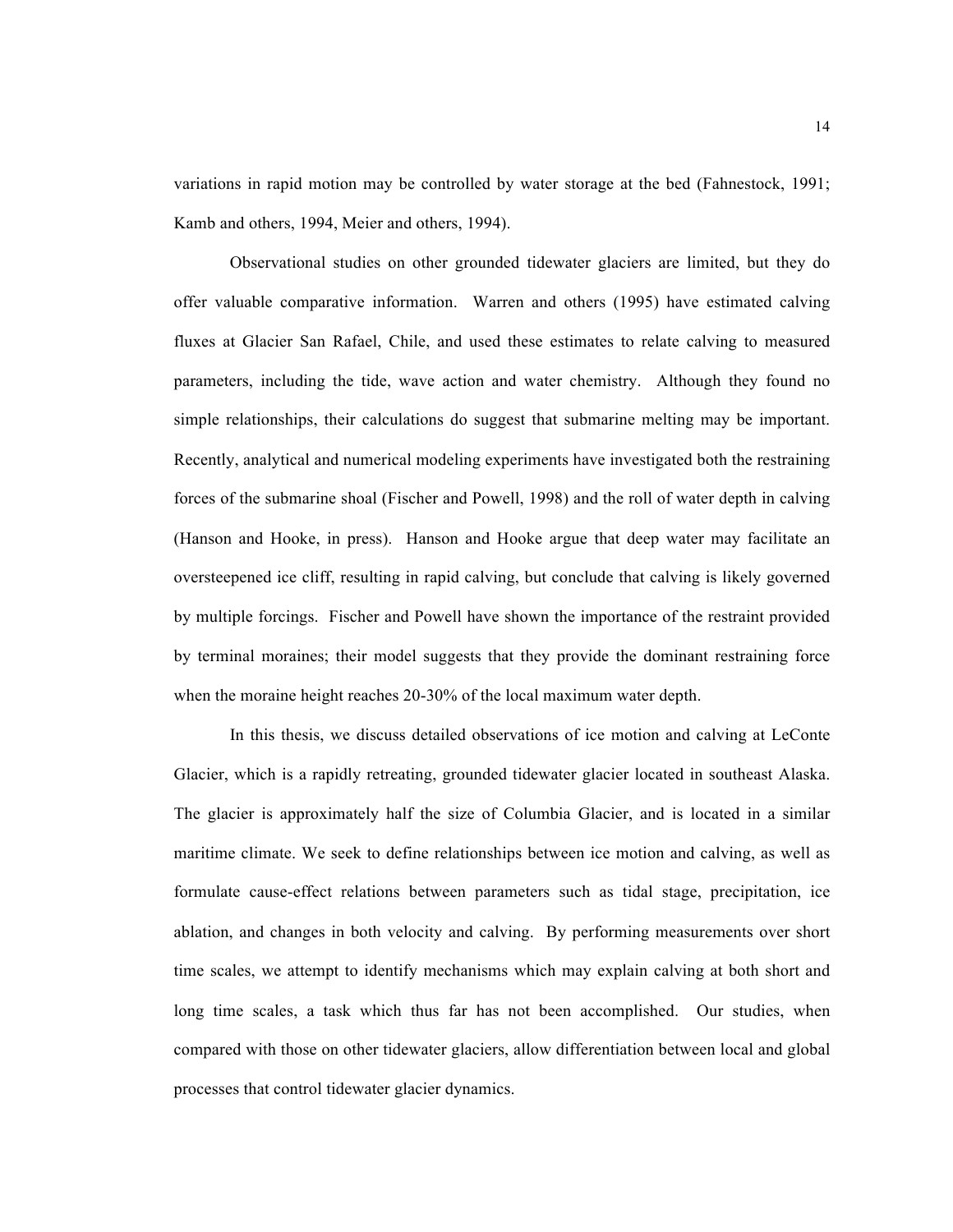## **Setting**

LeConte Glacier is located approximately 35 km east of Petersburg, Alaska (**Fig. 1a**), and is the Northern Hemisphere's southernmost tidewater glacier. In 1994, after a 32 year period of stable terminus position, LeConte Glacier began a rapid retreat. Since then, the glacier has retreated about 2 km (Motyka, personal communication). Drastic thinning has accompanied the retreat, averaging 2.4 m  $a^{-1}$  over the entire glacier, with a total thinning in the terminal region of  $\sim$ 250 m over the last 40 years (Echelmeyer and Harrison, unpublished data, 1999). The retreat was first noticed by P. Bowen of Petersburg High School. His students have surveyed the position of the glacier terminus on an annual basis since 1983 (Bowen, personal communication, 1999). These surveys, together with photogrammetric analyses, surveyed terminus positions and ice velocities (Motyka and others, in preparation, 2000), document long-term trends in velocity and terminus position.

LeConte Glacier mantles the Coast Range Batholith, a complex of resilient granodiorite mountains. The glacier is approximately 35 km long, covers an area of 469 km<sup>2</sup>, and has a large accumulation area ratio (nearly 0.90, Post and Motyka, 1995). Ice flows from a large accumulation area on the Stikine Icefield (accumulation area extends from an elevation of 2600 to 920 m) into a deep, narrow, fjord. Bathymetric data acquired about 200 m from the terminus (Motyka and Hunter, unpublished data) show that the steep-walled fjord has a maximum depth of  $\sim$ 270 m below sea level. The glacier centerline is shifted approximately 150 m south of the deepest part of the channel (**Fig. 2a**). The terminus is completely grounded, with the majority of the terminal ice lying below sea level. A comparison of surface elevations from 1996 and 2000 (airborne altimetry data, Echelmeyer, unpublished data) shows that at the present location of the terminus the glacier has thinned by approximately 125 m since 1996; during the same period, the glacier retreated about 1 km. This thinning lead to an 85%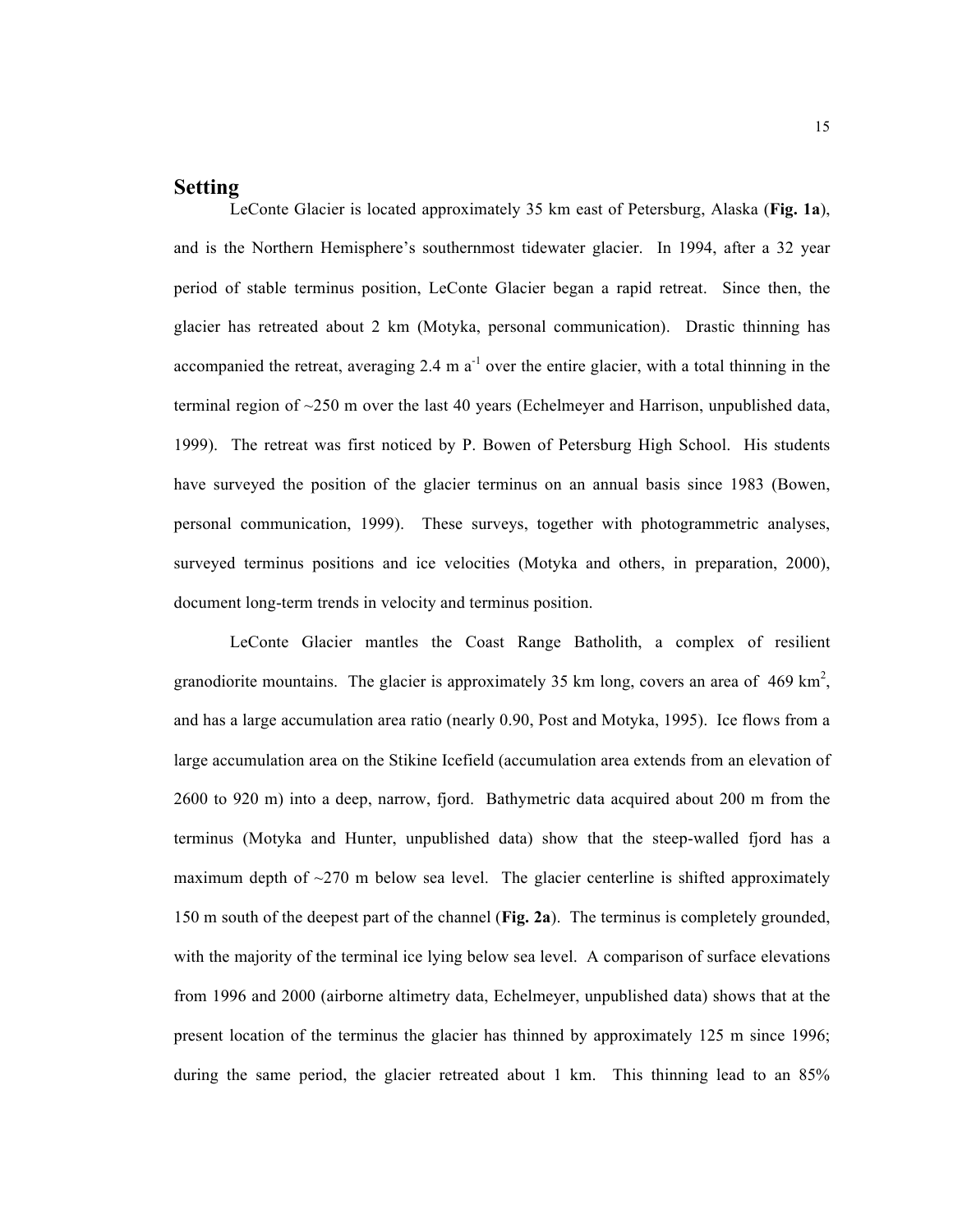reduction in the height above buoyancy at this location. Currently, the glacier terminus is only 25 m in excess of floatation.

The near-terminus surface topography is steep, with surface slopes ranging from 8° to 10°. Heavy crevassing dominates the lower 8 km of the glacier, with the last 4 km composed mainly of seracs and ice pinnacles in a rapidly changing configuration. The terminal ice cliff has an average height of 60 m above the sea surface (**Fig. 2a**). A terminal moraine exists about 2 km down fjord of the present terminus, marking the most recent (1962-1994) position of terminus stability. The water depth at the moraine shallows to about 160 m. Given the high erosive strength of the surrounding bedrock, formation of such a submarine moraine is likely a much slower process than is typical for many other tidewater glaciers in Alaska, which generally erode soft sedimentary or metamorphic rocks.

Surface velocities near the terminus have been steadily increasing since research began. They currently exceed 27 m  $d^{-1}$ . The velocity is much lower 7 km upstream, where the centerline velocity is approximately  $3.5 \text{ m d}^{-1}$ . Thus, this lower region of the glacier is subject to extreme longitudinal strain rates, at some locations they exceed  $5a^{-1}$ , and are responsible for the heavy crevassing in this region.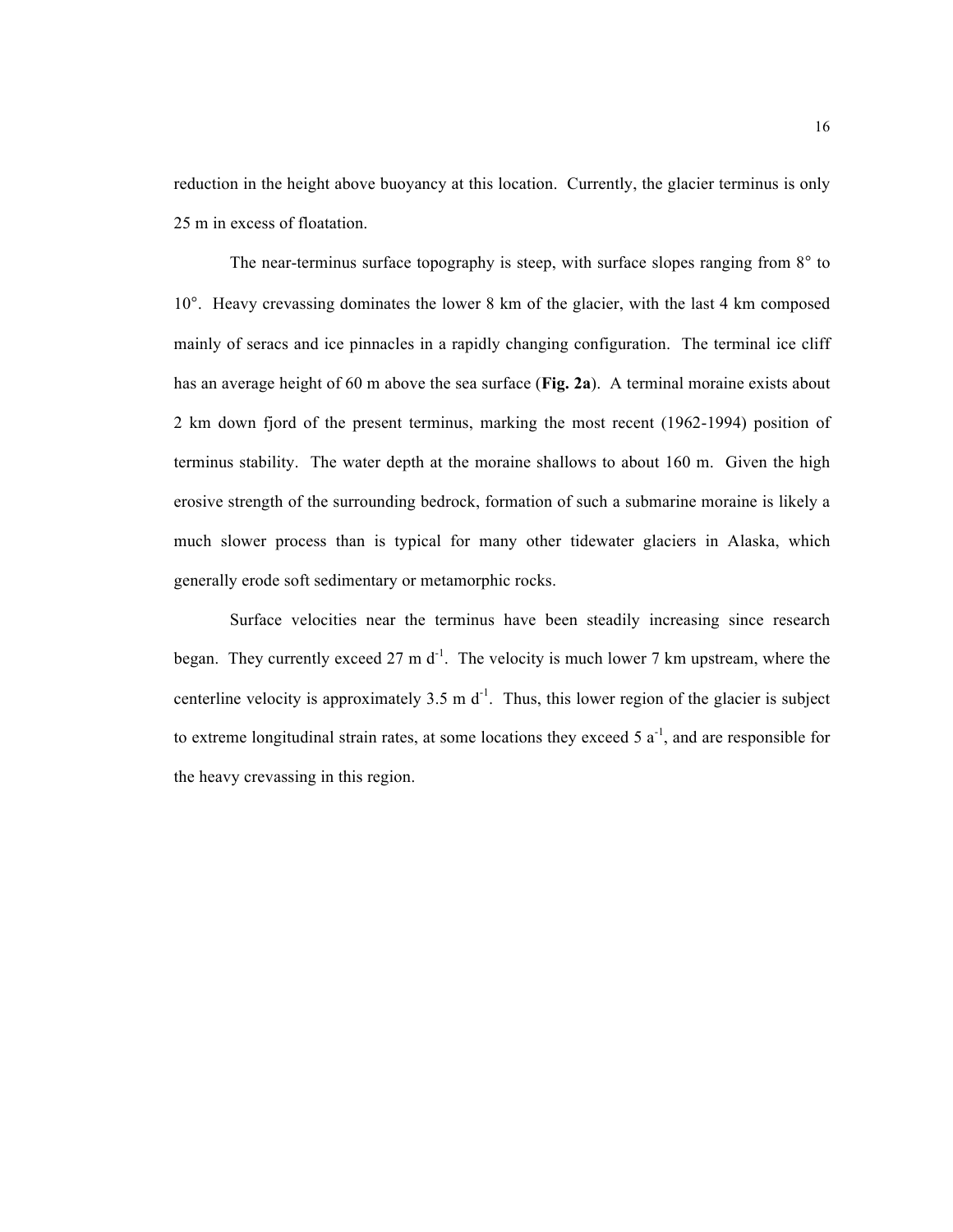# **Chapter 2.**

# **Short-term flow dynamics of a retreating tidewater glacier<sup>1</sup>**

#### **Introduction**

During the spring and the fall of 1999, we established a field camp above the terminus of LeConte Glacier (labeled LAKE in **Fig. 1b**). From this camp, we measured ice motion in the terminus area, while simultaneously monitoring the terminus position and iceberg calving. Intervals between surveys were short, enabling analyses at several time scales ranging from semi-diurnal and diurnal to lower  $(*$ -1 cycle/ week) frequencies. In addition, we measured tidal stage, ablation, air temperature, and the bathymetry of the fjord. Qualitative observations of subglacial discharge were made, and precipitation data were obtained from Petersburg and supplemented with measurements made at the glacier. This chapter first discusses general flow patterns, followed by analyses over semi-diurnal to seasonal time scales. Ice velocity in the terminus region exhibits response to multiple short time scale forcings, ranging from semidiurnal tides to isolated precipitation events. Also present, but sometimes masked by stronger tidal variations, are diurnal variations in motion driven by meltwater input. Separation of these various forcings is accomplished via signal filtering and harmonic analysis of ice motion. We then attempt to identify the origin of these velocity variations.

## **Observations and methods**

#### *Motion*

Horizontal and vertical ice motion was monitored for 37 days (May 2 through June 4; August 26-30) at several markers. We used optical survey methods, employing a 1 s theodolite and a long-range electronic distance meter. Tetrahedral markers, about 1.5 m tall and equipped

 <sup>1</sup> Prepared for submission in *Journal of Glaciology*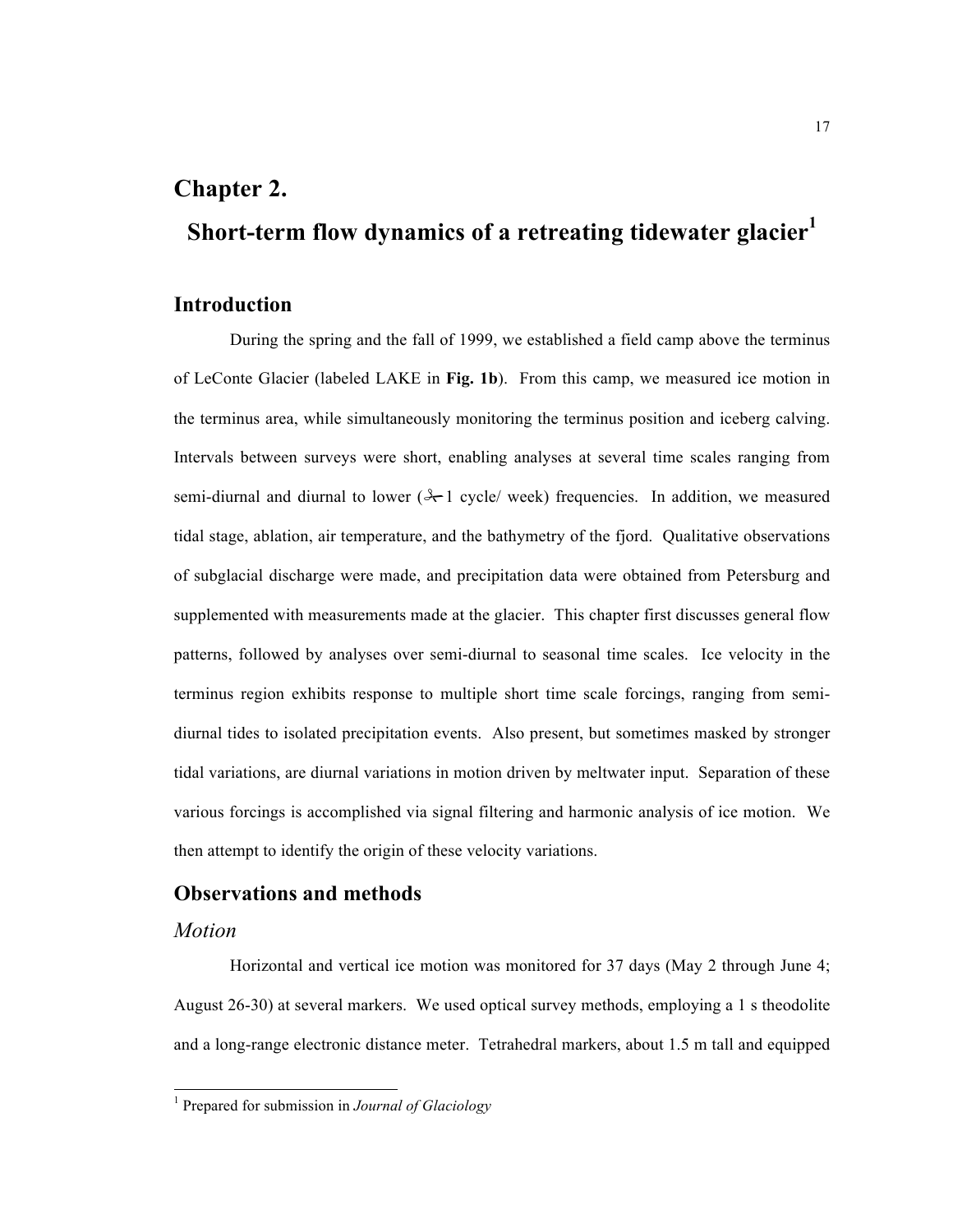with reflecting prisms and darkness-activated flashing beacons, were placed on seracs using a helicopter. Over the course of the study, we deployed a total of eighteen markers from 0 to 7 km from the terminus. Thirteen of these markers were placed near the longitudinal centerline of the glacier (**Fig. 1b**), and the remaining five were set on a transverse profile across the width of the terminus (**Fig. 2b**). Because the five transverse markers were not equipped with reflecting prisms, the distance to these markers was only measured one time, when they were placed on the glacier. They were then surveyed for only two days to obtain a transverse profile of surface velocity (**Fig. 3**). Due to serac instability and calving losses, some markers were periodically reset; new positions were chosen as close to the initial marker positions as possible in order to investigate the temporal changes in motion at a given point in space (an Eulerian reference frame). We labeled the centerline markers A through G (replacement markers are labeled with an asterisk, e.g. B\*), plus Bend and Gate (**Fig. 1b**). T1-T5 were the transverse markers (**Fig. 2b**). A longitudinal coordinate system ξ∈[0, 9 km] was defined with the origin  $(\xi = 0)$  located just upglacier from Gate, where the glacier enters a well-defined constriction (note that  $\xi = 0$  is near the average 1990's equilibrium line).  $\xi$  is positive towards the terminus (**Fig. 1b**);  $\xi = 7$  marks the position of the May 1999 terminus, and  $\xi = 9$  the 1962-94 position.

As we were interested in identifying any tidal forcing of glacier speed, we attempted motion surveys at few hour intervals in order to satisfy the Nyquist sampling criteria, which states that the sampling interval should be less than or equal to  $1/[2^*$  folding frequency]. For a semi-diurnal cycle, this requires that sampling be performed at least 4 times per day (Godin, 1972). When possible, we surveyed at two to three hour intervals, with a three to six hour gap at night. Therefore, our surveys generally satisfy the sampling criteria, but the sampling interval was not constant and there were data gaps.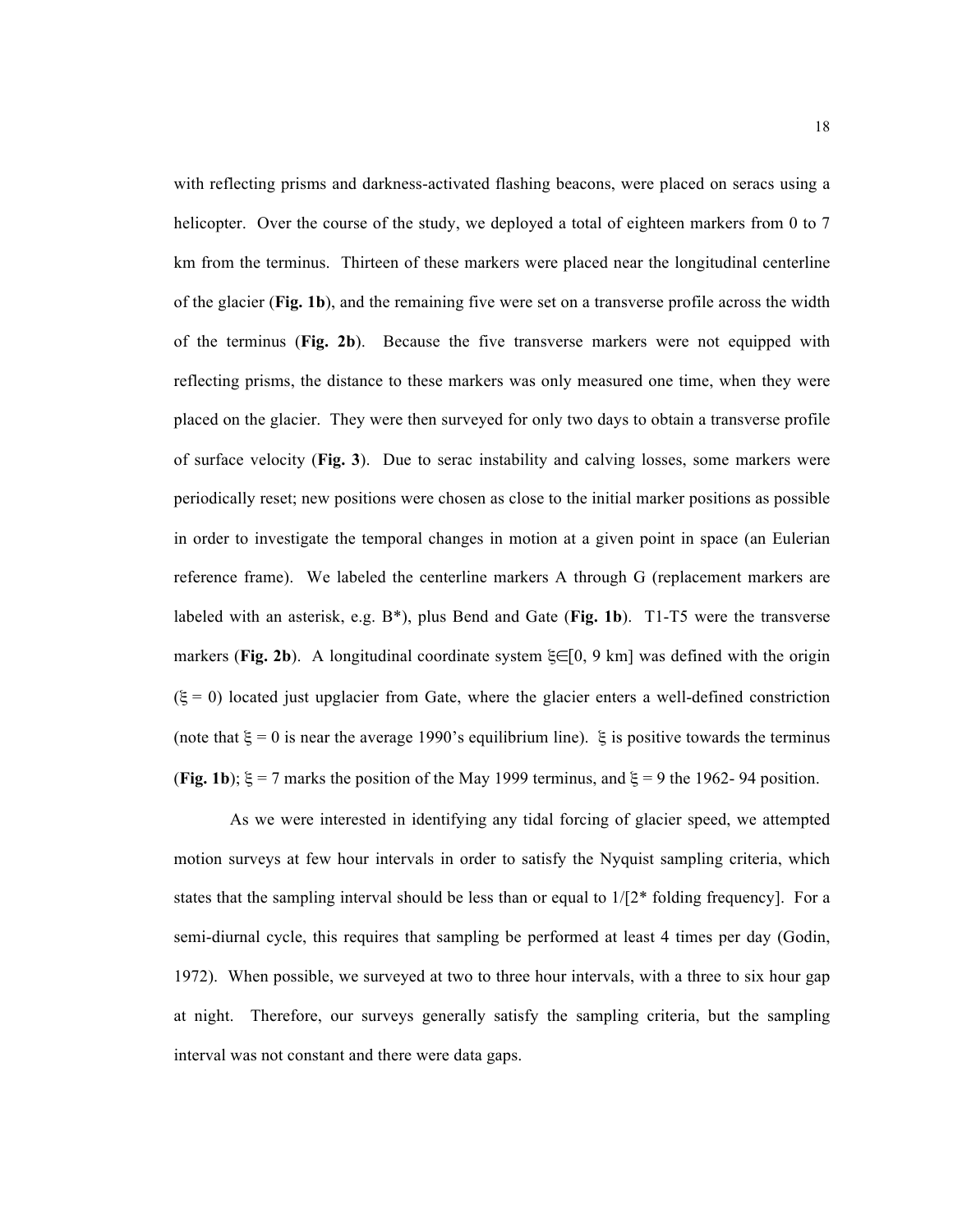The weather during May, 1999, was unseasonably poor, and markers sometimes became obscured by clouds or fog during a survey. At times, heavy rain, snow and wind also made it difficult or unreasonable to survey. However, the resulting time series of motion are relatively complete, as can be seen in **Figures 4a and 5a**.

Distance measurements were corrected for changes in air temperature and pressure during each survey. Under best conditions, angle measurements were accurate to two seconds of arc, distances to  $\pm$  3 to 5 mm, and times of surveys to  $\pm$ 5 seconds. Given these measurement errors, the estimated errors in the surveyed positions range from  $\pm 3$  cm in good conditions to  $\pm 6$  cm in poor surveying conditions. Over 3 hr time intervals these correspond to errors in velocity of  $\& 0.34$  m d<sup>-1</sup> and  $\& 0.68$  m d<sup>-1</sup>, respectively. Additional errors were occasionally introduced by marker tilt or rotation on the small serac tops. The average error in vertical position is estimated to be  $\pm$ 5 cm.

Further upstream at Bend and Gate (**Fig. 1b**), we deployed dual-frequency GPS receivers, which collected position data six and two times daily, respectively, for the duration of the study. A third receiver was deployed at a fixed benchmark near LAKE, allowing postprocessing of the data to a positional accuracy of  $\pm$  3-5 cm. Rotation of the antennas as crevasses opened near the markers may have caused some degradation of this accuracy. A few gaps exist in this otherwise continuous record because of heavy snowfall and subsequent power losses.

#### *Tide*

Complete knowledge of the ocean tide at the glacier terminus is critical to our analyses of velocity and calving. The closest continuously operating tide gauge to LeConte Glacier is located in Ketchikan, Alaska, over 100 km from the glacier. This long baseline results in amplitude and phase differences between the Ketchikan and LeConte Bay tides. To more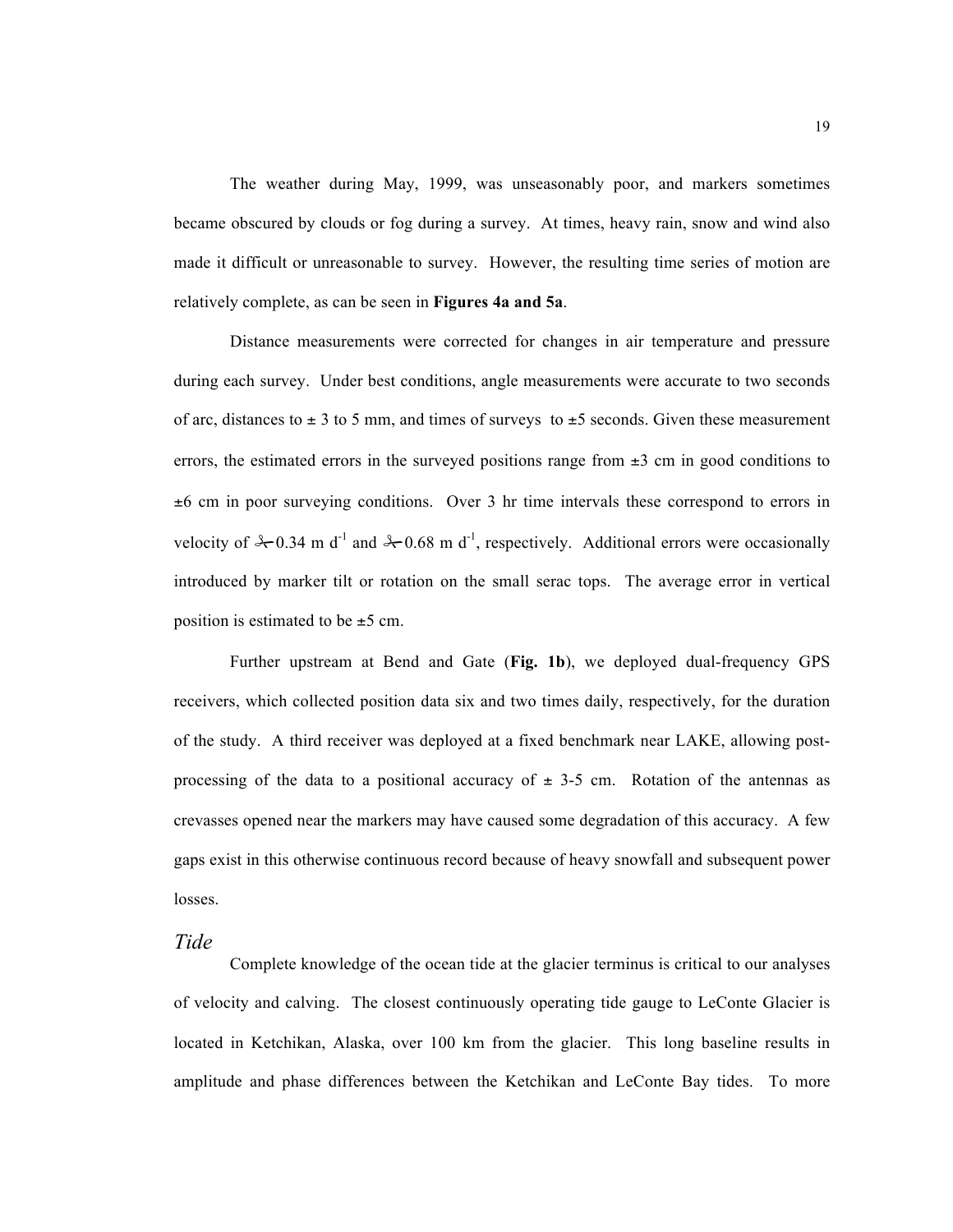accurately determine the tide in LeConte Bay we obtained NOAA water level data gathered in LeConte Bay during the spring of 1997 (http://www.co-ops.nos.noaa.gov/data\_res.html). We also installed our own tide gauge at the NOAA location during August 1999. Using these data, we were able to define the local tide at any time during our study, as described in detail later. These results (**Fig. 4b**) show that the tide in LeConte Bay has a strong semi-diurnal component, with two highs and lows of unequal magnitude each day. Peak-to-peak amplitude varies from about 2.5 to 6 meters. In what follows we reference the 'tidal amplitude', which we take to be the range between the average of the two high tides and the average of the two low tides each day.

#### *Other observations*

Hourly air temperature and ice ablation were measured using a sonic ranger on a tributary glacier about 3 km from the terminus and 530 m above sea level. Temperatures were accurate to  $\pm$  0.4 ° C, while ice ablation was accurate to  $\pm$  1 cm. The ablation rate (time derivative of the ablation data; **Fig. 4c**) exhibits clear diurnal variations, even though the extremely variable weather and long duration rain events during the study interval introduce large variability in the timing  $(± 0.2 d)$  and magnitude of the peak ablation rate. Thus the ablation rate has a broad spectral peak, centered around 1 cycle  $d^{-1}$ . Negative values represent snowfall events.

Daily precipitation was measured by the National Weather Service at Petersburg Airport, about 35 km from the glacier. During the study interval, the largest precipitation events occurred on days 144, 140-41, and 151. We also measured precipitation for nine days (J.D. 145-154) at the glacier terminus. The two records generally follow similar trends, but the magnitude of the precipitation at the glacier was often twice that measured in Petersburg (**Fig.**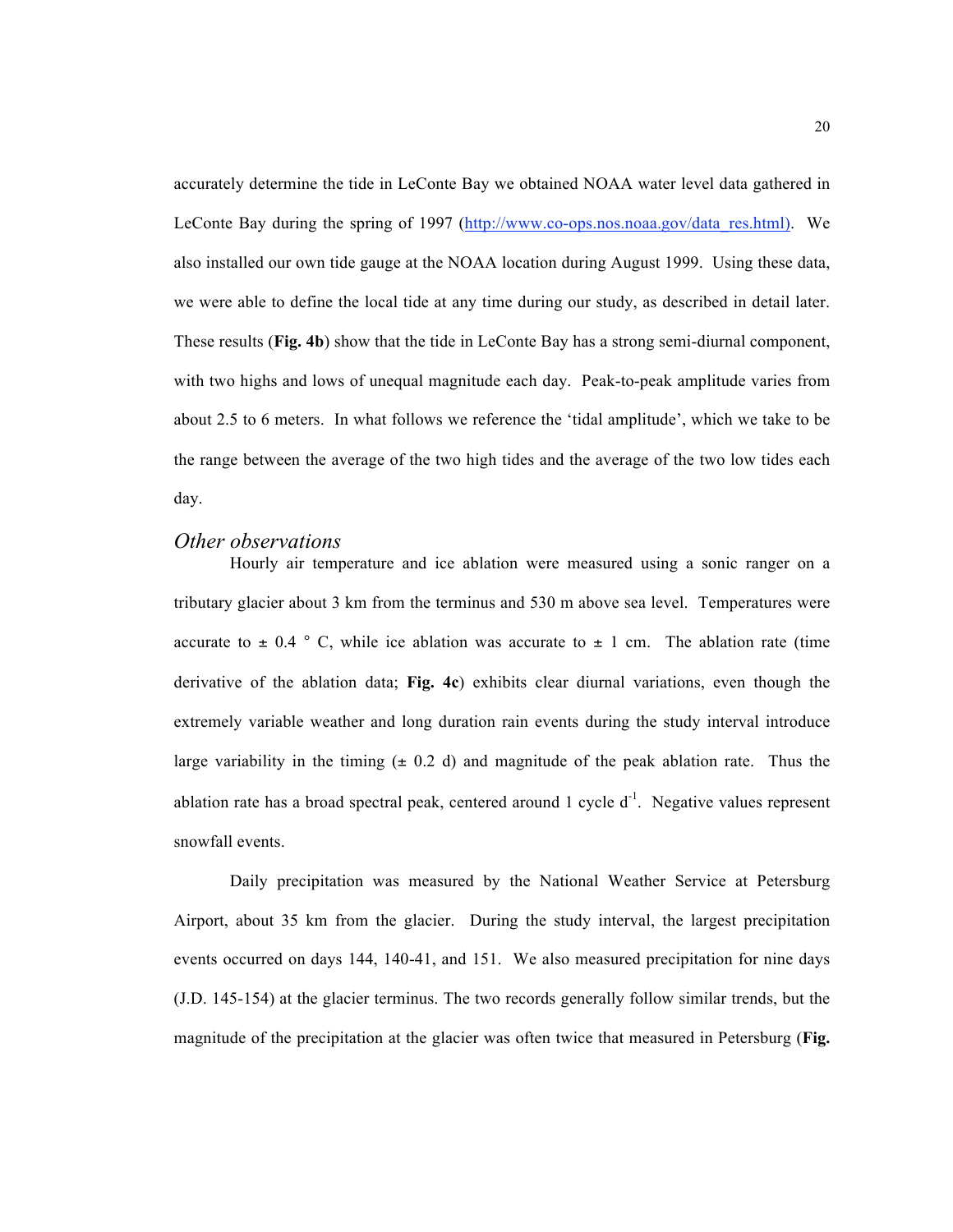**4d**). However, at times the precipitation patterns may differ markedly; the rain event recorded in Petersburg on day 151 arrived at the terminus one day earlier.

Water discharge from a tidewater glacier is difficult to monitor, but it plays an important role in basal hydrology and glacier motion. To address this issue, we made qualitative estimates of upwelling at the terminus. We observed the timing and magnitude of silt-laden freshwater plumes in the fjord, just downstream of the terminus as a proxy for discharge (**Fig. 4e**). The presence of these plumes was also recorded in the time-lapse images that were used to study calving activity. Upwelling plumes were easily distinguishable as they would drive ice bergs and 'brash' ice away from the terminus. A strong upwelling event would create whitecaps in the terminus fore-bay. A lack of an upwelling left the terminus region packed with ice (**Fig. 6**). We ranked the magnitude of upwelling on a qualitative scale where a full plume is represented by magnitude 5, and the absence of upwelling represented by a zero.

#### **Features of the motion**

Velocity data (with no smoothing) are presented in **Figure 4a**. Several noteworthy features deserve attention. First, the velocities of all markers are quite large, ranging from  $\sim 10$ m d<sup>-1</sup> at  $\xi$ =4 km to over 27 m d<sup>-1</sup> at the terminus. Second, a large longitudinal velocity gradient is present. We attribute this gradient to thickness gradients as ice flows to the terminus, as well as a substantial reduction in glacier width as the terminus is constrained by the valley walls. Third, semi-diurnal variations in surface velocity, with amplitudes up to 5% of the mean, are clearly visible for markers  $A/A^*$  (where  $A/A^*$  is the combined record for markers A and  $A^*$ ),  $B^*$  and D. Non-tidal diurnal variations in velocity with amplitudes up to 0.5 m d<sup>-1</sup> (5-8% of mean) are visible upstream from the terminus, especially at Bend and Gate. Finally, a low frequency variation, centered around day 145 and lasting  $\sim$ 3 days, is present in all velocity records. This event follows a period of heavy rain.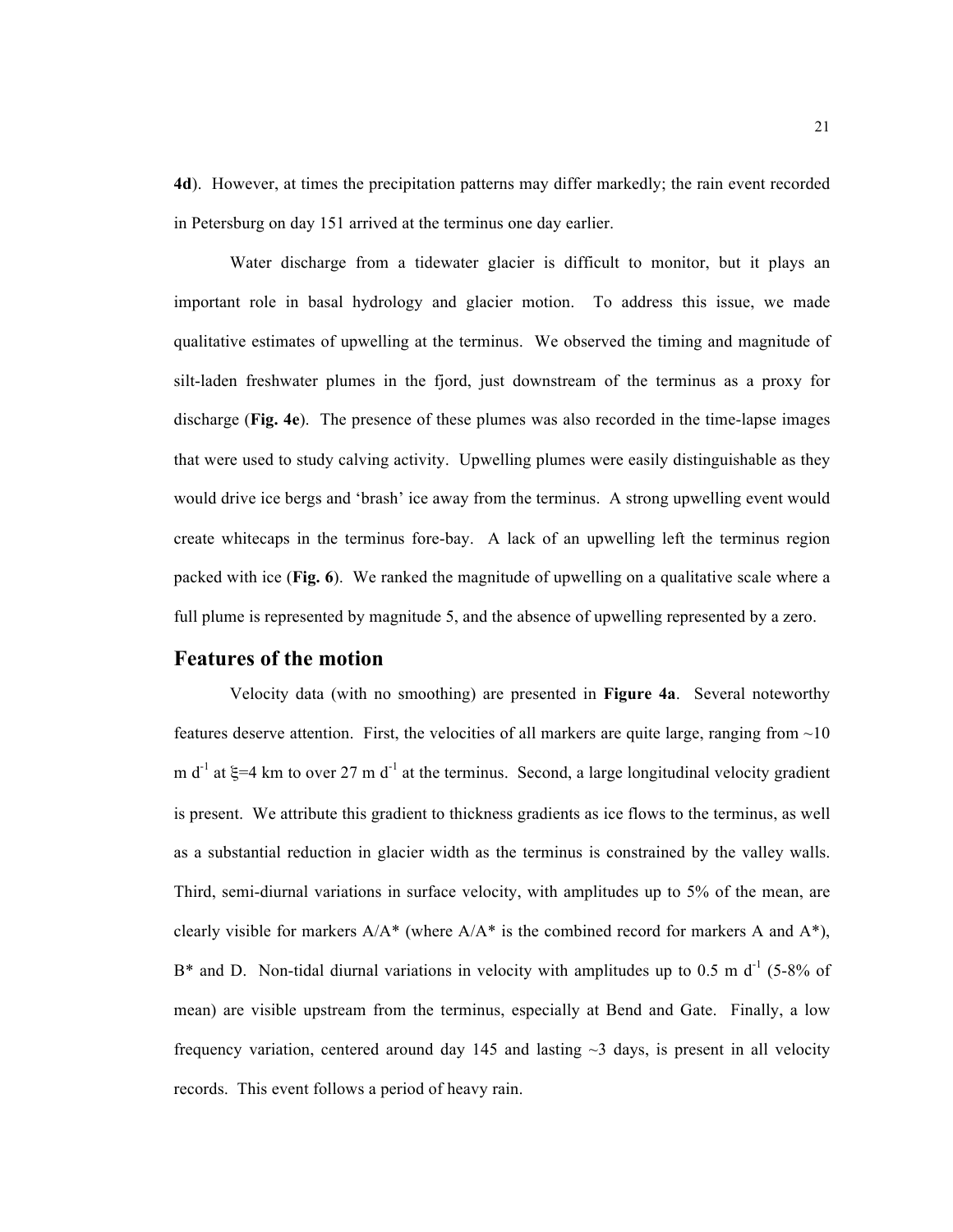To develop a basis of glacier flow in the terminus region, we have calculated the basal shear stress,  $\tau_{b}$ . Because large longitudinal stress gradients are present here, the calculation strongly depends on the length over which values of ice thickness and surface slope are averaged. However, the best averaging lengths to perform these calculations over is unclear. For this reason, we performed the calculation over variable averaging lengths, ranging from 0.5 to 2.5 km. We used the known bathymetry, the effective cliff height, and assumed a horizontal bed to arrive at an average thickness of 375 to 475 m. The surface slope average varies between 8° and 10°, and the appropriate shape factor for this for this steep walled parabolic channel is 0.53. The calculated basal shear stress, ranges from 2.1 to 2.8 x  $10^5$  Pa. If we choose a longitudinal coupling length of 0.5 km (for reasons discussed later), the calculated basal shear stress is  $2.5 \times 10^5$  Pa. This gives a surface velocity due to internal deformation of 2.1 m  $d^{-1}$  (Fig. 7). As this is only 8 to 20% of the surface velocity in the lower 3 km of the glacier, we conclude that basal motion dominates the ice flow. Direct observations of basal sliding, where a small tongue of ice flows around a rock cleaver near the terminus, demonstrate that marginal sliding is present and possibly even dominant.

#### *Flow around a bend*

As ice approaches the terminus of LeConte Glacier, it flows around a sharp bend (the centerline radius of curvature is about 1.1 km, while the glacier width is only 1 km), causing the flow direction to change by more than 90° (**Fig. 1b**). The transverse velocity profile near the end of this bend, shows that the flow maximum is shifted outward by about 80 m from the glacier centerline (**Fig. 3**). Theory describing ice flow in a curving channel (Echelmeyer and Kamb, 1987) accurately predicts this outward shift. However, the observed shape of the velocity profile does not match the theoretical prediction because the flow is dominated by sliding in this case. According to their theory, the stress centerline should be shifted toward the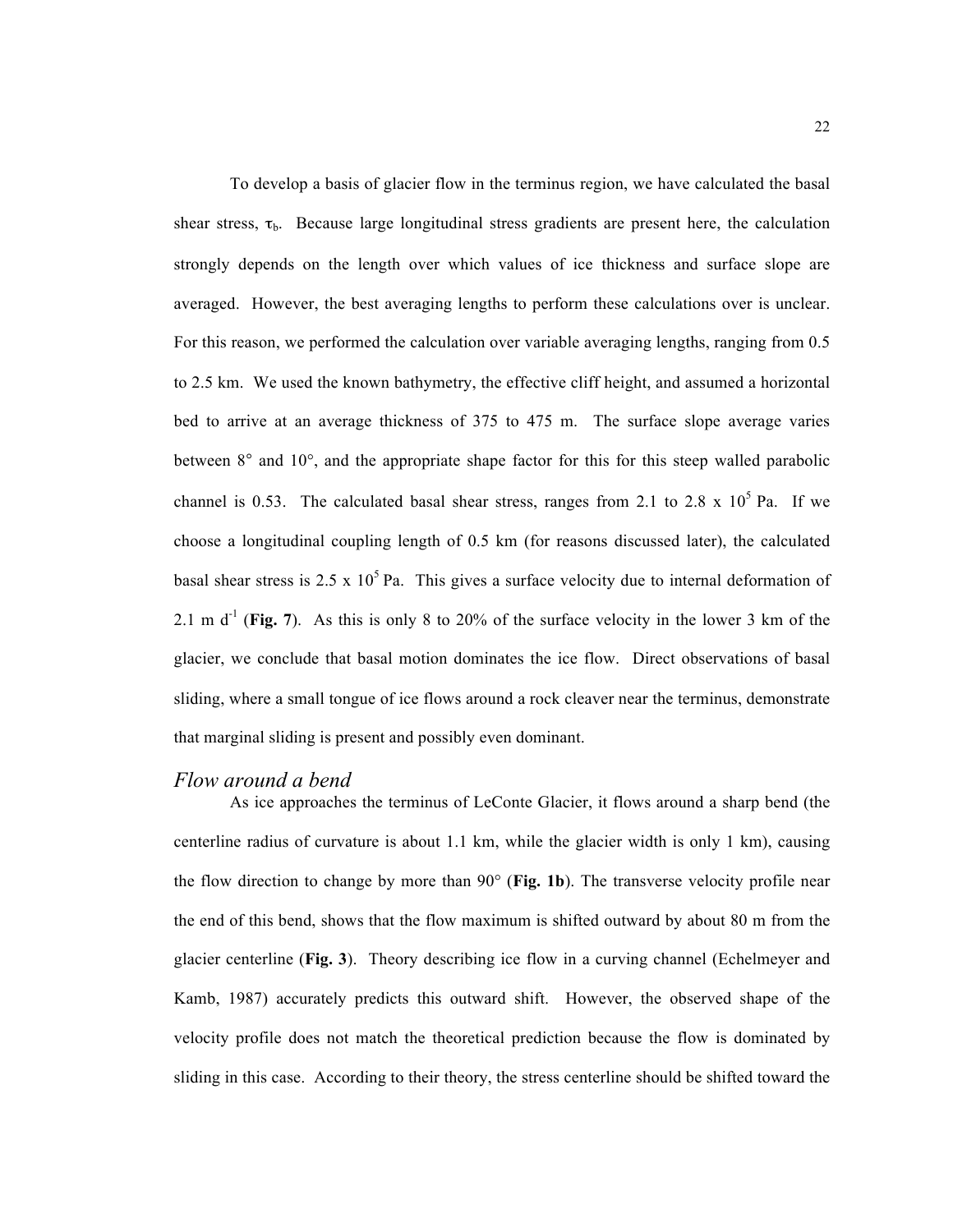inner margin, and the surface slope should vary across the glacier, with maximum slope on the inside of the bend. Such a variation in slope is also observed.

#### *Strain rate*

As ice approaches the terminus, it is subject to large longitudinal gradients in velocity and strain rate (up to 5  $a^{-1}$ ; **Fig. 8**). These strain rates are extremely large, being about an order of magnitude greater than those observed at Columbia Glacier (Venteris and others, 1997). The strain rate reaches a maximum value of 6  $a^{-1}$  about 200 m upglacier from the terminus; it then drops rapidly by approximately an order of magnitude as the terminus is approached. This maximum occurs less than one centerline ice thickness (centerline thickness  $\sim$ 320 m) back from the terminus, at a distance which is approximately equal to the average ice thickness  $(-220 \text{ m})$  at the terminus. These high strain rates cause heavy crevassing and thinning in the terminus region. The recent thickness change at the terminus is known from repeat airborne profiles in 1996 and 2000 (Echelmeyer, unpublished). Using this, we estimate the thinning caused by longitudinal stretching alone. With a measured time-averaged thinning rate in the terminus region of 30 m  $a^{-1}$ , an ablation rate of 9-11 m  $a^{-1}$ , and given the maximum estimate of bottom melting at 5.5 m  $a^{-1}$  (discussed later), the thinning rate caused solely by longitudinal stretching is 19 m  $a^{-1}$ , or about 60% the measured thinning rate.

#### *Seasonal variations in speed*

**Table 1** gives a comparison of velocity measurements made at similar locations on the glacier surface at different times. These comparisons were made between markers that were located less than 2 m apart along the flow direction, with the distances in the last column of **Table 1** being the separation of the markers used for the two epochs, measured transverse to the direction of flow. Marker A (first row in **Table 1**) shows no change in speed from pre-melt conditions (and no liquid water at the surface) into the early melt season. The other comparisons span a three month interval (May to August), which is nearly the entire melt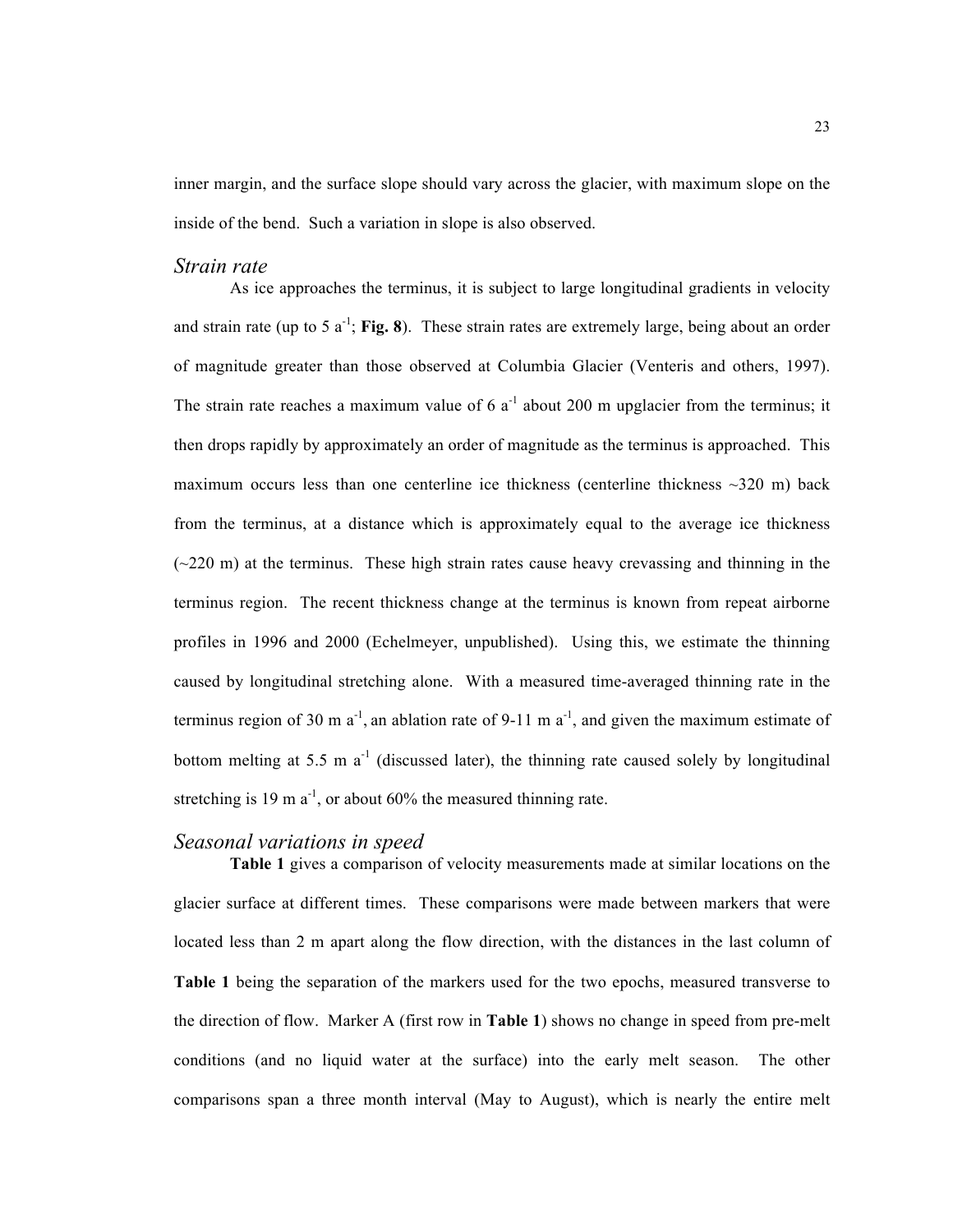season. The early part of this interval was characterized by precipitation as snow and little melt on the glacier; at the end of the interval, new snow was accumulating on the glacier as low as Gate (700 m HAE). Over this interval, the glacier speed at these three locations was nearly constant; any differences are likely accounted for by the transverse position of the markers (especially marker E). Additional data comes from the continuous GPS record obtained at Gate, which shows short-term variations, but no seasonal change in speed over the same three month interval (**Fig. 9**). Thus, we believe that there are no substantial seasonal variations in speed over the lower 7 km of the glacier.

*Table 1. Seasonal changes in speed. The velocities for markers moving along similar flowpaths at different times are shown. Marker separation distances are transverse to flow.*

| Marker              | Average<br>initial time<br>(d) | Average initial<br>speed $(m d-1)$ | Average<br>final time<br>(d) | Average final<br>speed $(m d-1)$ | Time interval<br>(d) | Marker<br>separation<br>(m) |
|---------------------|--------------------------------|------------------------------------|------------------------------|----------------------------------|----------------------|-----------------------------|
| A(7 km)             | May 10                         | 26.7                               | May 17                       | 26.8                             |                      | 25                          |
| $B(6.7 \text{ km})$ | May 9                          | 25.8                               | Aug. 29                      | 25.5                             | 112                  | 50                          |
| $E(5.5 \text{ km})$ | June 2                         | 10.7                               | Aug. 28                      | 13.7                             | 86.5                 | 445                         |
| $G(4.3 \text{ km})$ | May 27                         | 10.6                               | Aug. 29                      | 10.7                             | 94                   | 145                         |

## **Short-term fluctuations in motion**

#### *Harmonic analysis of the tide*

A standard technique for tidal analysis, often referred to as 'harmonic analysis' (Godin,

1972; Foreman, 1977), was used to analyze the local tide and, subsequently, the ice speed data. In this analysis we assume that a time series can be partially represented by a sum of discrete sinusoids, each with a prescribed frequency (as governed by tidal forces),  $\omega_i$  (rad h<sup>-1</sup>), but with unknown amplitude,  $A_i$ , and phase,  $\varphi_i$ :

$$
\mathcal{H}(t) = \sum_{i=1}^{N} A_i \cos(\omega_i * t - \varphi_i) + M + noise \tag{1}
$$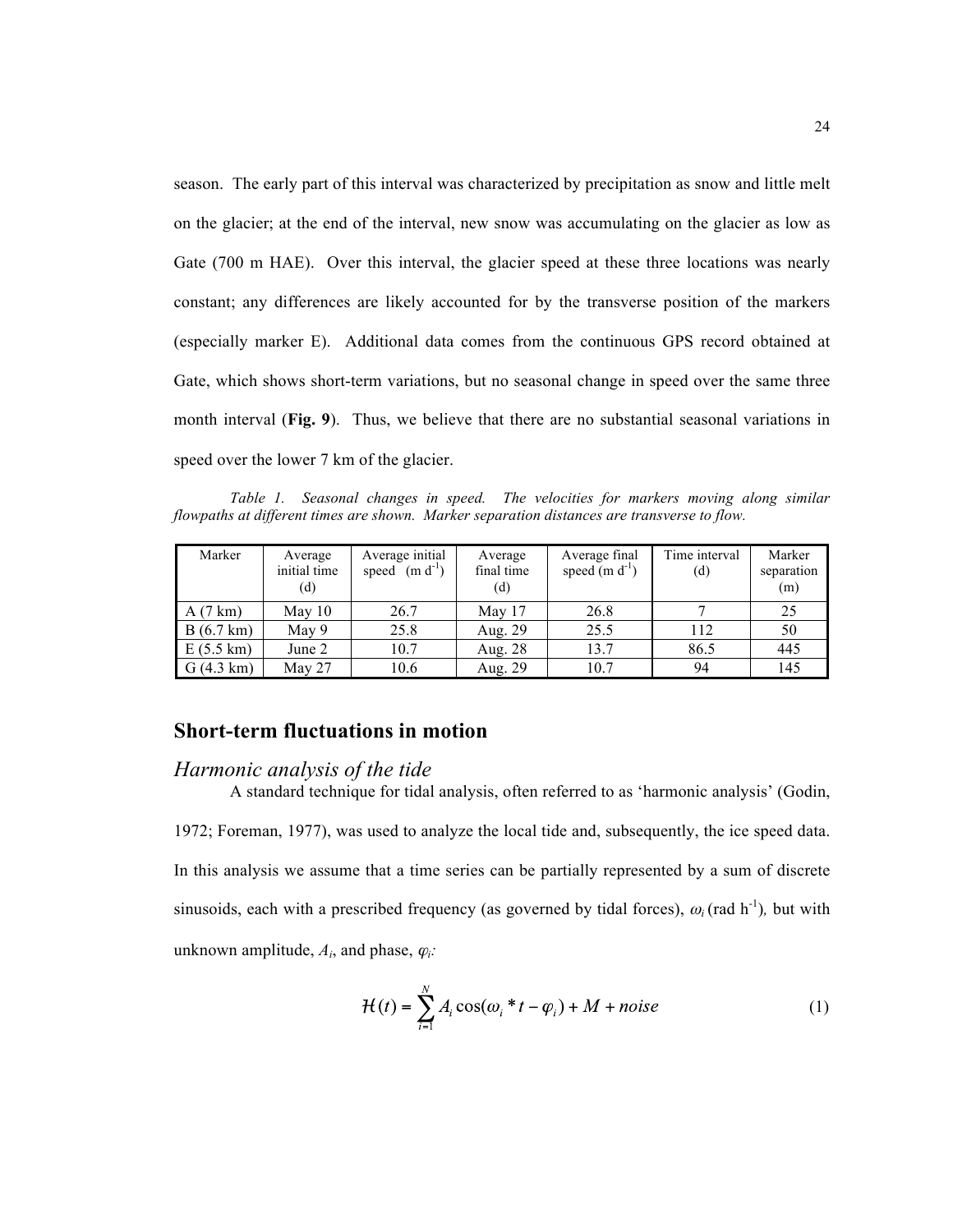where  $H(t)$  is the tide (or, later, the ice speed, or calving flux), *t* the time in days, *M* the mean tide (or, later, speed, flux) and the subscript *i* ranges over the *N* constituents assumed to make up the time series. Harmonic analysis then proceeds by non-linear least squares, to solve for the unknown amplitude and phase of each constituent, with its prescribed frequency. The computer code that we used also determines the reduction of variance (ROV) in a stepwise fashion as each constituent is added to the analysis. Through this process the relative strength of each individual constituent can be resolved. The statistical significance of the predicted time series was determined using the reduced chi-squared test (Bevington, 1969). A residual time series (equal to the input series minus the *N*-component predicted series) was also calculated.

The primary tidal constituents are either semi-diurnal or diurnal. Notation for these constituents consists of a letter representing the source (lunar, solar), followed by a subscript delineating the approximate frequency (diurnal  $= 1$ , semi-diurnal  $= 2$ ) (Godin, 1972). For example,  $M_2$  is the principal lunar semi-diurnal constituent.

We used the 1997 NOAA tide stage observations made in LeConte Bay to solve for the amplitude and phase of the dominant tidal constituents (**Fig. 10a**). This solution was then checked by using these constituents (and their determined amplitudes and phases) to predict, via **Equation (1)**, the tide during the time period when we measured the tide in 1999. We also compared the predicted tide with the NOAA estimate for Petersburg (**Fig. 10b**). The fit to both sets of observations was excellent. Amplitude and phase discrepancies exist with respect to Petersburg; this is because the tidal estimate for Petersburg is derived from observations made in Ketchikan.

Our analysis shows that, in order of decreasing importance, the six strongest constituents of the LeConte Bay tide are  $M_2$ ,  $K_1$ ,  $S_2$ ,  $L_2$ ,  $N_2$  and  $O_1$  (**Table 2**). These constituents determined ~98% of the variance in the tide signal. The semi-diurnal constituent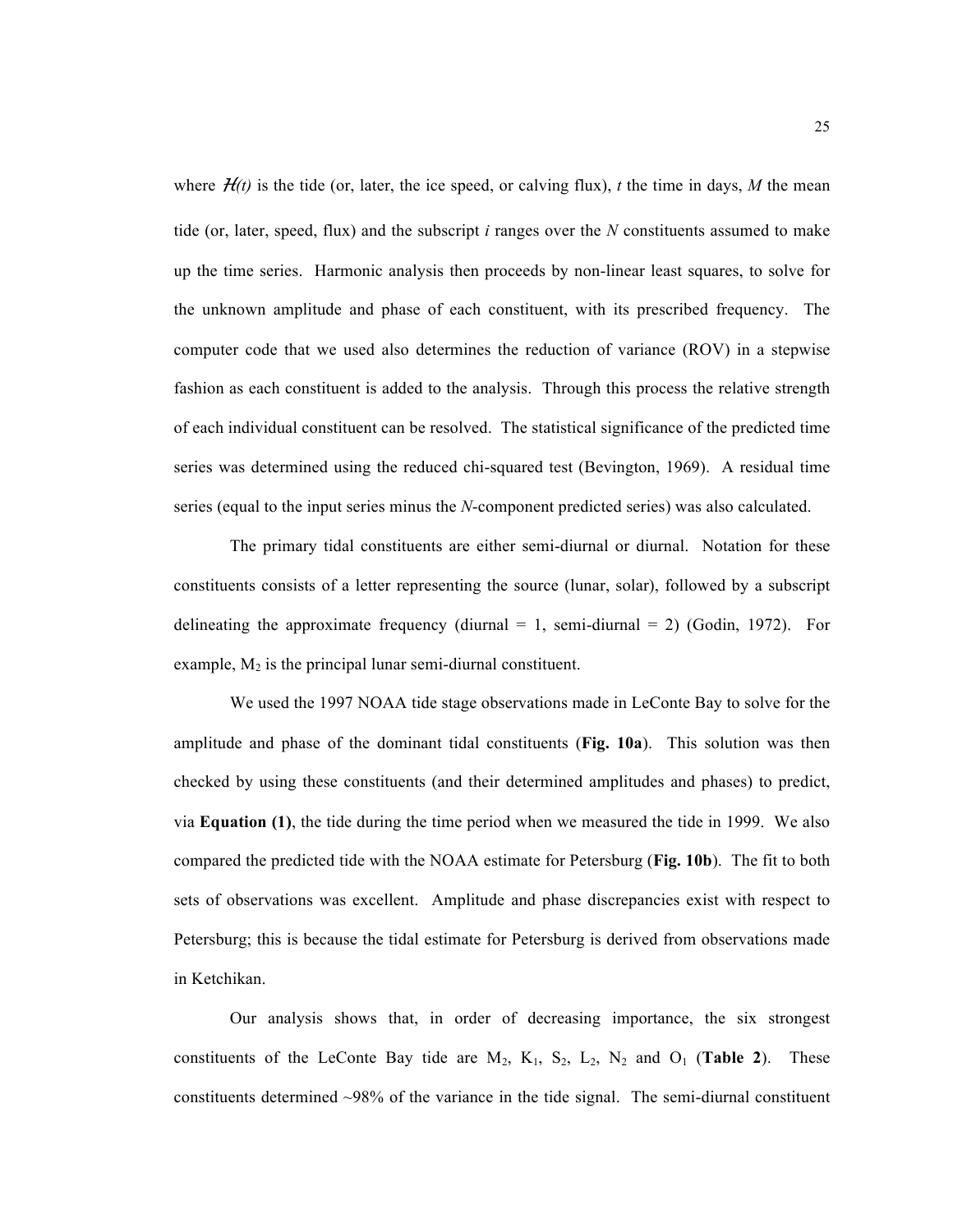$M_2$  dominates the tide (81% ROV), followed by the lunar diurnal constituent,  $K_1$ . The tide is relatively free of complicated shallow water, overtide constituents at higher frequencies.

| <b>Tidal Constituent</b> | Period (hr) | Variance Reduction |
|--------------------------|-------------|--------------------|
| $M_2$                    | 12.421      | 81%                |
| $K_1$                    | 23.934      | 6.5%               |
| $S_2$                    | 12.000      | 6%                 |
| L <sub>2</sub>           | 12.192      | $2\%$              |
| $\rm N_2$                | 12.658      | $2\%$              |
|                          | 25.819      | $1\%$              |
| Total                    |             | 98%                |

*Table 2. LeConte Bay tide. Tidal constituents, their periods and strength in the local tide.*

Given the amplitude and phase for these six constituents, we can predict the tide at any time using **Equation (1)** to an estimated accuracy of 0.25 m, with little or no phase discrepancies, except possibly during times of extreme high or low atmospheric pressure. In **Figure 4b** we show this predicted tide for the study interval.

#### *Short-term variations in horizontal motion*

In this section we describe the methods and results of our analyses of horizontal

speed,  $U(t)$ , over tidal to several day time periods.

#### **Signal filtering**

Prior to the analysis, we smoothed and filtered the speed series that are shown in **Figure 4a**. An Eulerian reference frame was approximated by removing the effects of the large longitudinal velocity gradients shown in **Figure 8**. Next, we fit cubic splines to the data and sampled them at three hour intervals, which was approximately equal to our nominal surveying interval. These series were then subjected to a low pass filter with a cutoff period of twentyfour hours to isolate the portion of the signal below tidal frequencies. The filter used was  $A_n^2 A_{n+1}$ , where

$$
A_n = \frac{1}{n} \sum_{j=0}^{n-1} U(t + j\Delta t)
$$
 (2)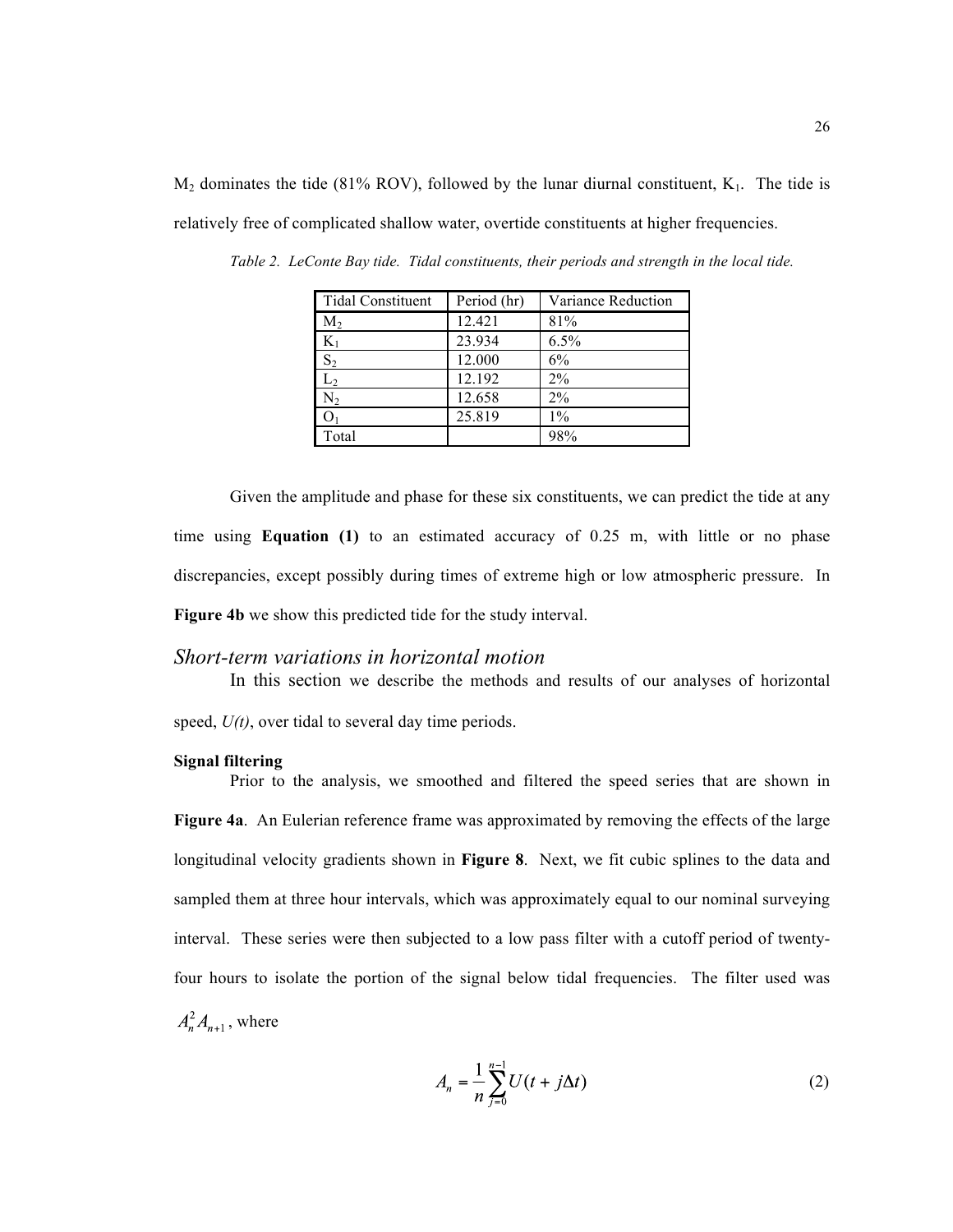(Godin 1972, p.65). *U* is the ice speed, Δ*t* our sampling interval (3 hr), and *n* = 8. This filter is robust and does not suffer from aliasing (Walters and Dunlap, 1987). Now isolated, the low frequency part of the signal was subtracted from the splined interpolant, leaving the high frequency portion of the signal, *Uhighfreq.*

$$
U_{\text{highfreq}} = U(t) - A_8^2 A_9[U] \tag{3}
$$

We describe these two parts of the signal in turn.

#### **Low frequency variations**

The low frequency velocity time series,  $A^2_{\mathcal{A}}A_9[U]$ , for each marker are shown in **Figure 11**. The most prominent feature of these series is the speed-up event centered around day 144.5, which lasted about three days and had an amplitude of 5% to 13% of the mean speed at a marker. The onset, duration, and time of peak speed are similar for each of the markers, with a variance of less than 0.5 d in their timing.

A correlation (correlation coefficient,  $C = 0.54$  to 0.66 with a phase lag of  $+1.0$  d) exists between the low frequency speeds and excessive water input provided by heavy precipitation, such that precipitation events precede the maximum speed. After some speed-up events, a few of the marker speeds decrease to a level which is lower than before the event (i.e. marker B\*, D, G). These events are similar to the "extra slowdowns" described by Meier and others (1994) at Columbia Glacier, and imply that the direct correlation between water input and speed is not causal. If it were, events such as "extra slowdowns" would not exist, since water input levels (hence speeds) are likely return to initial levels after a storm, following the reasoning of Walters and Dunlap (1987) and Kamb and others (1994). The magnitude of a given speed-up does not appear to be strictly governed by the magnitude of water input, but speed-ups do appear to occur more frequently near the terminus where the cumulative basal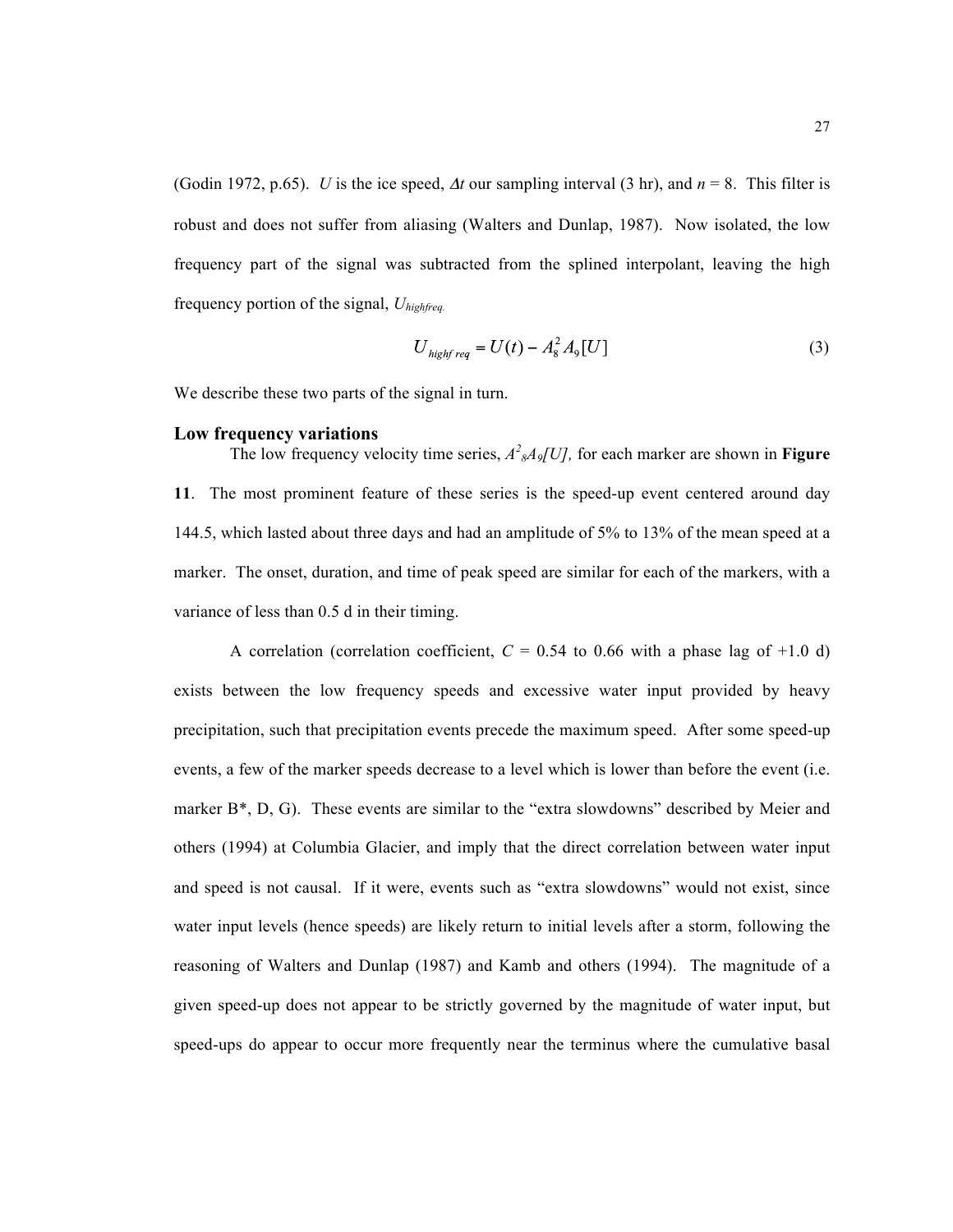water flux is maximized. After the periods of elevated water input, decay of the speed-up occurs as water is discharged from the glacier.

To determine the possible effects of water storage, we estimate a crude water storage index (**Fig. 12**). This index was compiled by differencing water inputs and outputs each day. Inputs and output were included in the index only when they were above base levels. For water inputs, this includes any recorded precipitation and any surface melting in excess of the lowest daily melt rate maximum. Any visible upwelling was considered as an above base level discharge. The speed-ups appear to be centered on the peak in the water storage index, as was also found by Fahnestock (1991) and Kamb and others (1994).

#### **Semi-diurnal variations**

We applied harmonic analysis to the high frequency time series, *Uhighfreq*, following **Equation (1)**. These results are presented in **Table 3**, where the total reduction of variance (ROV), and the ROV from the semi-diurnal  $M_2$  constituent alone are given, as well as the amplitude and phase for each constituent for each marker. Markers  $A/A^*$  and  $B^*$  demonstrate the best overall ROV; and there is an upglacier decay in the overall ROV. **Figure 13** shows the input series and predicted series for each marker. In some cases, the predicted series appears to match the observations quite well ( $\chi^2$  for markers A/A\* and B\* yields <1% probability of a random fit). However, even in these cases, the ROV is less than 50%, indicating that the velocity fluctuations are not completely tidal in nature. The upstream markers have a much higher probability of a random fit  $(\sim 50\%)$ . Marker C has an abnormally noisy record and a poor solution.

*Table 3. Harmonic analysis of horizontal motion. Amplitude (A) and phase (*ϕ*) relations for each marker and the tide using the six strongest tidal constituents. The total ROV and the M2 ROV are given below each label in parentheses.*

| Tidal       |                | Tide          |     | $A/A^*$       |                | B*            |                | $C/C^*$     | ∸              |            |          |       |                |            |
|-------------|----------------|---------------|-----|---------------|----------------|---------------|----------------|-------------|----------------|------------|----------|-------|----------------|------------|
| Constituent |                | $(98\%/81\%)$ |     | $(45\%/35\%)$ |                | $(56\%/41\%)$ |                | $(6\%/2\%)$ |                | $10\%/6\%$ | $10\%/3$ | $3\%$ |                | $1\%/<1\%$ |
|             | $\overline{1}$ | ∞             | . . | $\alpha$      | $\overline{1}$ | $\omega$      | $\overline{1}$ | ∞           | $\overline{1}$ | ∞          | . .      | m     | $\overline{1}$ | $\omega$   |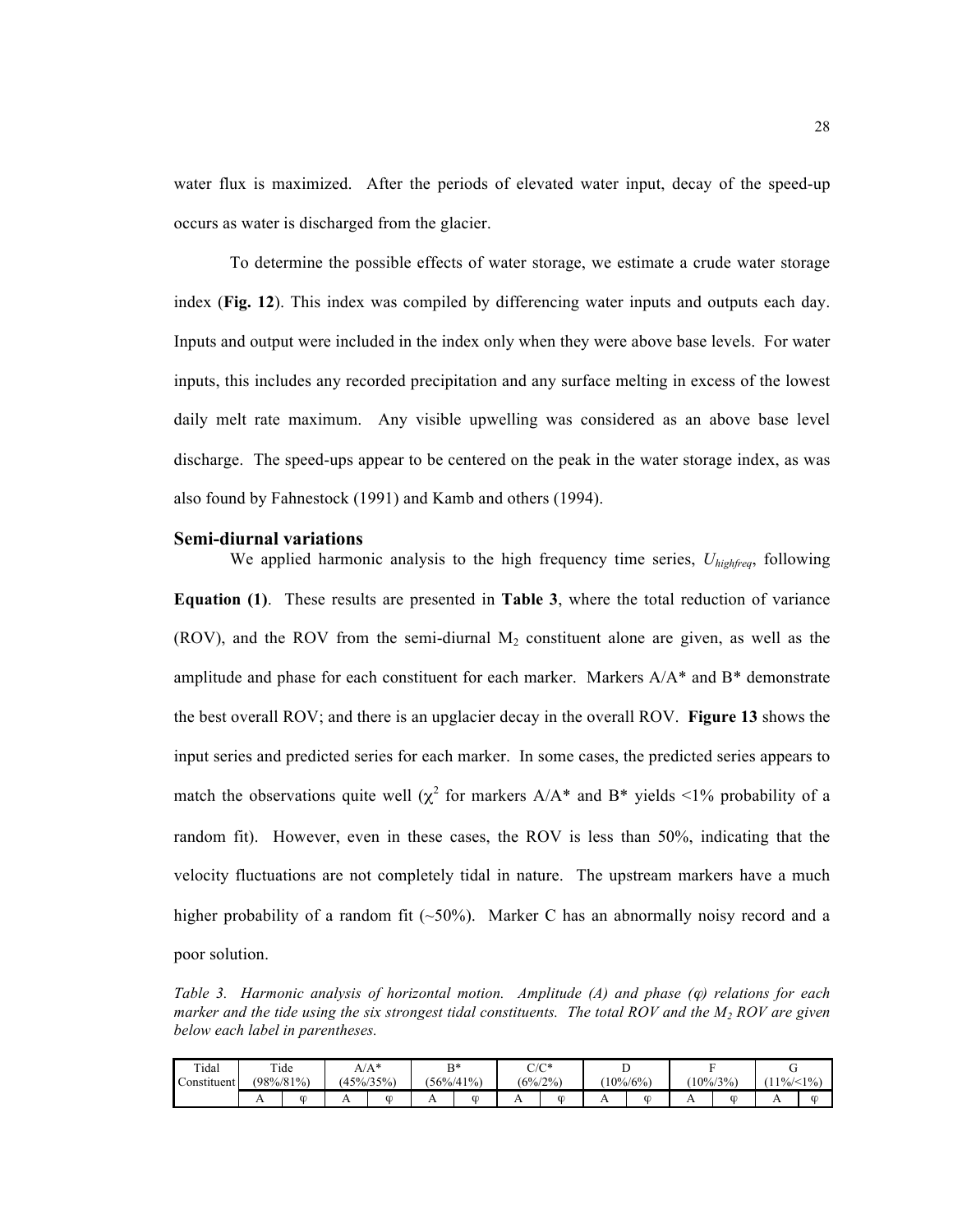| $\rm M_2$      | 2.05 | 16  | .596 | $-168$     | .51  | $-150$ | 166  | $-156$ | .047 | $-166$ | .022 | $-153$ | .011 | $-177$ |
|----------------|------|-----|------|------------|------|--------|------|--------|------|--------|------|--------|------|--------|
| T.Z<br>Δ,      | .561 | 131 | .219 | $-32$      | .092 | -94    | .110 | $-168$ | .004 | $-33$  | .017 | 53     | .039 | 79     |
| $\mathbf{D}$   | . 1  | 75  | 118  | -96        | .231 | $-148$ | .015 | 15     | .030 | $-144$ | .015 | $-168$ | .025 | $-167$ |
| L <sub>2</sub> | .357 | 133 | 150  | 147        | .036 | 121    | .095 | 21     | .008 |        | .014 | $-128$ | .010 | 93     |
| $\rm N_2$      | .342 | 41  | .242 | 110<br>- 1 | .129 | $-28$  | .120 | $-143$ | .015 | 167    | .007 | $-68$  | .018 | 176    |
| О,             | .247 | 108 | 109  | $-175$     | .066 | $-174$ | .176 | 166    | .023 | 125    | .016 | $-46$  | .017 | $-131$ |

The results in **Table 3** show that, as in the case of the tide, a majority of the fluctuations in speed are semi-diurnal  $(M_2)$  in nature. We are unable to resolve the other constituents, as their signal is either too weak or contaminated by other forcings (also noted by Walters and Dunlap, 1987 on Columbia Glacier). Because the  $M<sub>2</sub>$  signal is the clearest, and is not contaminated by other forcings (such as diurnal melt), we take the  $M_2$  response in **Table 3** to represent the tidal effect on velocity at each marker.

The  $M_2$  phase angle for the tide is 16°, and the average  $M_2$  phase angle for markers  $A/A^*$  and  $B^*$  is about -160°. Thus, the phase difference between the two is 176°, which corresponds to a peak tide/ low speed relationship, with virtually no phase lag. We also examined the tide-speed phase relationship by cross correlating the two time series. These results show the ice speed is within one hour from being 180° out of phase with the tide (**Fig.**  14), in good agreement with the M<sub>2</sub> harmonic analysis.

The amplitudes of the tidal constituents in the speed variations are more easily resolved than the phase angles, although they too display evidence of contamination from non-tidal forcings. This is demonstrated by step changes in phase between constituents with similar frequencies, rather than a smooth response (Zettler and Munk, 1975). However, the amplitude of  $M<sub>2</sub>$  is well resolved, and thus it provides a means for studying the upglacier propagation of tidal variations in motion through its amplitude admittance. We define the  $M_2$  admittance as the ratio between the amplitude of the  $M_2$  ice speed variation to the  $M_2$  amplitude in the tide: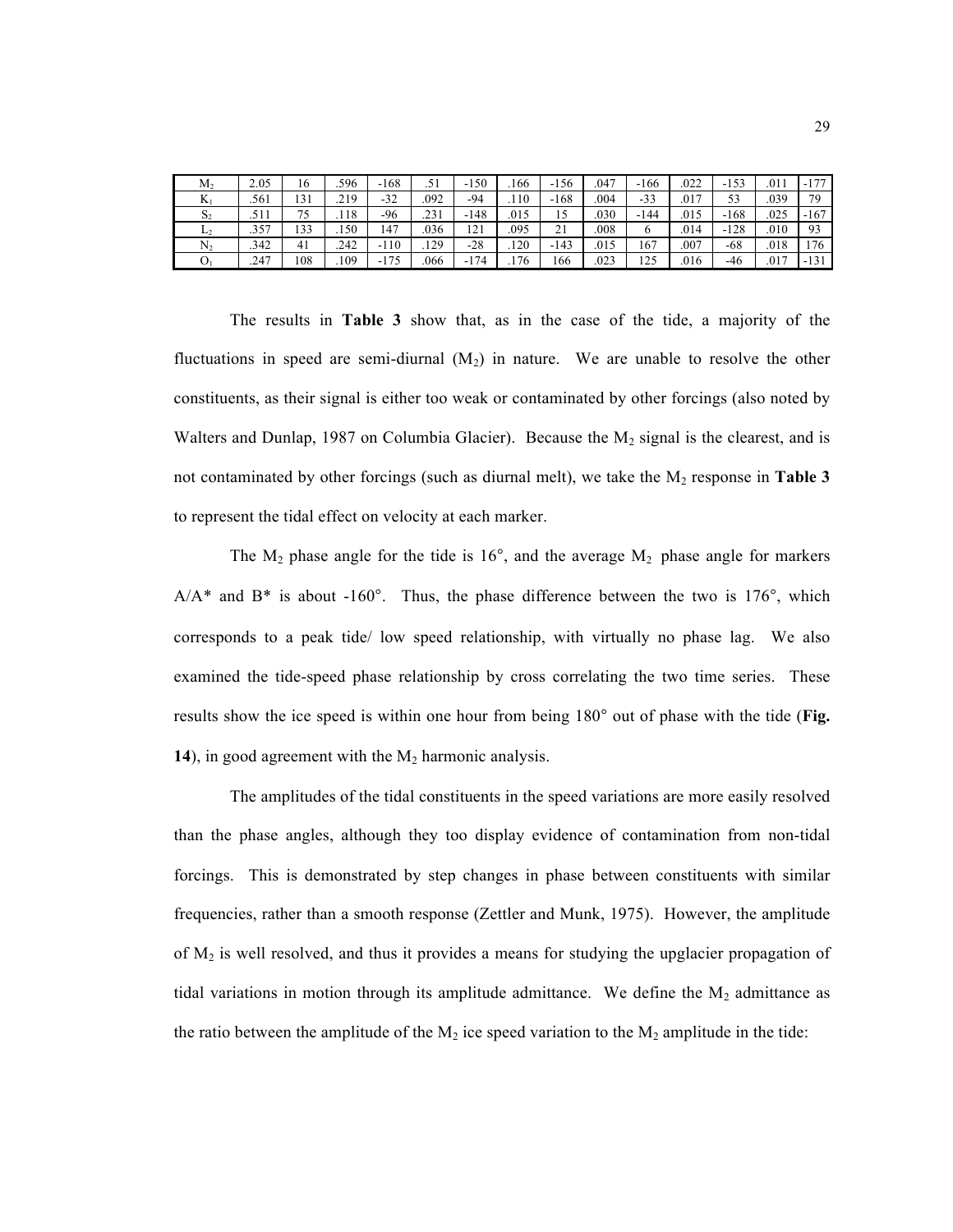$$
A_{M_2} = \frac{A_{M_2}^{ice}}{A_{M_2}^{ide}}
$$
 (4)

This is shown in **Figure 15** as a function of distance upglacier. There is an exponential upstream decay in  $A_{M_2}$  with a characteristic damping length (perturbation damped to 1/*e* of its peak value) equal to 0.5 km, or about 1.5 times the centerline ice thickness at the terminus. This length may serve as a good proxy for the longitudinal coupling length over which longitudinal stress gradients are averaged in this region of the glacier (Echelmeyer, 1983; Kamb and Echelmeyer, 1986; Walters, 1989). This averaging length was used in internal deformation velocity calculations described earlier. According to the Echelmeyer and Kamb theory, strain rates on the order of 0.01  $d<sup>-1</sup>$  should yield coupling lengths at about 1 ice thickness, which agrees nominally with our observed short decay length. However, the large contribution of basal motion at LeConte Glacier generally exceeds the assumptions used in their model, so the agreement cannot be expected to be exact.

#### **Diurnal variations**

Diurnal cycles exist in both the temperature and ablation rate. This likely influences water input to the glacier system, and therefore may affect glacier speed. However, resolving such forcing is difficult because diurnal tidal cycles contaminate any meltwater forcing due to their similar frequencies. Separation is especially difficult because of the broad spectral peak that characterizes the melt input, indicative of variable weather conditions (also noted by Walters and Dunlap, 1987).

In an effort to separate these two signals, we assume that *Uhighfreq* is a linear combination of two terms

$$
U_{\text{highfreq}} = U_{\text{tide}} + U_{\text{melt}} \tag{5}
$$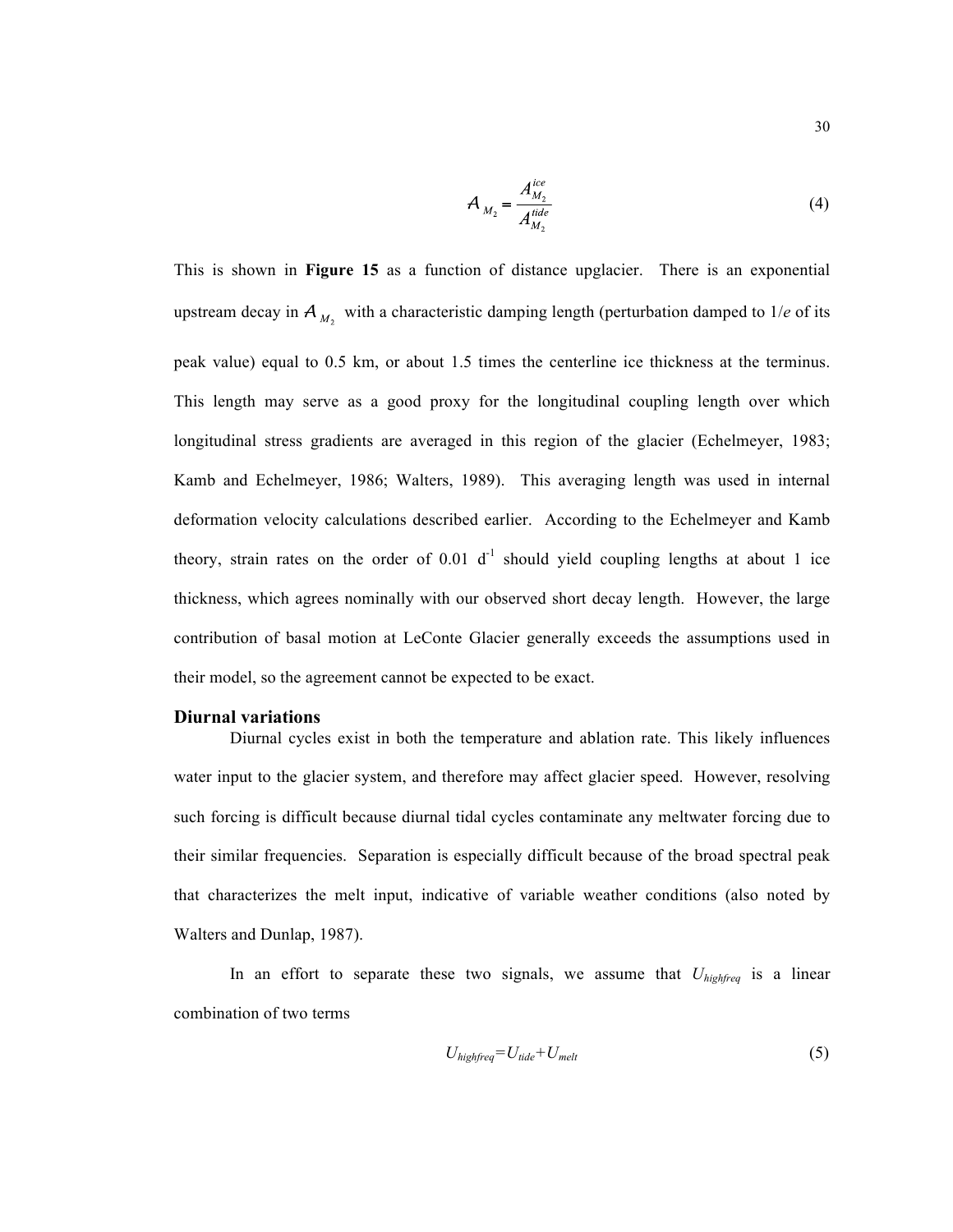where the first term on the right accounts for motion driven by the tide, and the second represents meltwater-forced motion, plus noise. We then assume that  $U_{tide}$  can be prescribed by the admittance of the  $M_2$  constituent as applied to the other constituents:

$$
U_{\text{tide}} = \sum_{i=1}^{6} \mathcal{A}_{M_2} A_i^{\text{tide}} \cos(\omega_i * t - \varphi_i^{\text{exp}})
$$
 (6)

where  $\varphi_{\text{exp}}$  is the expected phase angle for the i<sup>th</sup> constituent if it is assumed to have the same phasing relative to its tidal constituent as  $M_2$  does. Thus, we assume that the relative admittance of each of the six constituents is equal to the well resolved admittance for  $M_2$ . Tests with synthetic data have shown that this admittance transfer function (**Eqn. 6**) is effective for separating a melt signal from a tidal one (see **Appendix II**).

This admittance transfer function (**Eqn. 6**) was subtracted from the high frequency time series (**Eqn. 5**) to obtain *Umelt*, which is shown in **Figure 16**. These results show that melt-driven variations in horizontal motion are best developed at the upstream markers D through Bend. However, the speed of most markers shows a correlation with ablation rate. For example, the slowdown observed on day 125 is a result of a snowstorm (J.D. 122-123) that deposited ~30 cm of snow on the glacier, effectively shutting down meltwater production.

The average amplitudes of the melt-forced variations in speed were estimated from each *U<sub>melt</sub>* series. A step change in the peak-to-peak amplitude occurs between markers C and D; markers A through C have amplitudes  $\sim 50$  cm d<sup>-1</sup> while markers upstream have smaller amplitude variations of only  $\sim 20$  cm d<sup>-1</sup>. A plausible explanation for this step change is the confluence of the adjoining unnamed glacier with LeConte between markers C and D.

To identify the lag between surface ablation and ice speed, we employ the method of cross correlation because of its ability to correlate time series with variable peak timing (in all cases the ablation rate peaks precede increases in speed) (**Table 4**). The statistical significance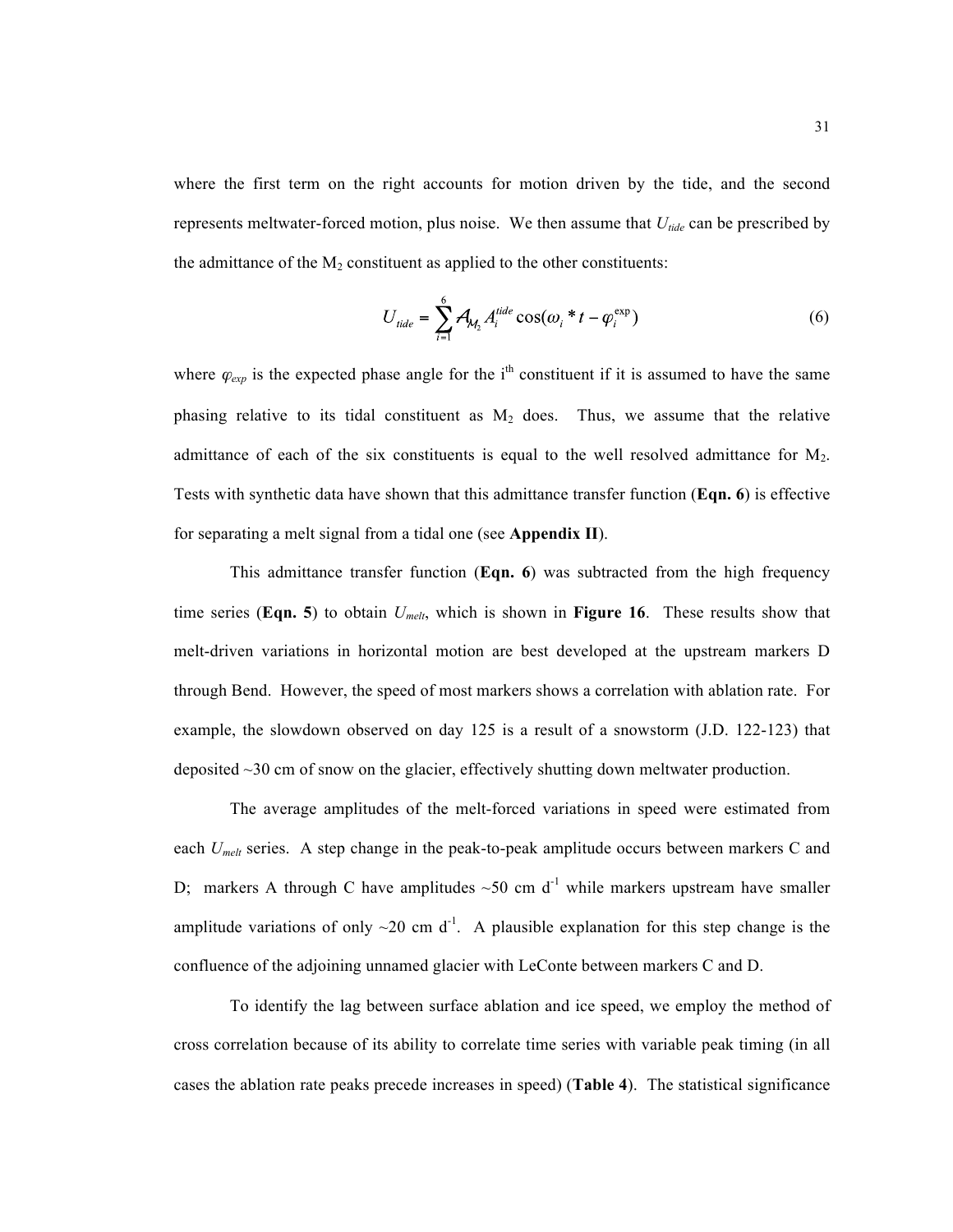of the correlations was small when calculated over the entire interval; this indicates that the phase lag between the two variables is not constant. However, by breaking the time series into two intervals (day 124-135 and day 135-154) on Julian Day 135, the correlation between the variables for each interval and each marker is greatly improved (**Table 4** and **Fig. 16**). Day 135 thus marks a change in the ice speed response time to melt forcing; the average response time is reduced from 23 hours to 10 hours. Prior to day 135, the phase lag generally increases upglacier, but, after day 135, it is more variable, exhibiting no obvious trends.

*Table 4. Cross correlation between Umelt and ablation rate. The analysis was performed over the entire record, and again with a split on day 135 when an apparent change in the subglacial hydraulics took place.*

| Markers and              |           | <b>Total Record</b> |           | $J.D. \leq 135$ | J.D. >135 |               |
|--------------------------|-----------|---------------------|-----------|-----------------|-----------|---------------|
| observation dates        | Phase lag | $\mathcal{C}$       | Phase lag | $\mathcal{C}$   | Phase lag | $\mathcal{C}$ |
|                          | (hr)      |                     | (hr)      |                 | (hr)      |               |
| $A/A*(124-130)(135-143)$ | NA        | <b>NA</b>           | 21        | 0.73            |           | 0.52          |
| $B/B*(124-129)(135-154)$ | NA        | <b>NA</b>           | 21        | 0.57            | 15        | 0.30          |
| $C(124-146)$             | 21        | 0.49                | 21        | 0.65            |           | 0.41          |
| $D(125-154)$             | 12        | 0.22                | 21        | 0.32            | Q         | 0.34          |
| $F(125-153)$             |           | 0.21                |           | 0.20            | h         | 0.34          |
| $G(125-152)$             | Q         | 0.20                | 12        | 0.13            |           | 0.28          |
| Bend (128-144)           |           | 0.10                | 24        | 0.61            |           | 0.35          |

#### *Short-term variations in vertical motion*

We next consider the vertical position,  $z(t)$ , of each marker over the same time scales as those discussed in regards to horizontal speed. For each marker, down-glacier movement was removed by subtracting a linear or quadratic representation of the local glacier surface from the *z(t)* series (**Fig. 5**). These surfaces were determined by airborne surface profiling (**Fig. 17**) (Echelmeyer, unpublished data, 1999). The resulting series were then analyzed via the same procedures as used for *U(t)*.

#### **Low frequency variations**

The low frequency series of vertical displacement (**Fig. 18**) display dissimilarities between markers. Markers D through G exhibit fluctuations with relatively small differences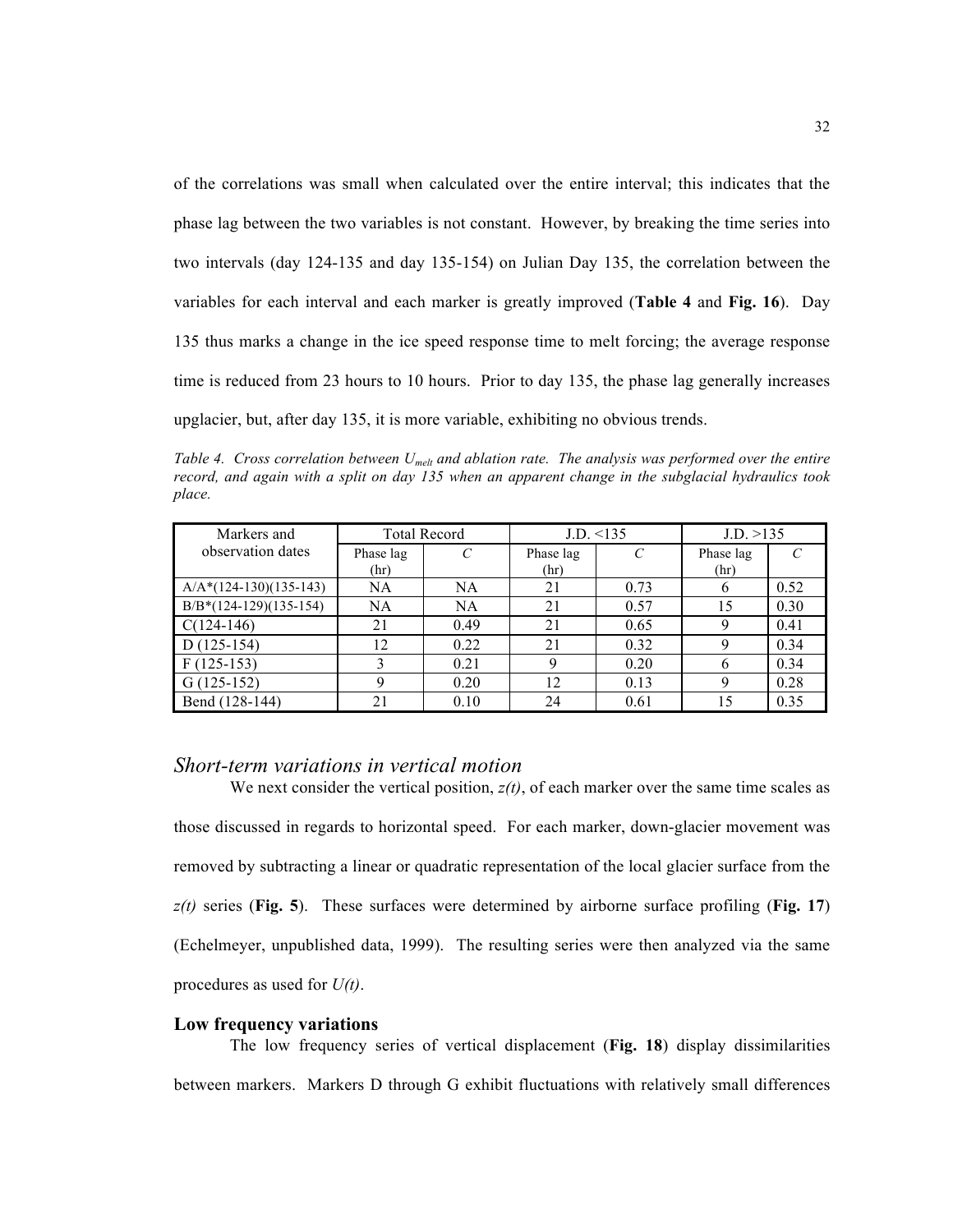in peak timing. Here, the large peak appears to be a response to precipitation. In contrast, fluctuations in vertical position at marker  $A/A^*$  are approximately in phase with the tidal amplitude; minimum surface elevation coincides with minimum tidal amplitude. The existence of a peak in surface elevation is suggested during the gap between A and  $A^*$  at a similar time as the maximum tidal amplitude. Markers B and C do not show any correlation with either the tidal amplitude or precipitation. A mixture of these two forcings may be responsible for the glacier response, or the depicted trends may be a result of imperfect surface detrending.

Only the time series D through G resemble the low frequency time series of horizontal motion. After rain, the glacier surface is uplifted, then drops upon the initiation of upwelling. Analogous to extra slowdowns, the low frequency vertical series often show drops in surface elevation which are greater than the original uplift. As there is no longitudinal compression during the survey (**Fig. 8**), we may possibly attribute these variations to changes in basal water storage.

#### **High frequency variations**

Harmonic analysis of *zhighfreq(t)* shows that semi-diurnal tidal forcing of surface elevation exists only at the markers closest to the terminus (**Fig. 19**, A/A\*, B/B\*). However, the  $M_2$  response is small, with a 9% ROV for marker  $A/A^*$  and a 4% ROV for marker B\* (**Table 5**). The peak-to-peak amplitude of the  $M_2$  variation at marker  $A/A^*$  is on the order of 13-18 cm, and the phase lags that of the tide by approximately  $90^\circ$ , such that the maximum surface elevation follows the high tide by  $\sim$ 3 hours. These Semi-diurnal vertical fluctuations are damped upglacier even more quickly  $(L_v=0.3 \text{ km})$  than those found for the horizontal motion (**Fig. 15**).

*Table 5. Harmonic analysis of vertical position. The variance reduction is shown for the M<sub>2</sub> constituent* as well as the combined reduction for diurnal constituents  $K_l$  and  $O_l$ .

Marker | Diurnal  $(K_1, O_1)$  | Semi-diurnal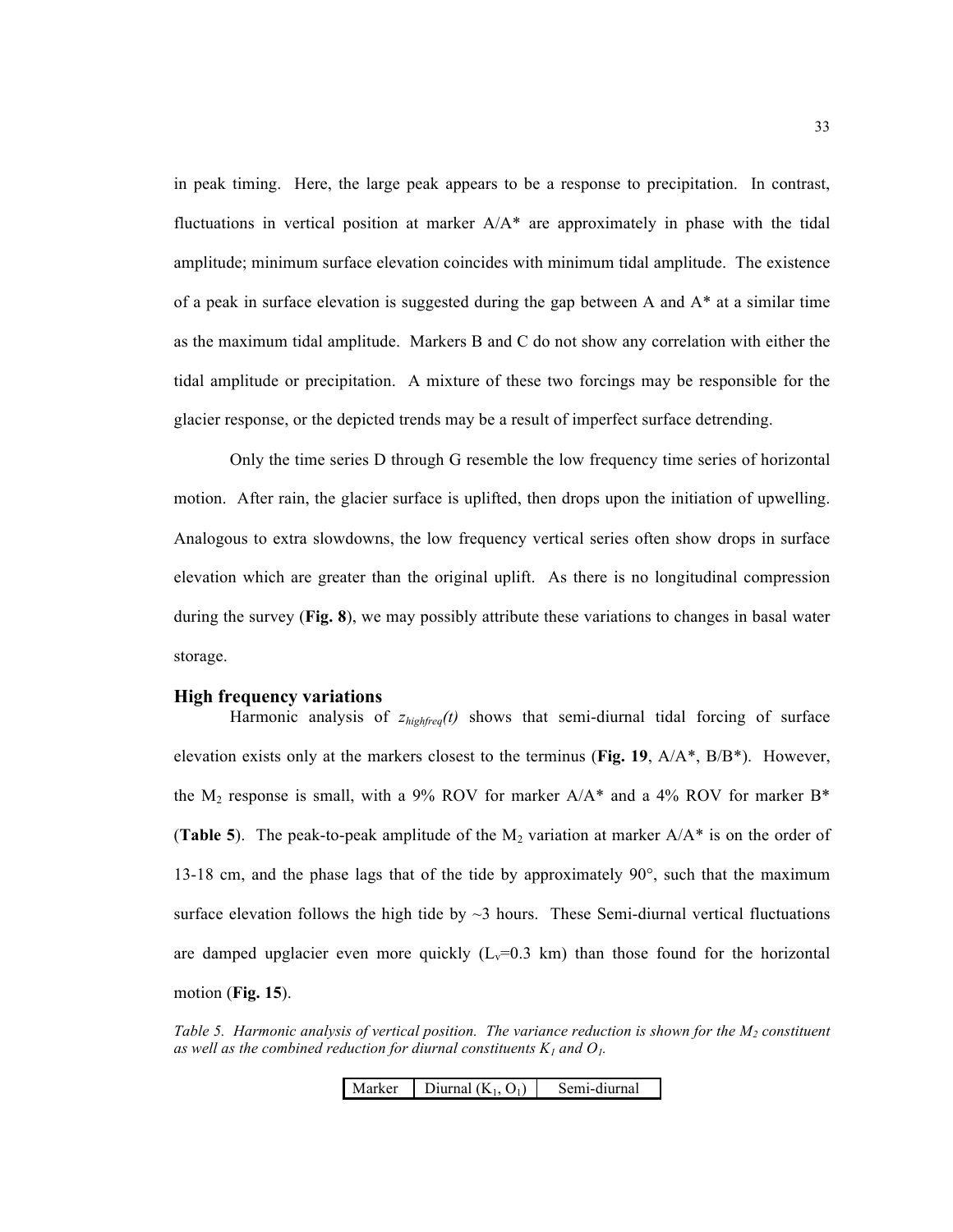|         | <b>ROV</b> | $(M_2)$ ROV |
|---------|------------|-------------|
| Tide    | 7.5%       | 81%         |
| $A/A^*$ | 28%        | 9%          |
| $B/B^*$ | 31%        | 4%          |
| C       | 22%        | $1\%$       |
| D       | 17%        | 0%          |
| F       | 21%        | 0%          |
| G       | 6%         | $1\%$       |

The admittance transfer function (**Eqn. 6**) cannot be applied to  $z(t)$  because the semidiurnal tidal constituent M2 does not dominate the signal. The diurnal nature of the signal (**Fig. 19**) in the absence of any strong diurnal tidal forcing suggests meltwater forcing exists. In fact, for markers A through F the ROV by diurnal constituents  $K_1$  and  $O_1$  is significantly greater than the ROV in the tide for these same constituents (**Table 5**). The peak-to-peak amplitude of these diurnal variations is fairly constant (8-12 cm). Although close to our limit of uncertainty, these variations are not an artifact of optical surveying; they are present both in conditions of substantial precipitation as well as during times of clear weather. Additionally, we observed no longitudinal compression (**Fig. 8**), (as averaged over two day intervals), during the study period, so the variations in *z* are not due to changes in speed. Anomalously large diurnal uplifts often follow rainfall.

#### **Discussion**

In this discussion we interpret results of the velocity analyses, examining the processes driving velocity variations at LeConte Glacier. In cases where similar studies have been completed on Columbia Glacier, we compare our results with these. The discussion considers only the terminal reaches ( $0 \rightarrow \xi \rightarrow 7$ ) of the glacier and does not apply to the upper glacier where different processes may be controlling the dynamics.

#### *Semi-diurnal variations*

Harmonic analysis has shown that ice speed varies 180° out of phase with tidal stage, such that maximum speed is achieved at low tide. Our results indicate that a 1.5% variation in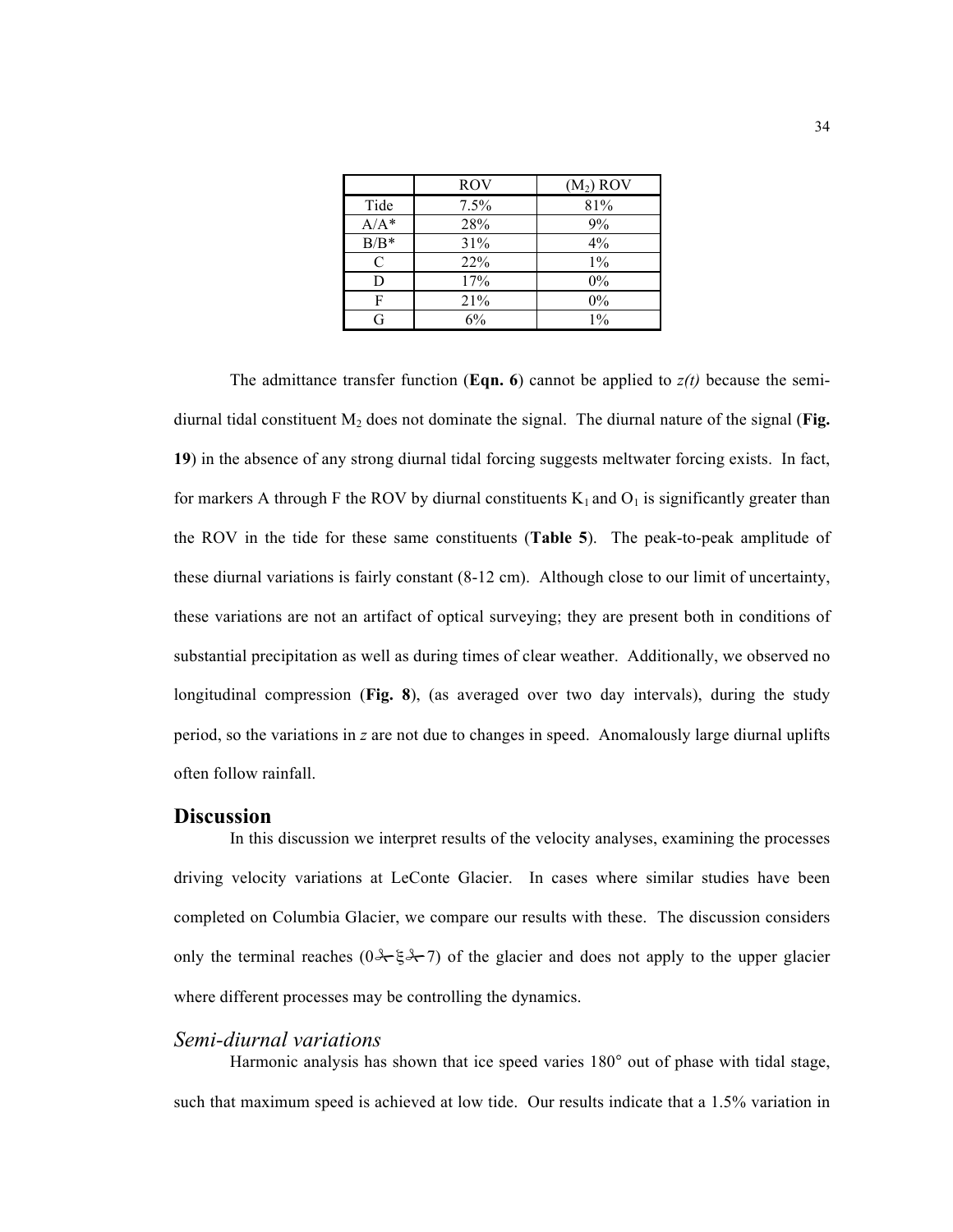sea level ( $\sim$ 3.0 m of 171 m mean depth) causes a 5.5% fluctuation in speed ( $\sim$ 1.5 out of 27 m d<sup>-</sup> <sup>1</sup> mean speed, marker  $A/A^*$ ). Equivalently, this may be expressed as a 0.5 m d<sup>-1</sup> per m of tide. Tidally driven variations in speed have also been found on Columbia Glacier, where Meier and Post (1987) reported a 4% variation in speed forced by a 1% fluctuation in water level, or a 0.2  $m d<sup>-1</sup>$  fluctuation per m of tide, which is about half that observed at LeConte Glacier. Walters and Dunlap (1987) showed that the speed at Columbia Glacier is also nearly 180° out of phase with the tide. The similarity between the magnitude and phase of tidal forcing at the two glaciers suggests that high frequency variations in velocity are governed by the amplitude of the tidal fluctuations regardless of terminus geometry (slope, thickness, water depth), because the geometry is quite different between the two glaciers.

These semi-diurnal variations may be explained by a time-varying hydrostatic force imbalance at the terminus (Walters and Dunlap, 1987; Walters, 1989), where the ocean water column acts as a dam with a time dependent height. Maximum restraint from this dam occurs at high tide, when observed speeds are minimum. The variations in speed further depend on the amplitude of variations between high and low tides, being best developed when the tidal amplitude is maximum (**Fig. 4**). If, instead, the tide were to cause time varying pressurization of the basal hydraulic system, then one would expect zero phase lag between the tide and speed, assuming that basal motion is proportional to the basal water pressure. However, the presence of semi-diurnal variations in surface elevation at the terminus show that the water column not only acts as a dam, it also pressurizes subglacial water (these vertical variations are not due to longitudinal compression). However, these pressure fluctuations must be smaller than the forcing from the water dam or an in phase relation between the tide and ice speed would result.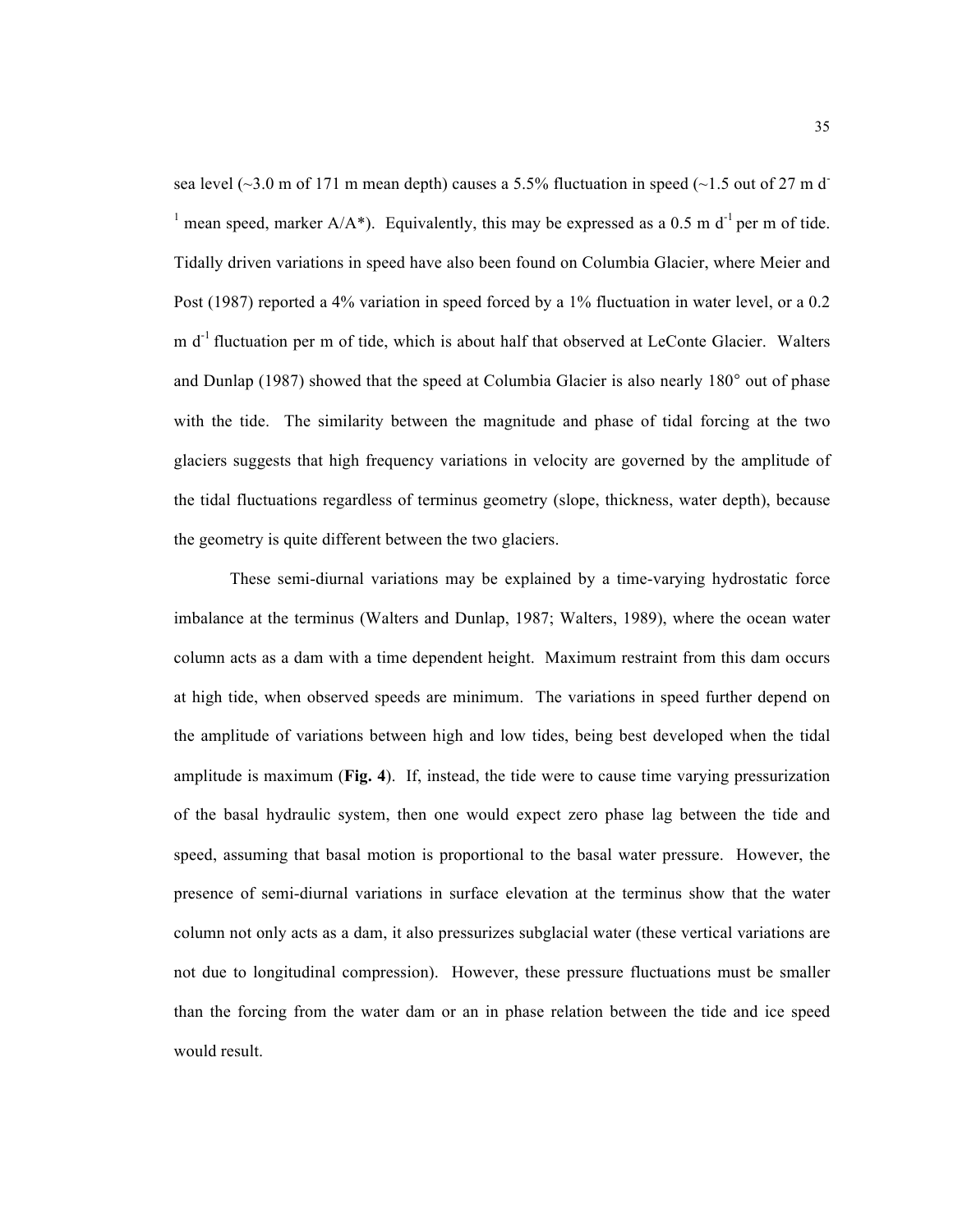We calculated an *e*-folding length for semi-diurnal perturbations of about 0.5 km. This value is much smaller than the 2 km *e*-folding length at Columbia Glacier. The rapid decay of high frequency perturbations at LeConte Glacier is likely attributable to the steep surface slope and rapid upglacier thickening, which create large longitudinal strain rate gradients (Kamb and Echelmeyer, 1986). Columbia Glacier is less steep, and has much smaller thickness and longitudinal strain rate gradients, and therefore a longer coupling length.

A glacier with a floating terminus will display strong semi-diurnal  $(M_2)$  vertical variations (e.g. Jakobshavn Isbræ; Echelmeyer, unpublished), while a well grounded glacier will not exhibit  $M_2$  surface elevation fluctuations. The rapid decay ( $L_v = 0.3$  km) of semidiurnal vertical variations implies that LeConte's terminus must be grounded, but near floatation. Our result constrains this nearly floating region to a longitudinal distance of  $\sim$ 300 m upglacier from the terminus, which is equal to the characteristic decay length for vertical  $M_2$ fluctuations (**Fig. 15**).

#### *Diurnal variations*

Diurnal variations in speed with amplitudes ranging from  $\sim$ 10 to 70 cm d<sup>-1</sup> (up to  $\sim$ 5% of the mean speed) are present over the entire terminus region; at the terminus they are about half the magnitude of tidally forced variations. While semi-diurnal variations in speed owe their existence to time varying seawater pressure, the observed diurnal fluctuations are driven by changes in water input from surface ablation. Diurnal periodicity is best developed upglacier from the tidally influenced region, at Bend/ Gate, but the largest absolute amplitudes occur at the terminus, where the cumulative basal water flux is maximum. The response time for these velocity variations is highly variable, both spatially and temporally; it changes in a step-like fashion most likely as a response to re-organizations of the subglacial drainage network. Similar fluctuations were observed at Columbia Glacier; Walters and Dunlap (1987)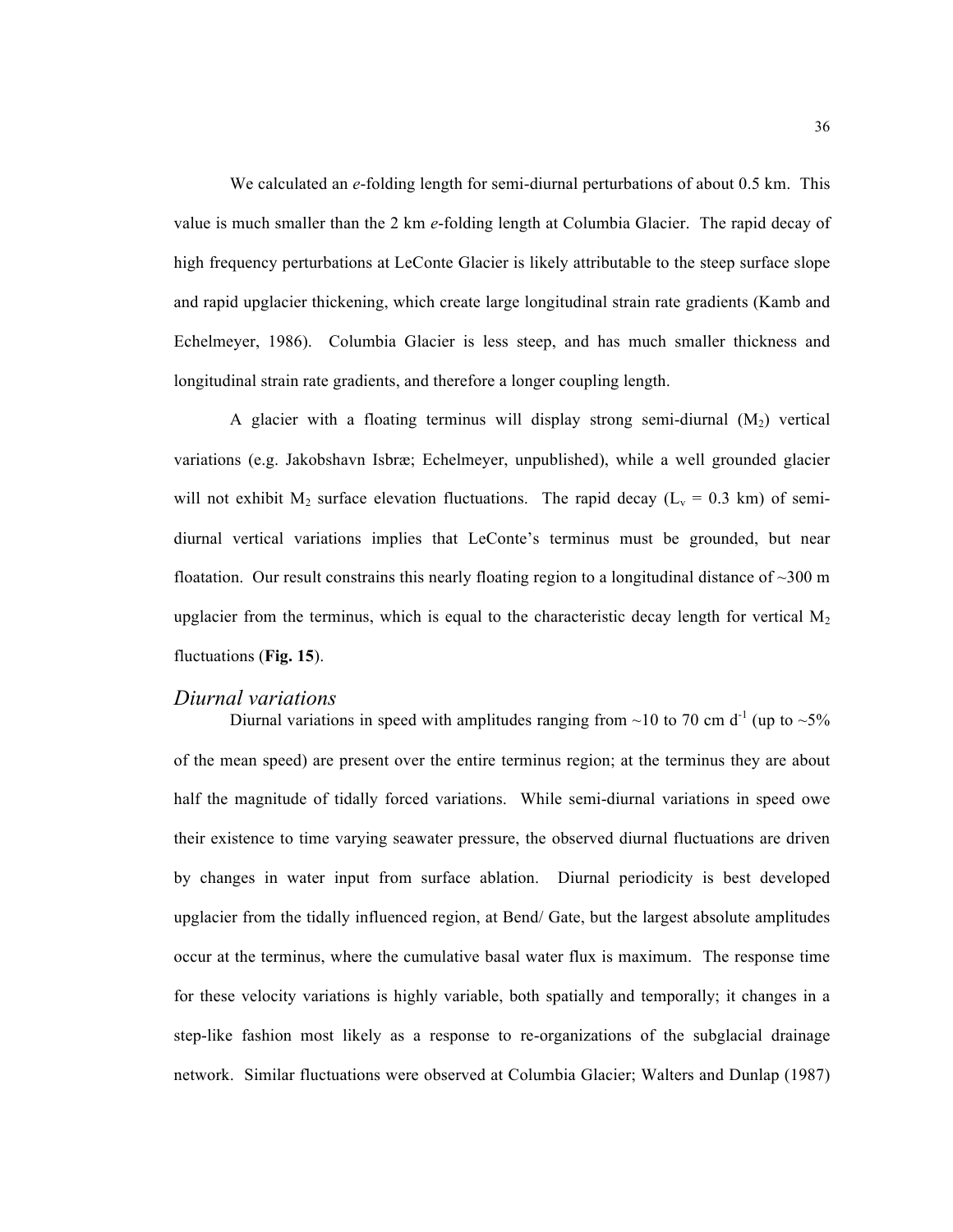estimate that melt-driven variations in speed are approximately one third the magnitude of tidally forced semi-diurnal variations. These authors report a more constant response of ice speed to meltwater forcing, with an average ice speed peak 7 to 8 hr after the peak in insolation. Unfortunately, the methods used to estimate melt-forced fluctuations in speed at Columbia and LeConte Glaciers are dissimilar, and they are both inadequate. However, both analyses show that these fluctuations exist, and are smaller than those driven by the tide.

Surface elevation also varies diurnally; the largest fluctuations are again found near the terminus, where the average amplitude is about 15 cm. This is a likely indication that basal water storage fluctuates diurnally (Iken and others, 1983). Support for water storage fluctuations also stems from anomalously large diurnal surface elevation variations after precipitation events. This may indicate that water discharge is the limiting process in determining diurnal fluctuations in water storage, similar to the findings at Columbia Glacier (Kamb and others, 1994; Meier and others, 1994). Our results show that storage fluctuations are associated with fluctuations in both horizontal speed and surface elevation.

On day 135 (May 15) an abrupt change occurred in the timing of the response of the speed to ablation. This event also coincides with a period of significant upwelling, although no rain had fallen for three days. At the same time, there was a large spike in the speed at Bend and marker F, while markers C and Gate both slowed (**Fig. 4a**). Perhaps most notably, the largest calving event of the study interval occurred on this day (see **Table 6**). These events followed a period of high ablation, that may have triggered a major reorganization of the basal hydraulic system. An alternate explanation is that the responses were forced by calving, but this is unlikely, as other large calving events do not produce noticeable changes in the ice speed or the response time to melt forcing. Taken together, these occurrences seem to imply that the short term dynamic behavior of this tidewater glacier is more dependent on basal processes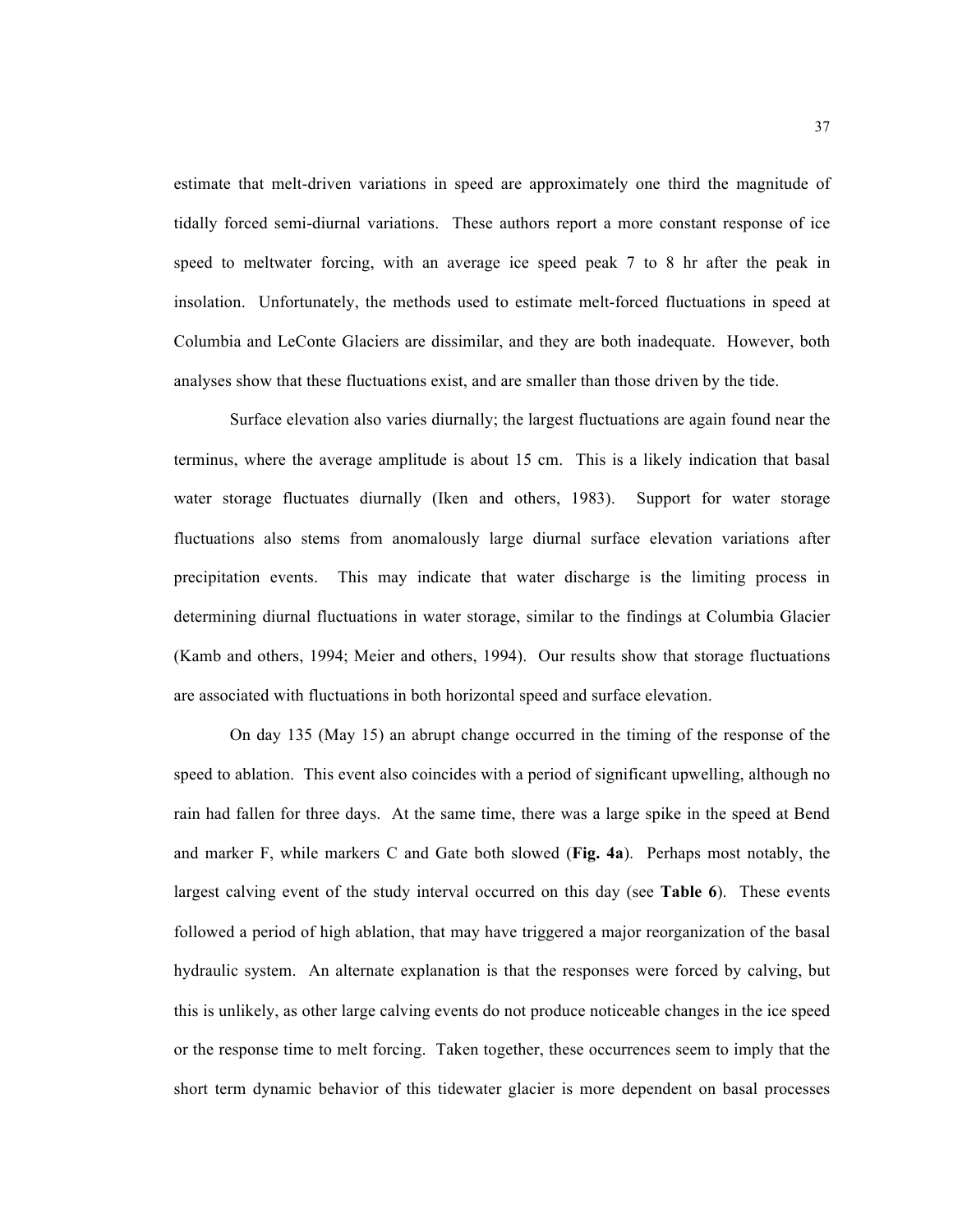than changes acting at the terminus, except at a semi-diurnal scale, where forcing originates only at the terminus.

## *Low frequency variations*

Speed-ups of 5-13% of the mean and lasting about three days were observed after periods of precipitation. The magnitude of these speed-up does not always vary in direct accordance with the magnitude of the precipitation. It can be expected that the properties of the basal hydraulic system must change frequently as a result of rapid basal motion (Willis, 1995), and these changes may account for the indirect relationship between the magnitude of speedups and storm events on LeConte Glacier. Similar results were found at Columbia Glacier (Fahnestock, 1991; Kamb and others, 1994; and Meier and others, 1994). These authors found that peaks in speed were centered on peaks in water storage (as indicated by a proxy record of discharge).

On LeConte Glacier, the timing of the speed-up on day 145 suggests that it is related to an increase in water storage; the peak of the speed-up occurs between a major rain event and a period of substantial upwelling (**Fig. 11**). At some markers, an "extra slowdown" follows this speed-up, which also argues for a water storage control. However, this slowdown is not observed at each marker, implying a poorly connected subglacial hydraulic system (Fahnestock, 1991; Kamb and others, 1994). The asymmetric shape of the surface elevation perturbations provides strong evidence for varying water storage (see **Fig. 18**), with discharge as the rate limiting control on storage.

## *Relation between horizontal and vertical motion*

Phase relations between horizontal and vertical motion provide information on the processes controlling basal motion. If the pressure of basal water is controlling basal motion (and thus, the overall motion of this glacier), then the maximum horizontal speed (**Fig. 11**) should occur synchronously with the maximum vertical speed (times of maximum slope in *z(t)*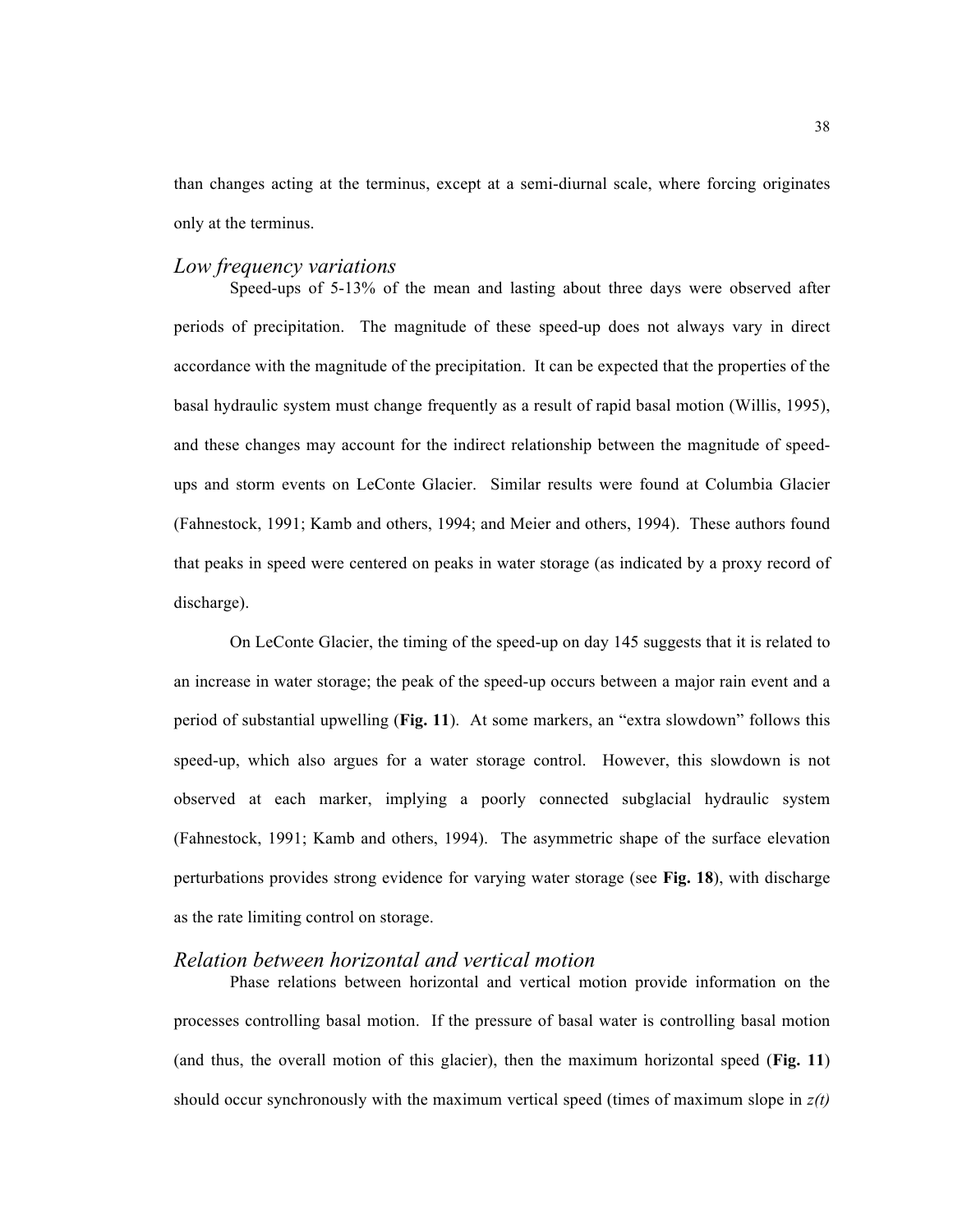series, **Fig. 18**), as the pressure is maximum at this time. If, instead, the peaks in horizontal speed and vertical displacement are in phase, then water storage may be important in determining basal motion (Paterson, 1994, p. 145-51). We examined both the high and low frequency horizontal speed and vertical position time series to determine the role of basal water on ice motion.

Cross correlation between *Uhighfreq* and *zhighfreq* appears to indicate that the maximum surface elevation lags the maximum speed by three hours, a suggestion that water pressure is responsible for variations in motion. However, the correlation is poor  $(C = 0.33)$ , and an inspection of the two time series shows that phasing between the peaks varies throughout the study interval (**Fig. 20**). We interpret this observation as an indication of mixed forcing from both water pressure and storage. The peak in horizontal speed often occurs after the peak in both vertical speed and vertical displacement (e.g. day 143), suggesting a delayed response of ice speed to forcing from both pressure and storage.

The motion response to pressure and storage fluctuations over longer time scales is also variable. An inspection of **Figures 11 and 18** shows that marker G exhibits a pressure-driven response, while just downstream at markers D and F the response appears to be due to fluctuating water storage. Closer to the terminus, markers B and C show what is likely a mixed response to forcing from both variables. All these results indicate that the speed is dependent on both subglacial water pressure and the volume of stored water there. Generally, the pressure influence increases upglacier. The large basal speeds in the terminus region, and the large velocity gradient present between Gate and marker A are in agreement with this interpretation. Reorganization of the basal drainage system should occur most frequently where basal speeds are highest, giving more variable forcing modes. Upstream, where basal motion is much reduced, we expect a more classic pressure driven response.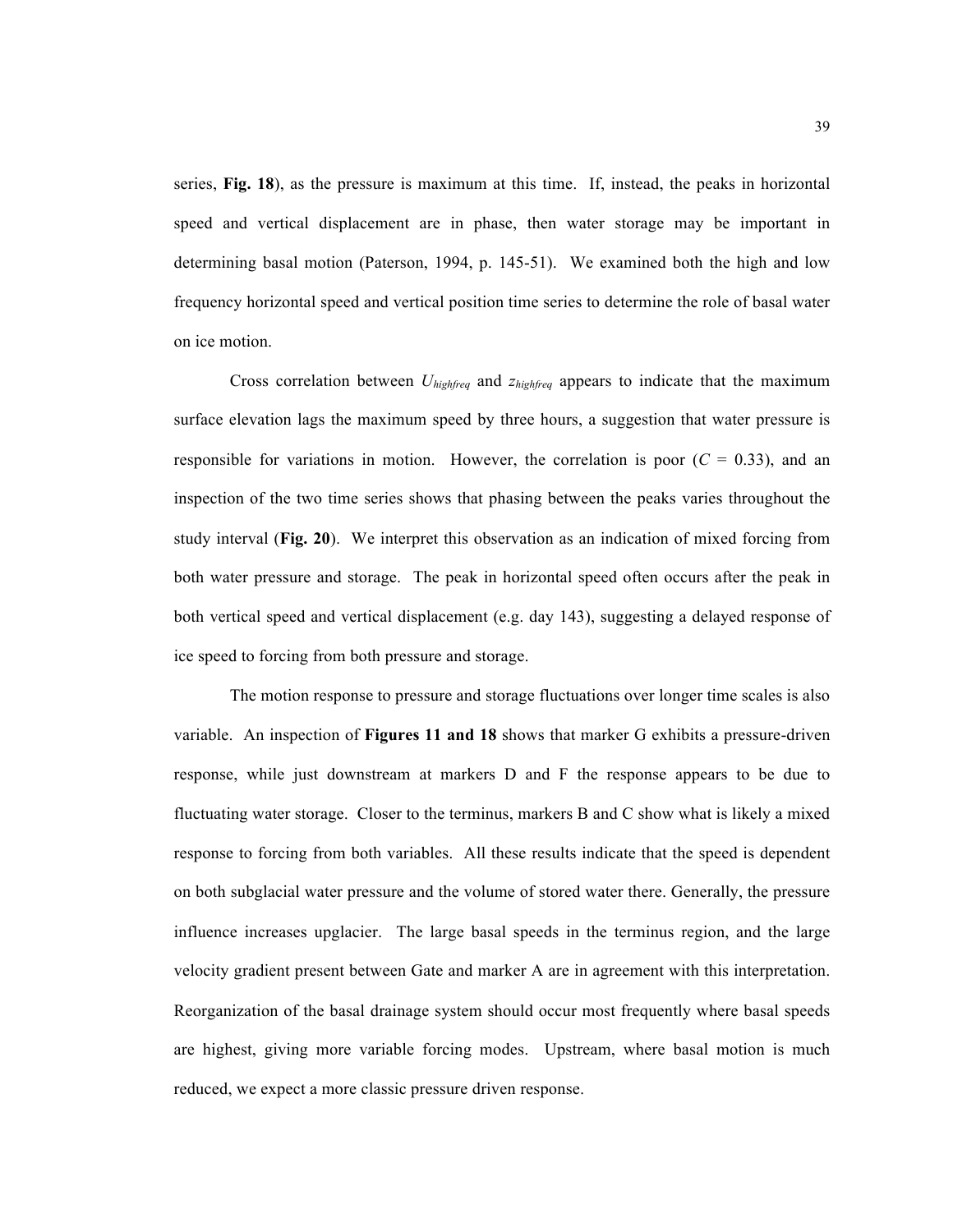## *Relative magnitudes of the variations*

Our results show that the relative forcing of the horizontal speed at semi-diurnal, diurnal, and low frequency scales is spatially and temporally dependent. At the terminus, tidal forcing is the strongest, but this is rapidly damped in the first 0.5 km upglacier. As the semidiurnal variation decays, the diurnal melt-driven variation becomes more dominant. Thus, near the terminus the magnitude of tidally-forced variations are greater than those caused by fluctuations in input and/or storage, but the basal water variations affect the entire 7 km region above the terminus. Precipitation events can cause fluctuations in speed larger than either tidal or melt forcing, as evidenced by the nearly complete removal of the tidal fluctuations during the speed-up around day 145 (e.g. markers A\* and B\* in **Fig. 4a**). The relative magnitudes of these three horizontal velocity variations are similar to those observed at Columbia Glacier. At both glaciers, tidally driven variations are the largest; they range from  $0.2$  to  $0.5$  m d<sup>-1</sup> per meter of tide (Walters and Dunlap, 1987). The diurnal variations are smaller than the tidal fluctuations in both cases, about a third as large at Columbia (Walters and Dunlap, 1987) and half as large at LeConte. At both glaciers, precipitation forcing is dominant when present, removing the other time scale fluctuations.

#### *Seasonal variations*

Our measurements of velocity over the 90+ day period from the pre-melt season to the end of the summer suggest that velocity in the terminal region does not exhibit seasonal variations. This result contrasts the observed seasonal velocity variations observed at Columbia Glacier, where Krimmel, (1997); Meier and Post, (1987); and Krimmel and Vaughn, (1987) report a maximum speed in early spring, and a minimum in early fall. On Columbia Glacier, the difference between the maximum and minimum speed averages about  $2.5 \pm 1 \text{ m d}^{-1}$ out of a mean speed of  $10 - 15$  m d<sup>-1</sup>.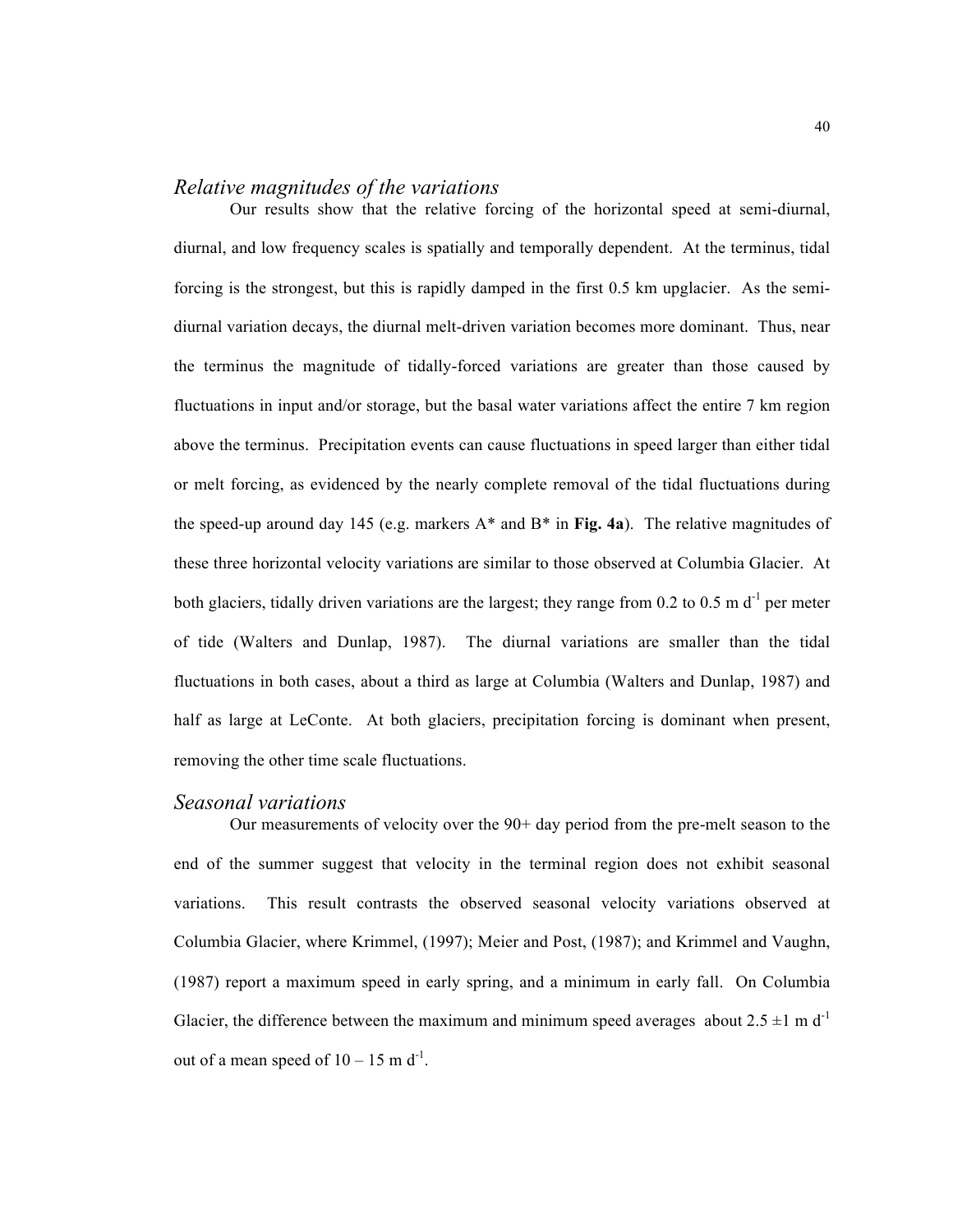If LeConte and Columbia Glaciers behaved similarly, we would have expected to observe a decrease in speed from May to August at LeConte Glacier. Given the high speeds in the terminus region (25 m  $d^{-1}$ ), a slowdown of about 5 m  $d^{-1}$  was expected if such seasonal variations were present. However, no such variation is apparent (**Table 1, Fig. 9**). The lack of seasonal variations in speed and continuous rapid flow (due primarily to basal motion) indicates that the bed must be well lubricated year round, even in the absence of surface water input. The origin of this water may stem from basal motion itself. An estimate of the heat produced by friction at the bed can be estimated from the relation  $q_f = U_{bed}\tau_b$  (Paterson, 1994). With a driving stress of 2-2.5 kPa, and a basal sliding speed of 20 m  $d^{-1}$ , this yields a (maximum) estimate of 1.5 cm of daily melt production at the bed. This alone could provide enough water to allow continuous rapid motion regardless of the season.

Abundant basal melt does not, however, provide an explanation for the lack of a spring speed-up when surface meltwater flux increases or the lack of the summer slow down that was found at Columbia Glacier. This may imply that pressures in the terminal reaches are close to overburden, and thus, that basal drag is minimal. Then the major source of restraint is provided by the valley walls. However, this causes a problem when trying to explain diurnal variations in speed. It may be that basal drag is small but variable, while the drag against the valley walls is steady, but larger, providing the dominant restraint. Then the minimal basal restraint gives rise to the rapid motion, while small fluctuations in this drag result from fluctuating water input rates and drive diurnal variations in speed.

A separate mechanism which may explain both continuous rapid flow since the onset of retreat and diurnal variations in speed may be retreat from the terminal moraine. Fischer and Powell (1998) suggest that, for a stable tidewater glacier, the terminal moraine provides the dominant restraint to flow by providing a continuous 'backpressure' (longitudinal stress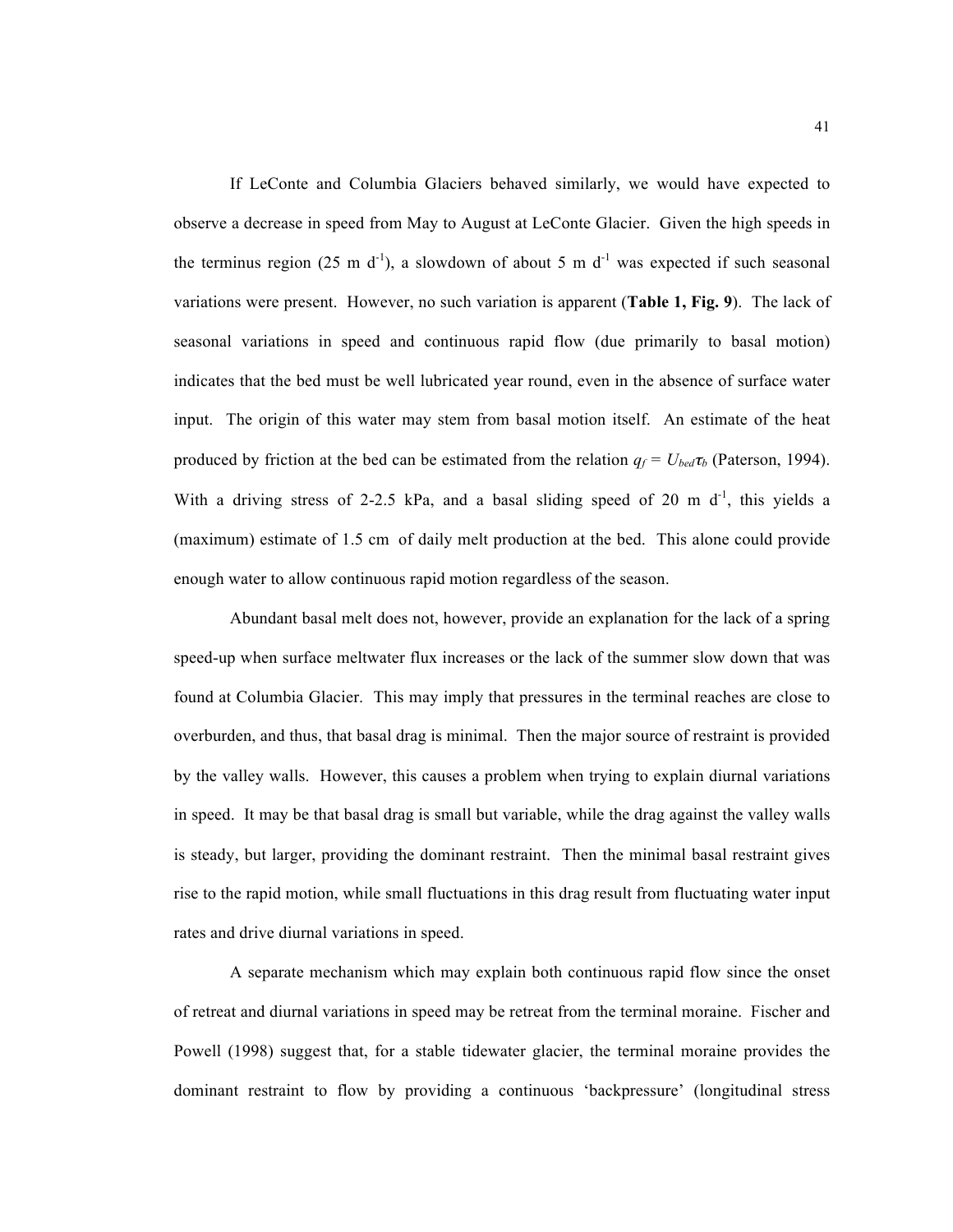gradient). Indeed, accelerating flow has been observed only after the initiation of retreat at both Columbia Glacier (Krimmel, 1997). Velocities have been steadily increasing since first measured at LeConte Glacier, one year after the initiation of retreat. These observations demonstrate the importance of the moraine in restraining ice flow. As the glacier retreats from its terminal moraine, this restraint is removed, driving a long-term velocity increase, in accordance with observations. Diurnal variations in speed may still be driven by diurnal changes in basal water pressure or volume in this conceptual model.

More support for this hypothesis is found in the timing of the velocity maximum, or at LeConte, the lack of a maximum. When Columbia Glacier was still grounded on its moraine, the maximum speed at the terminus was out of phase with the maximum speed elsewhere (Krimmel and Vaughn, 1987). As the glacier retreated, this phase difference was reduced to zero, suggesting that the moraine governed the terminus ice speed in some fashion. Bathymetry measurements in LeConte Bay (Motyka and Hunter, unpublished data) do not indicate the presence of a large terminal moraine at the present terminus, and there is no phase difference between velocities in the terminus region. It thus seems likely that the removal of morainal restraint initiates increases in speed, which are accentuated as the retreat progresses into deep water. The mechanics of this process may be related to glacier buoyancy: because cliff heights remain fairly constant even as the ice retreats into deep water (Meier, 1997), the height above buoyancy is reduced, driving increases in speed according to the accepted basal motion theory (e.g. Paterson, p. 151). Additionally, the effective pressure is reduced since water pressures required for discharge increase with water depth. Both of these conditions have potential to drive increases in ice speed and rate of calving.

## **Conclusions**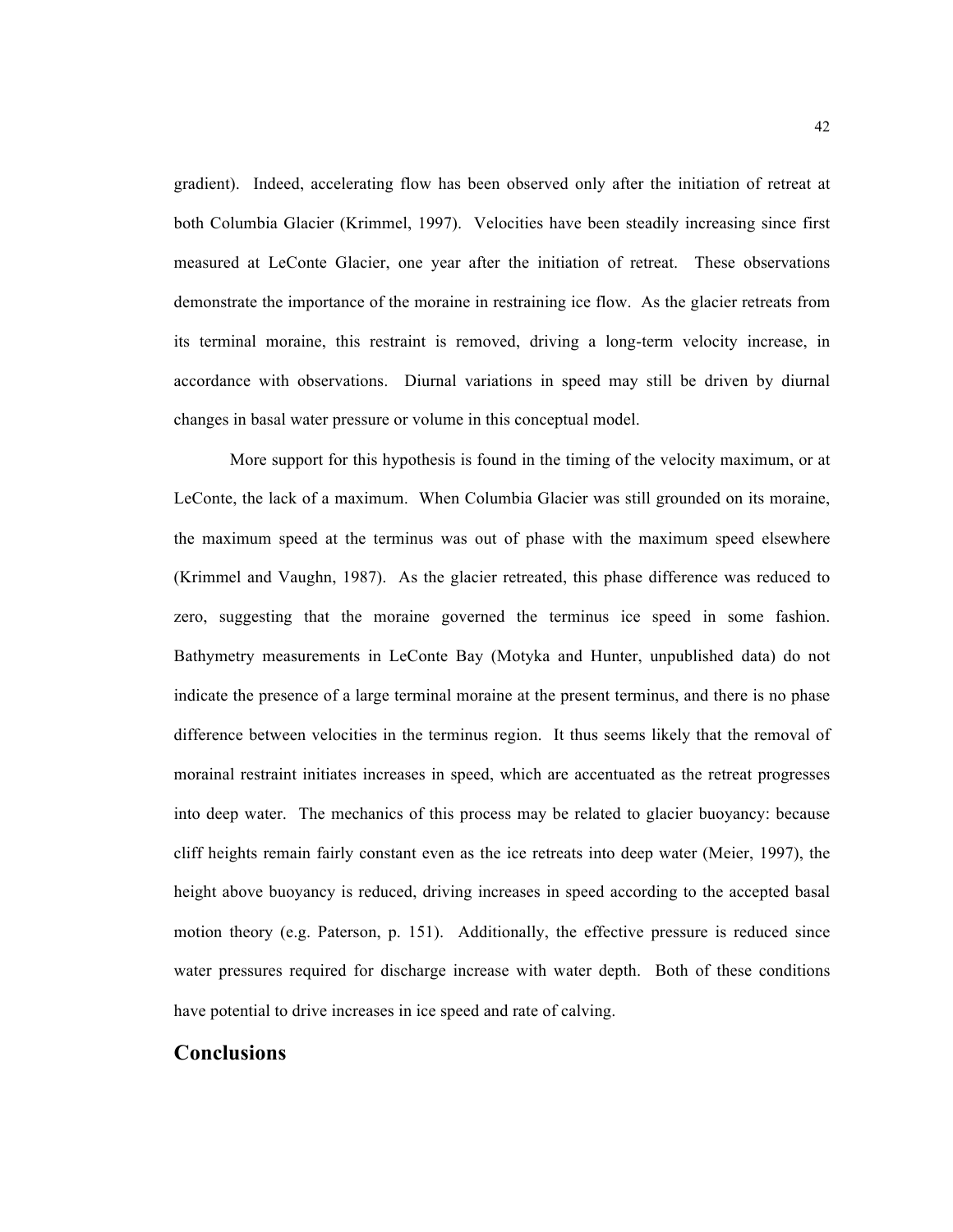By performing short time scale observations of glacier motion in the terminus region of LeConte Glacier, we gained an understanding of the controls on motion, which are integral to tidewater glacier stability. Our measurements delineate short time scale forcing mechanisms, indicating that

- Near the terminus, an out of phase relationship exists between ice speed and tide stage, such that maximum tide corresponds to minimum speed. This is a result of a changing "backpressure" from the ocean water level at the glacier terminus.
- The amplitude of melt-driven diurnal ice speed variations is about half as large as the semi-diurnal variations, but they are more widespread.
- Low frequency variations in speed are 5-15% of the mean, and are forced by precipitation-driven changes in water storage and pressure. The forcing mode varies in time. No direct relation exists between the magnitude of the extra input and resulting speed-up, showing that the response depends on the state of the basal hydraulic system prior to the input event.
- No seasonal changes in speed exist in the lower 7 km region of the glacier. This is possibly related to the lack of a terminal moraine and large basal melt rates, which provide a continuous source of basal water. Continuous rapid flow may also be linked to retreat from the terminal moraine by changing the height above buoyancy in the terminus region, reducing basal traction and driving fast flow.

In the next chapter we use these observations of ice motion as a basis for an analysis of iceberg calving. The primary aim is an investigation of short time scale variations in calving, specifically identifying the role of ice velocity and glacier buoyancy as driving mechanisms for calving.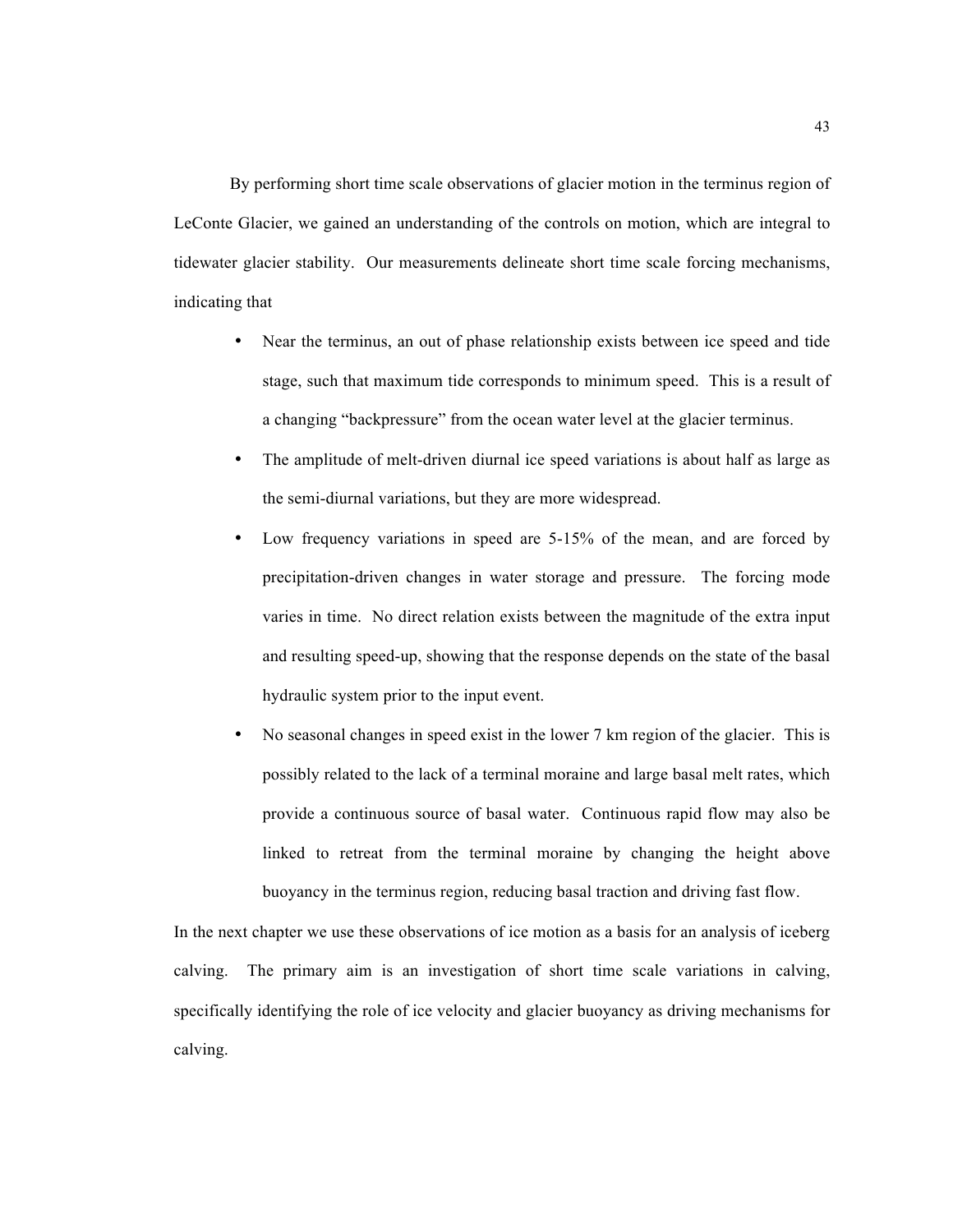# **Chapter 3.**

# **Short-term variations in calving at a retreating tidewater glacier: LeConte Glacier, Alaska<sup>2</sup>**

## **Introduction**

Tidewater glaciers undergo cycles of slow advance and rapid calving retreat, which may be asynchronous with both variations in climate and the fluctuations of nearby glaciers (e.g. Post, 1975; Mann, 1986; Motyka and Beget, 1996). Rapid retreat may be the expression of an unstable response to a negative mass balance (Hodge, 1979), and often results in the disintegration of a significant portion of the ablation area. Disintegration proceeds through iceberg calving during times of retreat. Mass loss through calving is typically much greater than loss from surface melting. In contrast, termini of terrestrial glaciers normally respond in a more predictable manner to changes in climate; a negative mass balance causes terminus retreat with a magnitude proportional to the balance deficit (eventually).

The processes that initiate calving retreats are poorly understood, as are the mechanisms that initiate individual calving events. This is partly because most studies to date have focused on calving rates over seasonal and longer time scales (e.g. Brown and others, 1982; Meier and Post, 1987; Venteris, 1999), and only one glacier (Columbia) has been studied during the initiation of retreat.

Our current understanding of iceberg calving is derived from observations and theory for both floating and grounded tidewater glaciers. However, the different styles of calving in these two settings makes a universal calving law improbable (van der Veen, 1997). In this paper, we consider only grounded, temperate glaciers.

 <sup>2</sup> Prepared for submission in *Journal of Glaciology*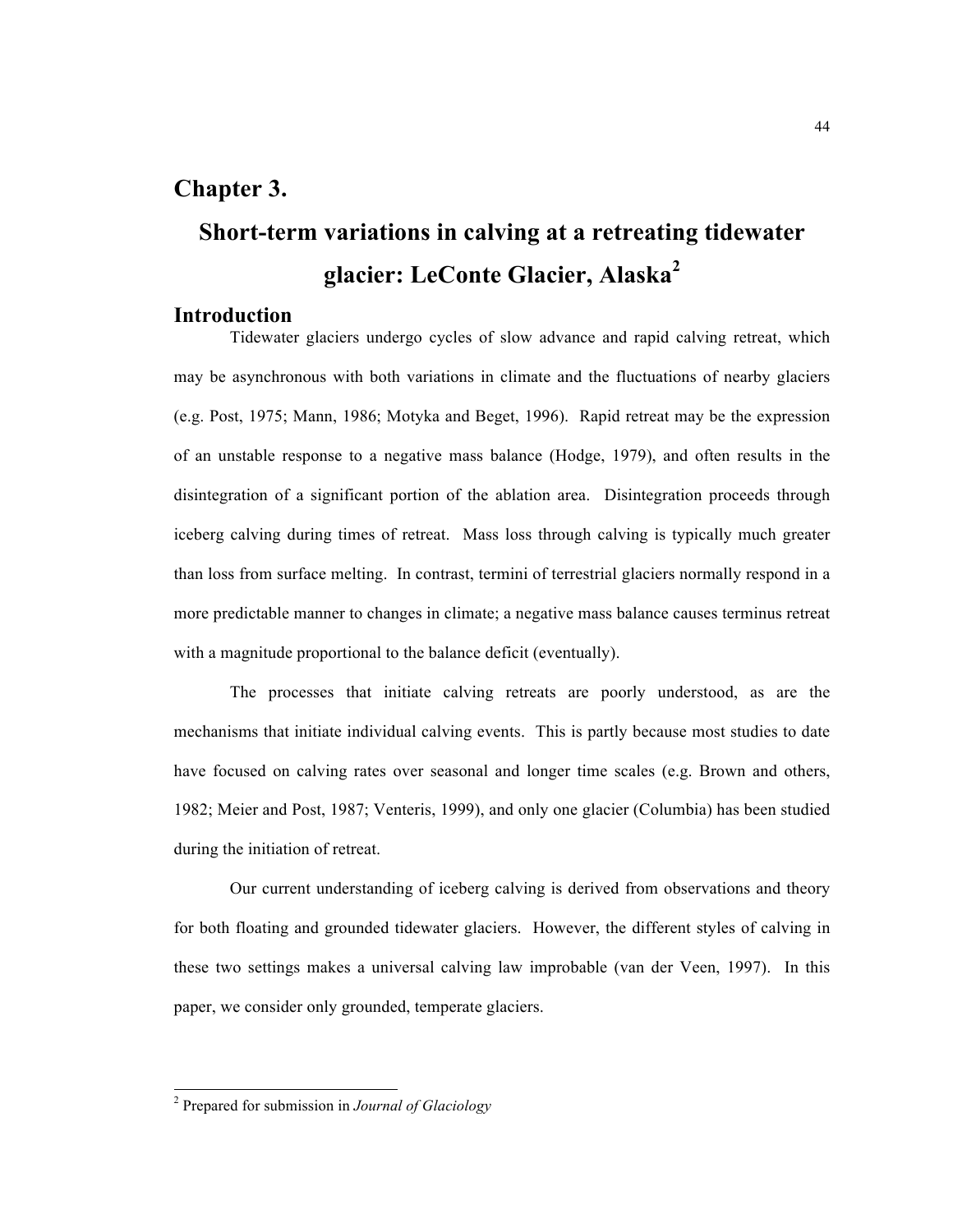Hughes (1992) developed a theoretical model for calving from grounded glaciers terminating in water of variable depth, with bending shear as a calving mechanism. In his model, an extensional bending stress develops at the ice cliff because the lithostatic stress is not balanced by the opposing sea water pressure. This bending facilitates calving through the development of an overhanging ice cliff and subsequent opening of transverse crevasses near the terminus. However, several assumptions in this theory degrade its applicability to retreating tidewater glaciers. Most notably, Hughes' model applies only in cases where water depths are small, so that the glacier terminus is far from floatation.

Brown and others (1982) considered twelve Alaskan tidewater glaciers, and derived a relationship between the width-averaged annual calving rate and the water depth at the terminus. This relation has become widely accepted, although a physical reason for the relation remains unclear. The water depth hypothesis has not gone unchallenged. Sikonia (1982) showed that this relation failed to explain observations made at Columbia Glacier over seasonal time periods. Instead, he advanced a relationship between the centerline calving rate and subglacial discharge as estimated by the proxy discharge of a nearby stream. Pelto and Warren (1991) also dispute the water depth relation, even over annual periods, asserting that the relation may not be causal. They claim that increases in water depth may drive an increased calving rate, but the inverse is not necessarily true: increased calving rate does not always imply an increase in water depth. Van der Veen (1996) expanded this idea by suggesting there may be different mechanisms governing calving on steady state and rapidly retreating glaciers. He shows that the linear relation between calving rate and water depth, as suggested by Brown and others (1982), holds only for the eight glaciers in the data set that are near steady state.

Glacier buoyancy has also been advanced as a calving control, and must be an important parameter during calving retreats in deep water situations. Meier and Post (1987)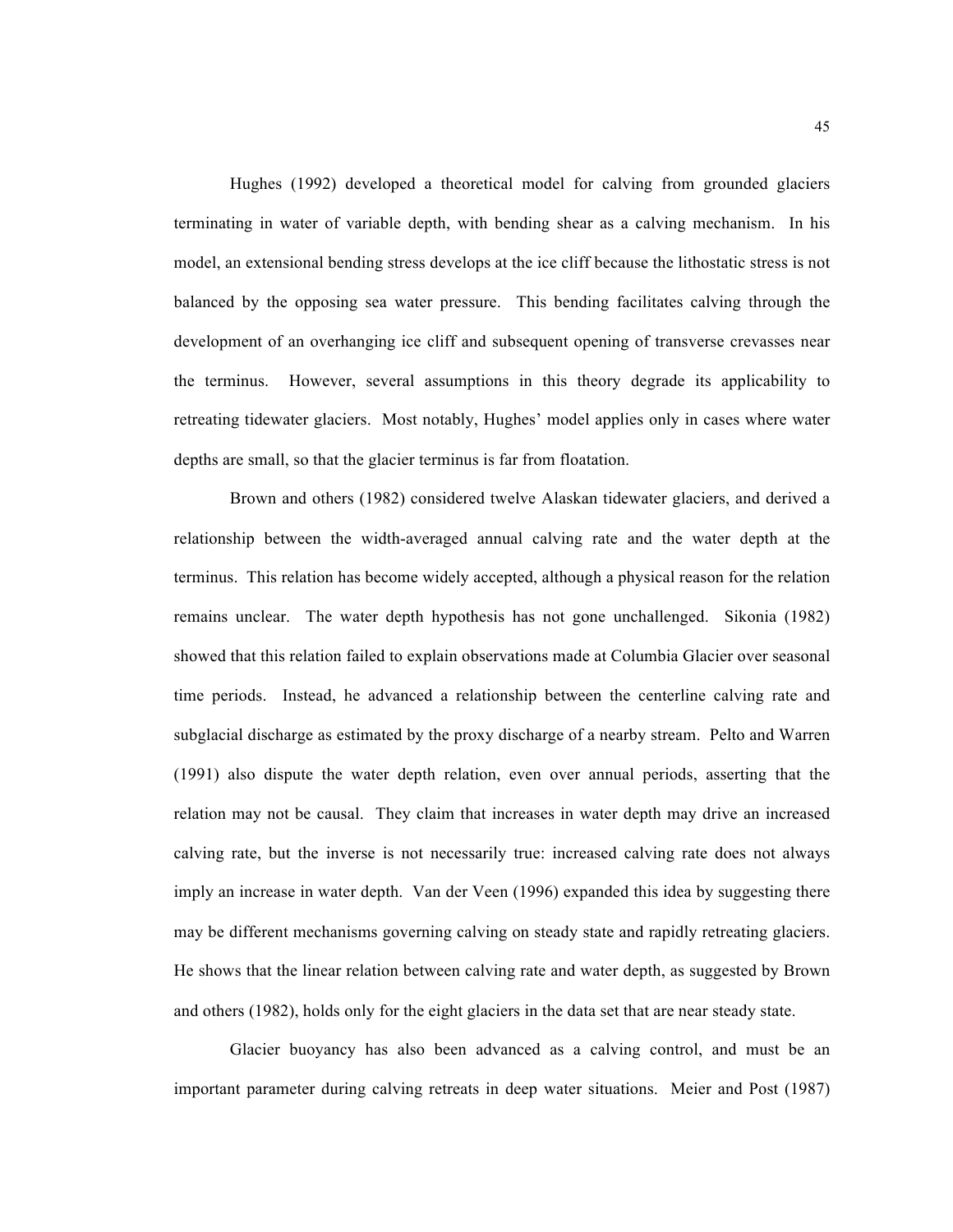first suggested that the Columbia Glacier terminus retreats to a location where the effective pressure becomes positive, or, equivalently, where the glacier is well grounded. Van der Veen (1996; 1997) further developed this idea, suggesting that calving occurs as a glacier thins to a critical thickness above floatation. Qualitative observations (Echelmeyer and others, unpublished data, 1999) provide support for this idea. Tidewater glacier termini range between 40-60 m in height, regardless of whether they are advancing or retreating.

During the Columbia Glacier retreat, the ice speed increased synchronously with increases in calving (Krimmel, 1997). This decreased the amount of expected retreat, and forced rapid upglacier thinning (Venteris, 1997). These findings prompted investigations of the role of ice velocity (van der Veen, 1996; Hanson and Hooke, in press) and longitudinal strain rate (Venteris and others, 1997) in calving. Both ice velocity and longitudinal strain rate show strong correlation with calving rates over long time scales (seasonal or longer), but they have not been investigated over shorter time scales. If calving events are not stochastic in nature, but occur as a response to changes in variables such as ice speed, stretching, or buoyancy, then we may expect to find similar correlations at time scales spanning hours to weeks.

On LeConte Glacier we have investigated short term fluctuations in velocity. We use the methods and results of this velocity study discussed in Chapter 2 to examine variations in calving at hourly to monthly time scales. We do not address the initiation of calving retreats, rather we seek the processes which initiate individual calving events and promote calving during retreat.

LeConte Glacier is a grounded, temperate, tidewater glacier, located in southeast Alaska (**Fig. 1**). It has been in a state of rapid retreat since 1994, undergoing about 2 km of retreat and substantial thinning. The recent thinning rate (1996 to 1999), as measured by airborne altimetry (Echelmeyer and Harrison, unpublished data, 1999), is  $2.4 \text{ m a}^{-1}$  averaged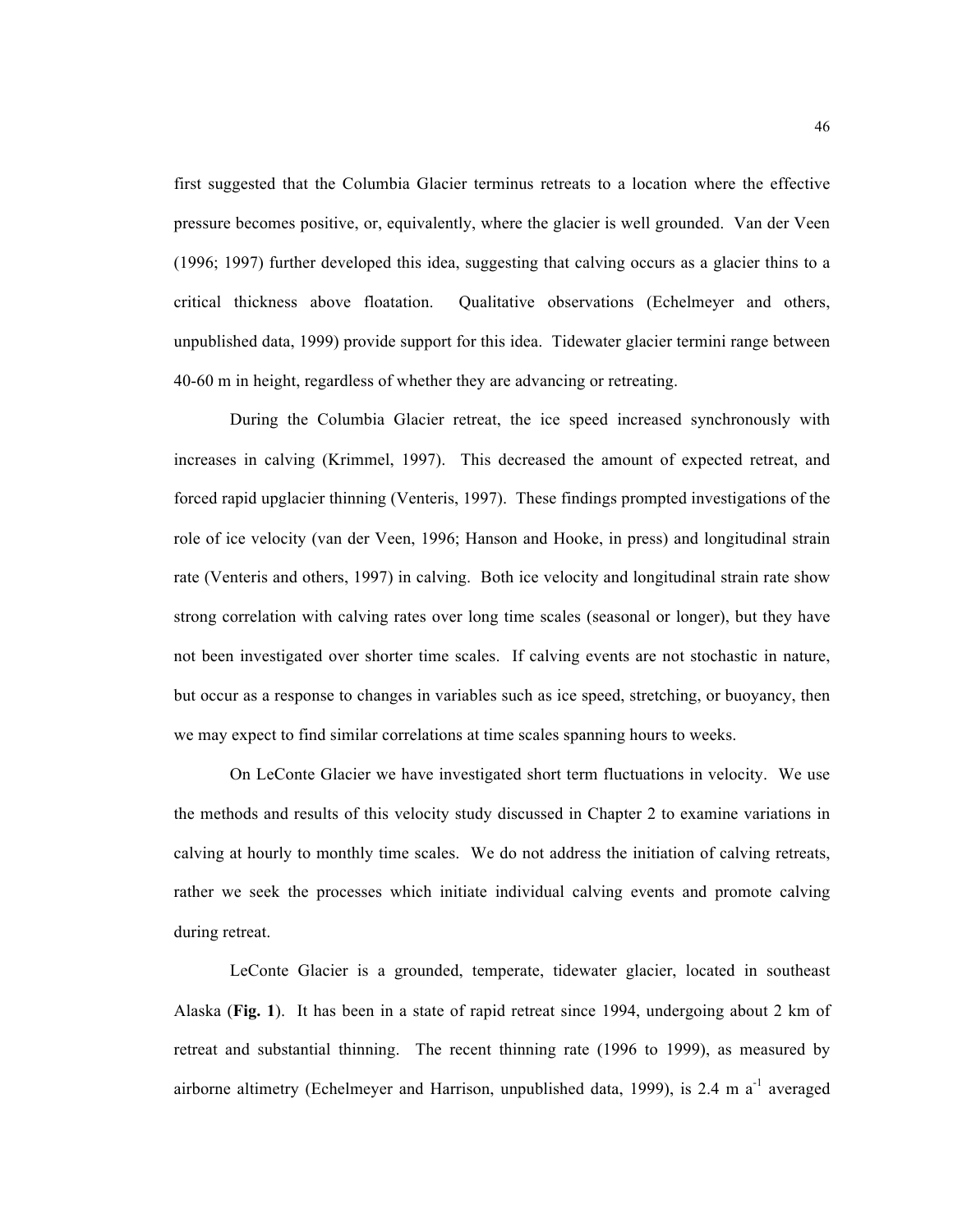over the entire glacier. The value is much larger at the present terminus, where the glacier has thinned at least 120 m since 1996.

Our study interval spans approximately one month, over which the position of the glacier terminus continuously fluctuated by about 90 m total at the centerline (less at the sides), with a standard deviation of 10 m between measurements typically made 4 times daily. Based on pro-glacial hydrography, we believe that the water depth at the terminus is essentially constant through the region of terminus fluctuation. Therefore we can study the effects of varying other parameters on the occurrence of calving events, while water depth is held constant.

## **Observations and methods**

Direct observations of calving are difficult for obvious reasons, and only one such study has been conducted prior to ours. Warren and others (1995) used bedrock shelves above the terminus of Glacier San Rafael, Chile, as viewing platforms for documenting short-term variations in calving. We used similar viewing platforms at LeConte Glacier to observe calving from 2 May to 4 June, 1999. The month of May was chosen because it has previously been observed to be a month during which the glacier length underwent seasonal changes. From our camp (**Fig. 1b**), we compiled a qualitative, visual record of calving events. Additionally, we utilized time-lapse photography to measure the position of the terminus on a sub-daily basis. The two data sets each provide unique information on calving, and they also provide two independent means of determining the temporal characteristics of calving. The visual data documents individual calving events, but it is subjective and we cannot document specific calving events during times of darkness. In contrast, the time-lapse photography does not record individual events, but it documents the nightly change in terminus position. These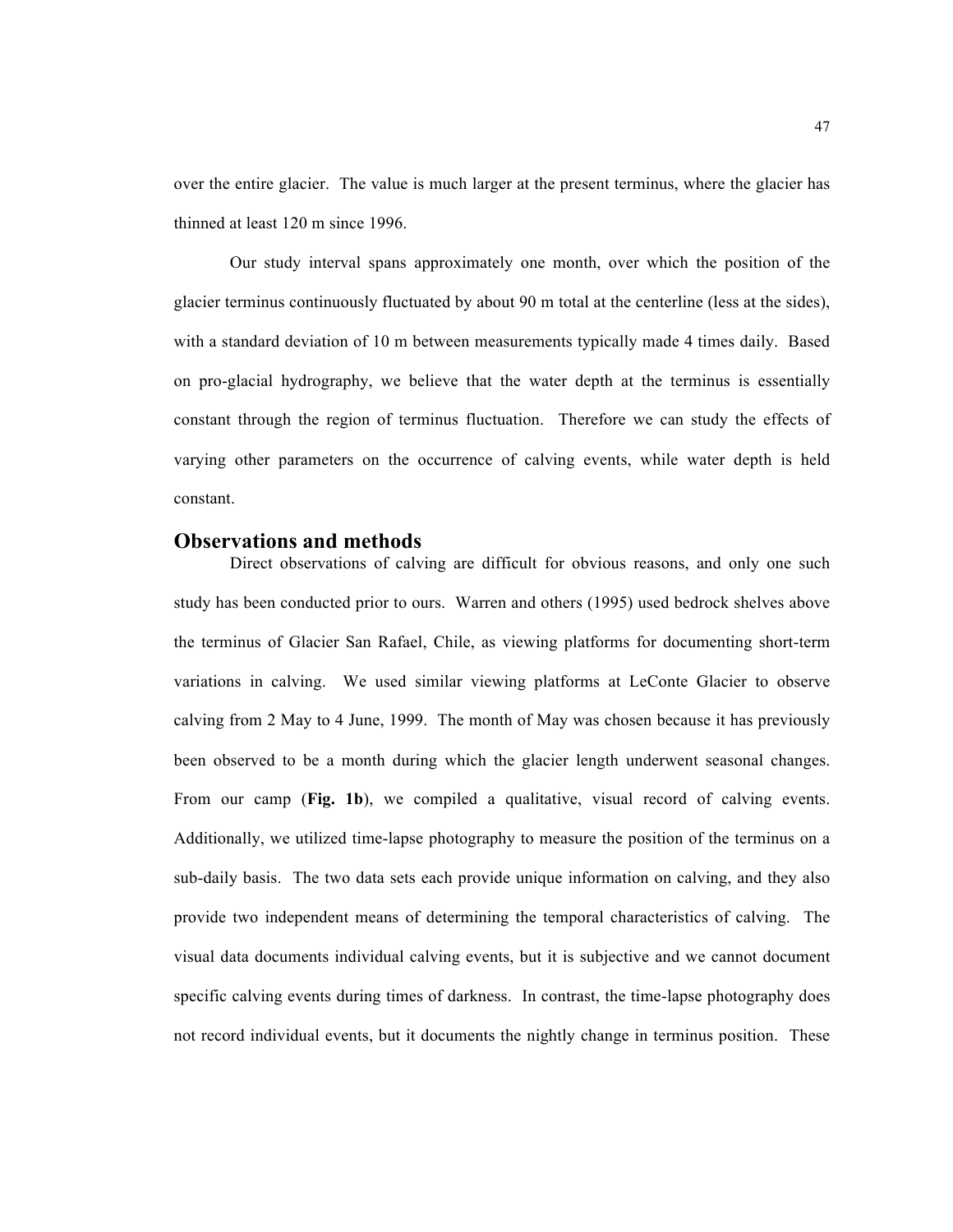photographs were used in conjunction with the measured influx of ice to the terminus (see Chapter 2) to produce a time series of calving flux.

## *Visual monitoring data*

Throughout the study, the timing and magnitude of all daytime calving events was recorded using a subjective magnitude scale ranging from 1 to 10. Magnitude 1 events represent small pieces of ice breaking off the terminus, while a magnitude 10 event is representative of a collapse across the entire width of the terminus. Calibration of the scale was quickly accomplished between all observers. In **Table 6** we list the time and magnitude of the twelve largest calving events observed during the study interval.

*Table 6. Large calving events. The times of the 12 largest calving events observed during the study are listed with their respective magnitudes on a scale ranging from 1 to 10. The tide level is also given in parentheses.*

| Time(d)         | Magnitude    | Time(d)         | Magnitude     |
|-----------------|--------------|-----------------|---------------|
| 126.58          | 9 (Rising)   | 145-146 (night) | 9 (Falling)   |
| 133.65          | 10 (Falling) | 147.24          | $10$ (Low)    |
| 135.29          | $10+$ (Low)  | 147.45          | 9 (Rising)    |
| 137.43          | $9$ (Low)    | 147.65          | $9$ (High)    |
| 139.67          | $10$ (High)  | 150.54          | 10 (High)     |
| 143-144 (night) | 10 (Falling) | 153.53          | $10$ (Rising) |

The occurrence of massive calving events normally follows a repeatable sequence. These events are typically initiated by calving off the sub-aerial ice cliff. This is followed by submarine calving of the mid-portion of the terminus, then by calving of deep basal ice, which comes from large water depths. There is often a lag of several to tens of minutes between the sub-aerial collapse and the time that the submarine portions calve (Motyka, 1997). Buoyancy instability often lifts the tops of submarine bergs 40-60 m out of the water upon calving. There is rarely a down-fjord component of velocity in the emergence of these submarine bergs. On occasion, we observe submarine events without a subaerial collapse, but these events are much less frequent. The color of the icebergs indicates the original location of the berg when it was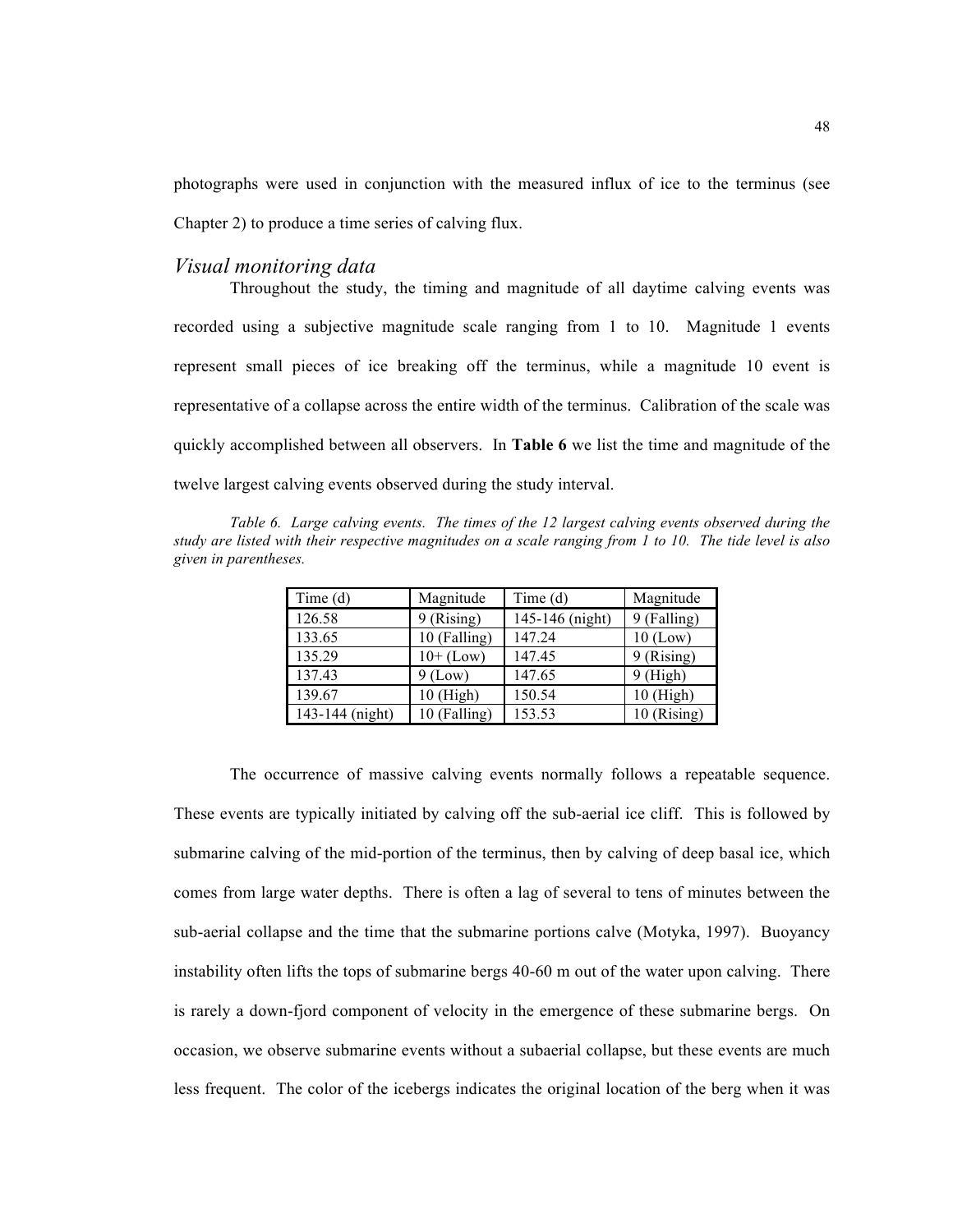attached to the terminus. Subaerial ice is characterized by air bubbles and a white color; deepbasal ice is a dark blue bubble-free ice, and the mid-section ice lies in between these end members.

#### *Time-lapse photography data*

Both time-lapse and aerial photography have been previously employed (see Krimmel, 1997) to measure both changes in the position of the calving front (*dL/dt*, where L is the length of the glacier) and the near-terminus ice velocity, *Ui* (specifically, the width averaged speed at or near the terminus, e.g. Krimmel, 1987). These data are then used to derive the calving rate,  $U_c$  (e.g. Brown and others, 1982), defined as the difference between the width-averaged ice speed and the rate of change of glacier length:

$$
U_c = U_i - \frac{dL}{dt} \tag{7}
$$

At LeConte Glacier, we measured the position of the terminus (*dL/dt*) using oblique time-lapse photography. At the same time, but on a different schedule, we surveyed velocities at or near the terminus to obtain *Ui*, as described in Chapter 2. However, because we know the transverse profiles of ice thickness and velocity, we cast **Equation (7)** in terms of volume flux (see also Meier and others, 1980)

$$
Q_c = Q_{in} - Q_{out} \tag{8}
$$

where each of the terms were both calculated across a central flux band as defined by the region visible in time-lapse images (about 75% of the total width of the glacier terminus; **Fig. 2**). The calving flux,  $Q_c$ , which represents the cross sectional average calving speed,  $\langle U_c \rangle$ , multiplied by the cross sectional area of the terminus, *S*,

$$
Q_c = \langle U_c \rangle S \tag{9}
$$

is calculated as the difference between the measured value of incoming ice flux,  $Q_{in}$ , and the measured flux out,  $Q_{out}$  (in m<sup>3</sup> d<sup>-1</sup>). In addition to calving losses,  $Q_c$  implicitly incorporates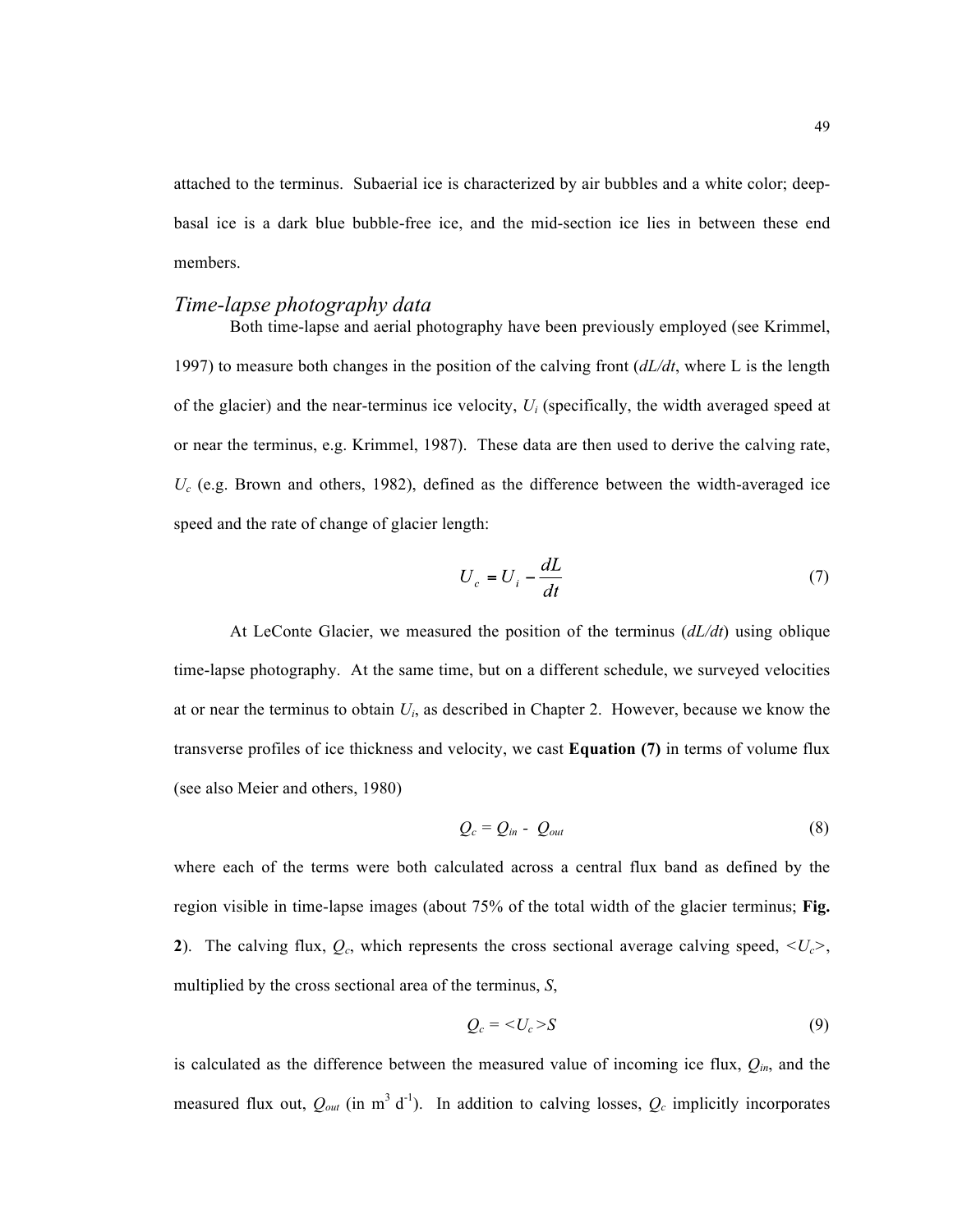submarine melting at the terminus. The measured bathymetry and effective cliff height (**Fig. 2**) provide the necessary cross sectional area at the terminus,

$$
S = \int_{0}^{W} h(x)dx
$$
 (10)

where *x* is the transverse coordinate across the mean terminus position,  $W$  is the width of the flux band, and  $h(x)$  is the effective ice thickness. An effective ice thickness is used to account for void space due to intense crevassing in the terminus region (Echelmeyer and others, 1991). On LeConte Glacier, the average cliff height is 60 m and the upper 30 m of ice contains approximately 25% void space. This leads to an average effective cliff height of 52.5 m above sea level, to which we add the water depth as measured about 200 m down fjord of the terminus, to obtain the effective thickness. Note that this value excludes any bottom crevassing.

The terms on the right hand side of **Equation (8)** are calculated using the relations

$$
Q_{in} = \langle U_{def} \rangle S + \int_{0}^{W} U_{bed}(x) h(x) dx \tag{11}
$$

$$
Q_{out} = \int_{0}^{w} \frac{dL}{dt} h(x) dx
$$
 (12)

where  $\langle U_{def} \rangle$  is the cross sectional average velocity due to internal deformation (about 2 m d<sup>-1</sup>) and *Ubed* is the basal motion. In the terminus region, *Ubed* is the primary component of ice flow (see Chapter 2), accounting for 80-90% of the surface motion.

The incoming ice flux is derived from velocities measured at markers located within 200 m of the terminus. We did not average this ice velocity over the width of the flux band. Rather, we scaled the transverse velocity profile (**Fig. 3**) to the measured speed of the centerline marker nearest the terminus at the time of each survey  $(A, A^*$  or  $B^*$ ; see Chapter 2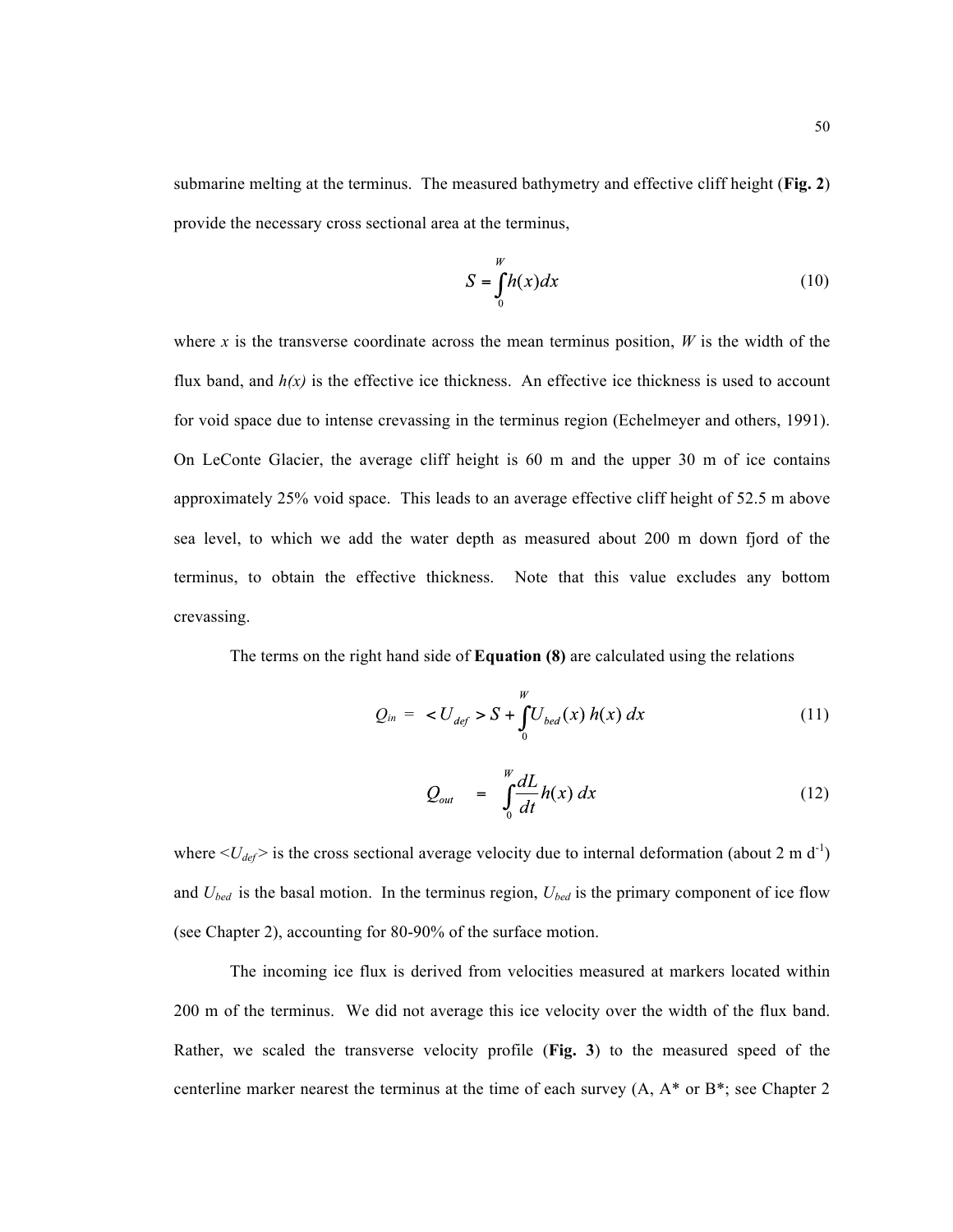for ice velocity analysis). We also removed the increase in speed induced by down-glacier movement through the large near-terminus velocity gradient, thereby approximating an Eulerian reference frame at a point 150 m from the mean terminus position in May. Calving loss of marker A\* necessitated switching to marker B\* for centerline speed measurements. This marker was located further upglacier and has a lower mean speed than A or A\*. Therefore, when determining the centerline speed at our reference point using  $B^*$ , we adjusted for the spatial velocity gradient between these two markers. Although we feel that these flux estimates are a better representation of glacier flow than previously used width averages, they still rely on two basic assumptions. We assume that the transverse velocity profile (**Fig. 3**) is steady in time, and we assume that the flow direction at the terminus is normal to the *x*-axis.

Two oblique-looking 35 mm time-lapse cameras (one with a 50 mm lens, the other a 100 mm lens) were used to determine *dL/dt* in **Equation (12)**. The two cameras were set up at approximately the same location above the south side of the 1999 terminus. Two cameras were used to maximize the possible number of photographs each day, and provide a backup in case of camera malfunction. The 50 mm lens had a wider field of view, therefore rescaling was necessary for a direct comparison with images from the 100 mm lens. **Figure 6** shows two typical time-lapse images.

In each frame, the terminus position was obtained following photogrammetric techniques described by Krimmel and Rasmussen (1986) and Harrison and others (1992) (see Appendix III). The terminus position in each frame was then differenced from the previous frame to give  $dL/dt(x)$ . Rather than calculating a width-averaged terminus position, we integrated (*dL/dt*, times the local effective thickness) across the channel to yield a time series of the outgoing ice flux (**Eqn. 12**). Two assumptions are made in this development. First, although observational evidence suggests that a submarine ice toe may develop and persist for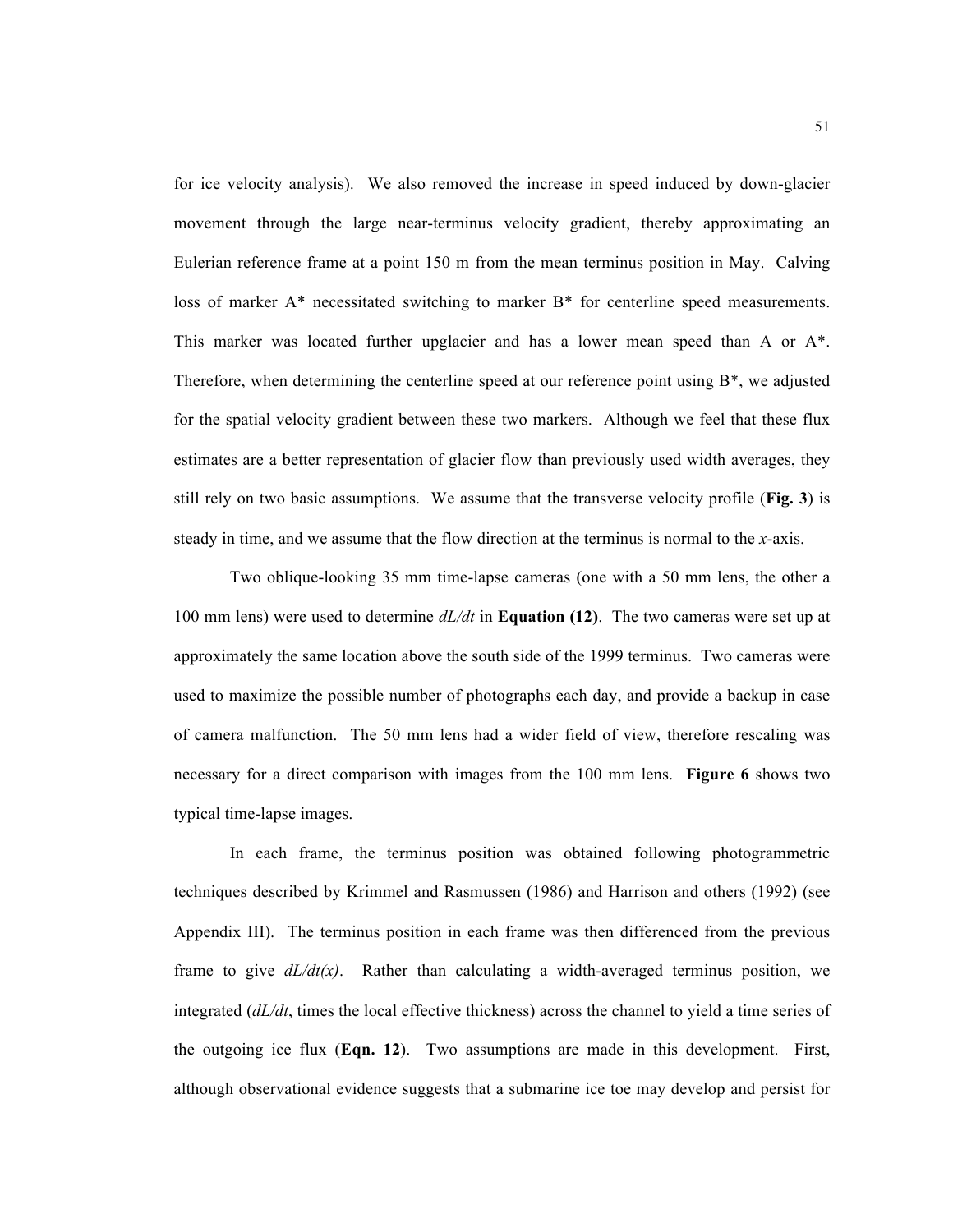periods longer than our sampling interval (Motyka, 1997; Warren and others, 1995), we assume that the terminus fails vertically from the glacier surface to the bed between subsequent frames. Second, we assume that any ice flow outside the flux band contributes a negligible amount to the total flux, and our flux band is taken to represent the entire flux at the terminus.

## **Analysis and Results**

**Figure 21** presents the results of the photogrammetric flux analysis. In **Figures 21a and b** we show *Qin* over the survey period. **Figure 21a** has an expanded vertical scale to illustrate small variations in flux, while (**b**) is plotted at the same scale as *Qout* in **Figure 21c**. At this latter scale the flux in is nearly constant, while the short-term flux out varies substantially. The outgoing ice flux,  $Q_{out}$ , is positive during times of terminus advance, and negative during retreat. **Figure 21d** presents the calving flux, which is the difference between panels (b) and (c) by **Equation (8)**. An average error bar is shown in each panel. Note that although there are large errors associated with a lack of control points in the photos (see Appendix III), there are large changes in  $Q_{out}$  and thus  $Q_c$ , that exceed our estimated error bounds. While there are some discrepancies between the photogrammetric data set and the visual observations due to shortfalls inherent to each data set, the two data sets do correlate well for the most part (**Fig 22**).

The monthly average calving flux,  $Q_c = 2.97 \times 10^6 \text{ m}^3 \text{ d}^{-1}$ . Over the entire study, the 5 day average calving flux is nearly constant, varying by only small amounts about this monthly average. From the monthly average, we estimate that the mass loss from the glacier due to calving is about 15 times greater than the mass loss from surface melting; about 1.1  $\text{km}^3$  a<sup>-1</sup> ice is lost from calving, while only about  $0.07 \text{ km}^3$  a<sup>-1</sup> is lost due to surface melt.

The magnitude of short-term variations in  $Q_{out}$  is much greater than the variations in  $Q_{in}$ . In other words, the volume of ice lost in a calving event is much larger than any change in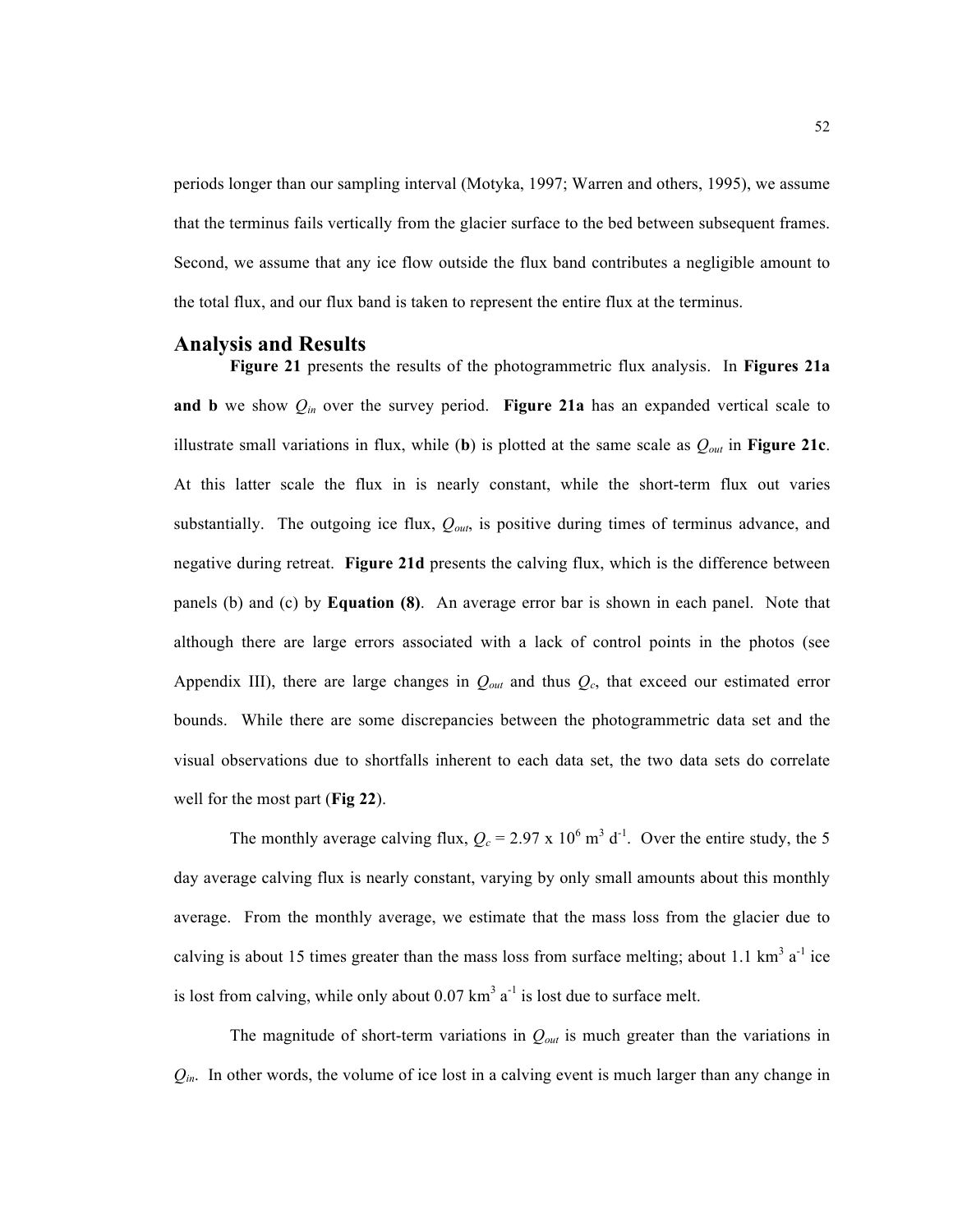ice flux introduced by semi-diurnal changes in ice speed. Because  $Q_{in}$  is nearly constant, the calving flux is directly correlated with  $Q_{out}$  via **Equation (8)** as shown in **Figure 21**. The spikes in the record of calving flux represent individual calving events and are not an estimate of a 'calving rate'. To estimate a true calving rate, we must average  $Q_c$  over time periods that encompass several major calving events, which is several days in our case. In this paper, we seek relationships between the major calving events and other measured parameters that may be influencing the degree and timing of these events. Thus we analyze the "noisy" curve of  $Q_c$ shown in **Figure 21d**, and not the longer time (and smoother) averaged values.

## *Incoming ice flux*

Over relatively long time scales (e.g. annual) the ice velocity at Columbia Glacier shows a strong correlation with the calving rate (van der Veen, 1996). This contrasts with our result shown in **Figure 21**. Over short time scales, there is little correspondence between calving events and changes in ice speed, even when considering the small changes in *Qin.* Rather, ice is supplied to the terminus at a nearly constant rate, except for some minor variations forced by the tide, melt, and precipitation (see Chapter 2). Major calving events do not cause noticeable changes in the ice velocity, or flux in. This is shown in **Figure 23** where  $Q_c$  is punctuated by brief changes caused by calving followed by periods of re-supply lasting 2 to 3 days. Thus although  $Q_{in}$ , is nearly constant, it is a necessary component in calving, serving to re-supply lost ice.

## *Longitudinal strain rate*

It has been proposed that changes in longitudinal strain rate cause changes in the rate of calving at Columbia Glacier over seasonal and annual time scales (Venteris and others, 1997). The basic idea is that fluctuations in stretching lead to changes in the rate of thinning, which is important in regulating calving. On LeConte Glacier, we have investigated the relation between short-term variations in longitudinal strain rate and calving. The longitudinal strain rates are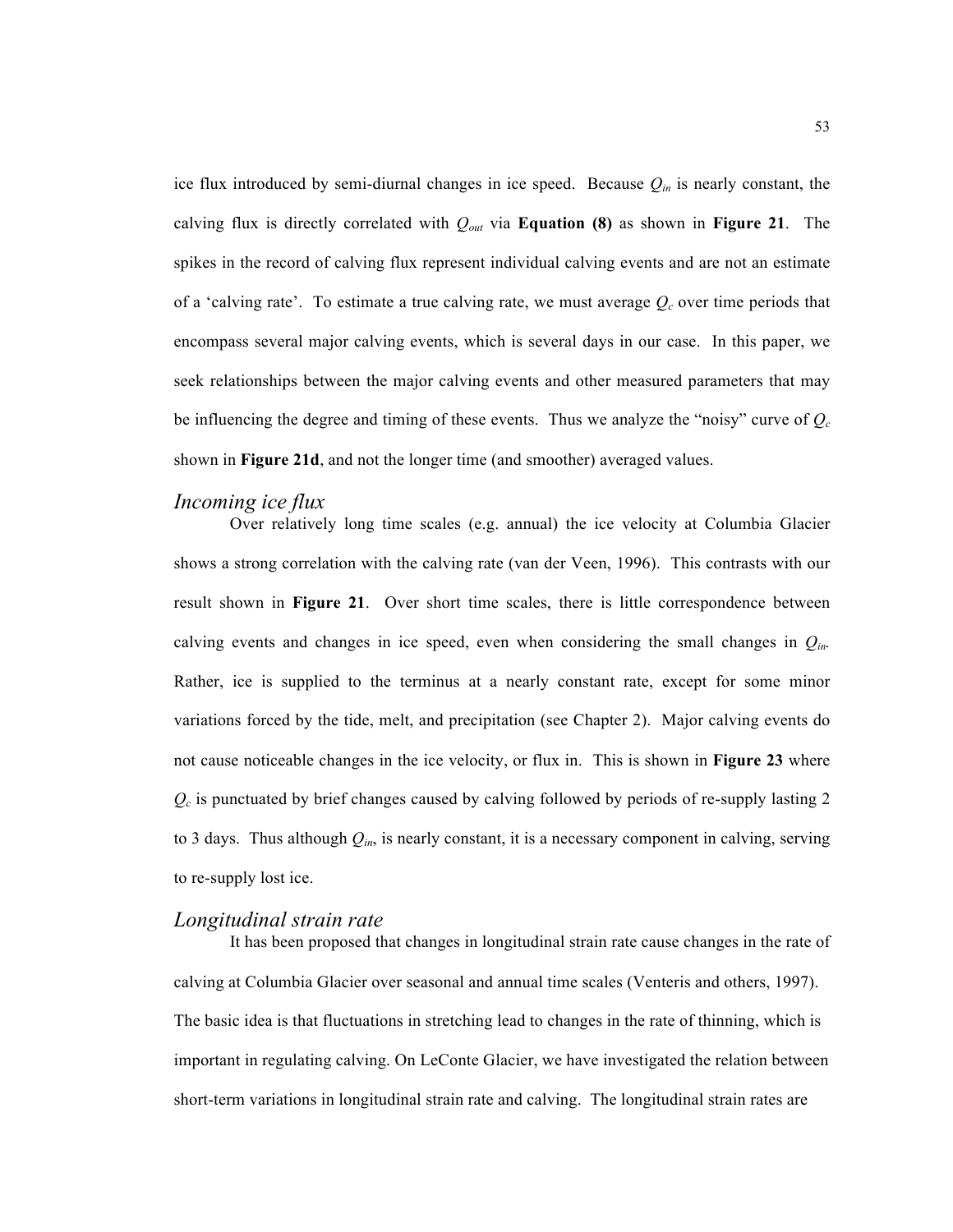extremely high, with a mean value in the terminus region is about 2.5  $a^{-1}$  (**Fig. 8**). They generally increase towards the terminus, except for an abrupt change in the last 200 m to the terminal ice cliff. The longitudinal strain rates between markers do vary with time, but the variations are small (**Fig 24**). However, the two day average of longitudinal strain rate does not show any correlation with the calving flux.

## *Glacier buoyancy*

As already mentioned, some authors have proposed a relation between calving and the degree of buoyancy. Here we investigate the relations of various parameters that affect the floatation level of the glacier to calving events. Water depth, longitudinal stretching (resulting in thinning), basal water pressure and storage all may affect glacier buoyancy. We use the methods of harmonic analysis (Chapter 2), cross correlation, and qualitative comparisons applied to our calving data to investigate the influence of these parameters on specific calving events. The parameters that will affect buoyancy include the tidal amplitude, water input, water storage and water depth at the terminus. As in chapter 2, we perform these analyses over multiple time scales. Implicit to this discussion is that temperate glacier ice is too weak to sustain floating. This assumption is based on the fact that there are no observations of floating termini on temperate glaciers.

#### **Semi-diurnal and diurnal forcing**

The tide and meltwater input affect water depth and subglacial water storage and pressure. Therefore they will affect the floatation level at the terminus. Our time series of calving flux was not sufficiently sampled to satisfy the Nyquist criteria for a quantitative analysis of calving over semi-diurnal time scales. However, we can qualitatively analyze the calving events in terms of tidal forcing by comparing the timing of the largest calving events (magnitude  $≥9$ , **Table 6**) to the tide. There were twelve major events during May, and they were equally distributed through the semi-diurnal tide cycle. Thus there was no correlation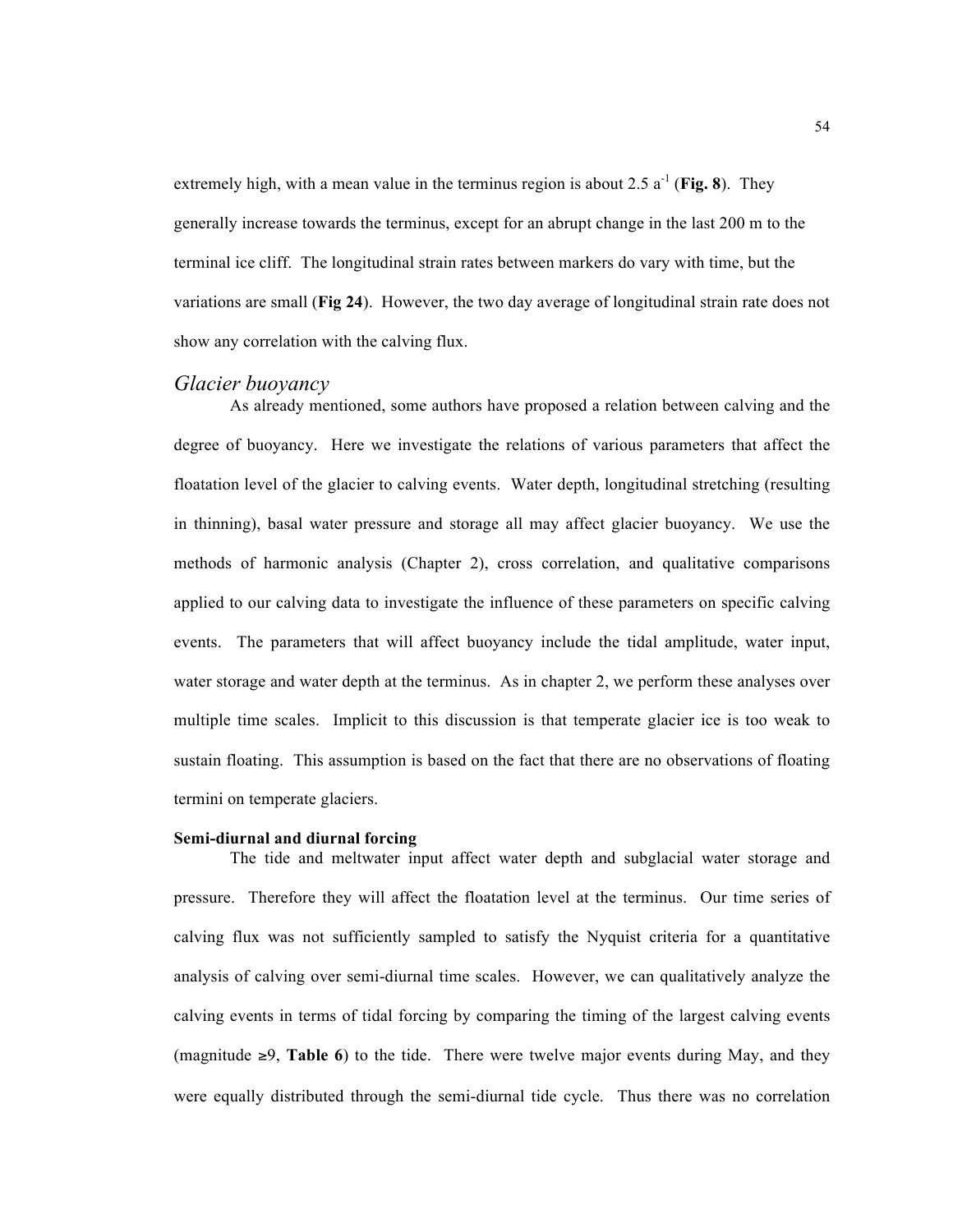between tidal stage and the likelihood of large calving events. This suggests that the semidiurnal tide does not provide significant forcing of individual calving events.

The sampling interval of calving flux did, however, allow harmonic analysis of diurnal constituents. We found that the primary diurnal constituent in  $Q_c$  (K<sub>1</sub>), is nearly in phase with this component of the ablation rate (ablation rate,  $\varphi_{K_1} = -20^\circ$ ;  $Q_c$ ,  $\varphi_{K_1} = -13^\circ$ ), suggesting a possible diurnal forcing of *Qc*. However, cross correlation between the two time series shows little or no statistically significant correlation. We also considered the hourly distribution of daytime calving events greater than or equal to magnitude five (**Fig. 25**). There is no distinct peak in the timing of these events, but there is a possible broad peak between 10:00 and 12:00, suggesting a possible weak diurnal forcing of calving.

An additional test for diurnal forcing, is the cross correlation between  $Q_c$  and  $z(t)$  for marker B\*, because a strong diurnal fluctuation exists in the surface elevation at this marker. The low correlation  $(C = 0.33)$  between the two records suggests that calving is not diurnally forced, but inspection of *Qc* (**Fig. 26**) shows the presence of some diurnal periodicity early in the record. These three tests suggest that there may be weak diurnal trends in the calving flux, but the origin of this forcing is not clear.

The cross correlation did show that five anomalously large surface uplift events, each lasting about a day and up to 20 cm in amplitude, coincided with or were followed by large calving events. These events are shown in the early portion of **Figure 26**. In this figure, the series of *Qc* has been shifted back in time by 0.25 d in order to illustrate the best correlation between the two series. At the beginning of the record the correlation is good, but it degrades over the latter third of the series after a several day period of continuous rain, which may have changed the basal hydraulic system. The largest two events follow rainstorms, and are separated by an upwelling event on day 143, suggesting that water storage may be important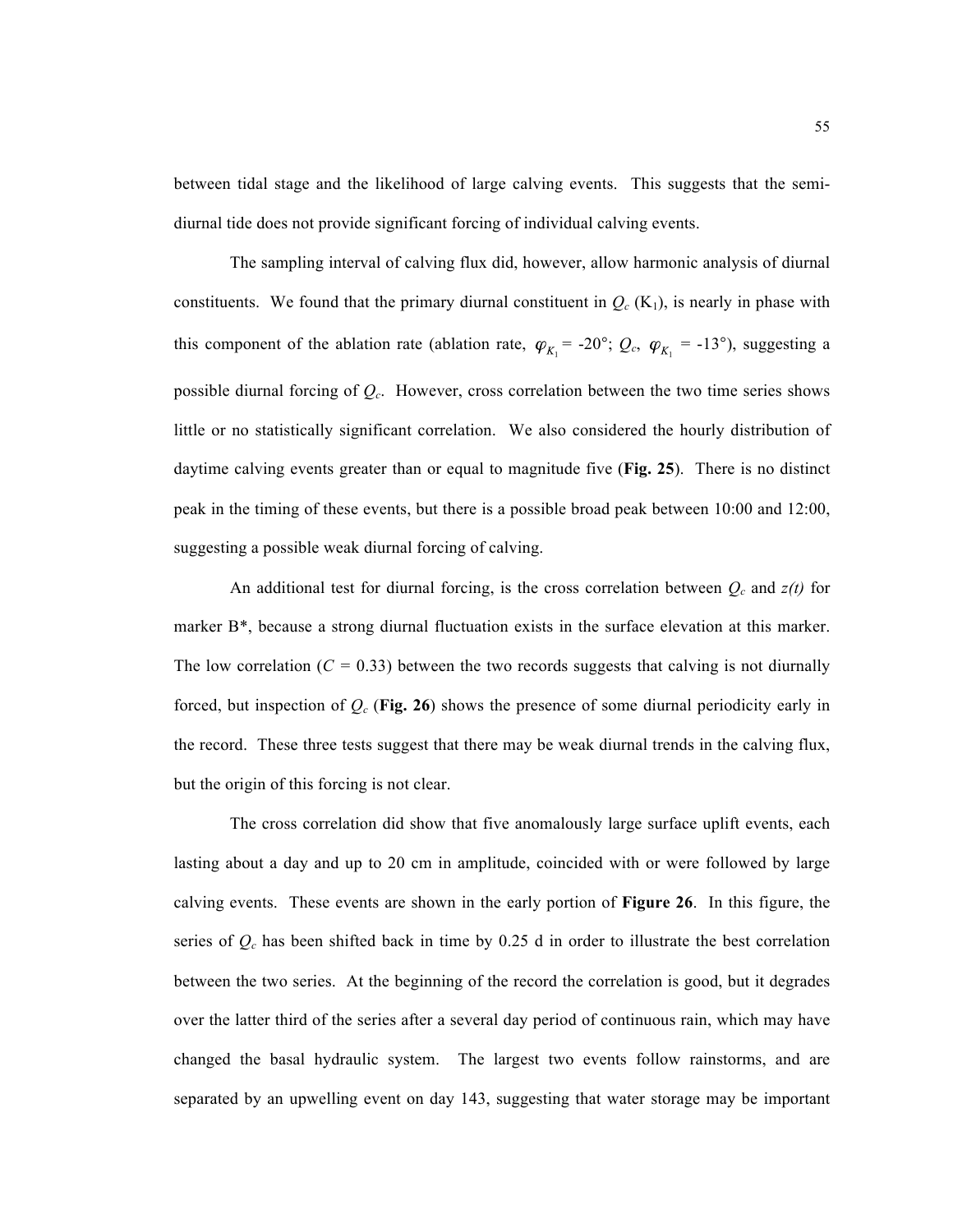for calving. The importance of surface elevation changes for calving is also shown in **Figure 26,** which shows the vertical motion of markers A and A\*, which were located less than 100 m from the terminal cliff. Several large drops in surface elevation are associated with large calving events. We show all large calving events that occurred while surveying markers A and A\*. The timing of the events are known to within 5 minutes, except for the final event, which was only recorded by the time-lapse cameras, and is poorly constrained. All of these calving events occurred just after surface drops, but all drops were not associated with calving events.

#### **Low frequency fluctuations**

**Figure 27** shows calving and precipitation as a functions of time. We investigated the relation between precipitation and calving only after precipitation changed from snow to rain. Here, the  $Q_c$  time series has been shifted back in time by 1 d to give the maximum correlation  $(C = 0.12)$ . The correlation is poor, but inspection shows that substantial rain events sometimes correlate with calving events a day or so later (e.g. days 141, 144). However, several calving events occur during dry weather, and rain does not always result in calving. These two precipitation events also forced the anomalous uplift events discussed above. The speed up that occurred following the second (**Fig. 21a**; J.D. 144) precipitation event may be related to the calving event shown on that day, but again there were other active days of calving with little or no associated precipitation or speed increase.

Another low frequency fluctuation that may influence glacier buoyancy is the biweekly change in tidal amplitude. The tidal amplitude is taken as the average range between the two high and two low tides each day. The simplest analysis makes use of the daily sum of the visual calving data, as shown in **Figure 28**. A strong correlation  $(C = 0.55$ , with zero lag) between the tidal amplitude and this visual calving record suggests a link between the two. This warrants a more rigorous analysis using the calving flux series (**Fig. 29**). A maximum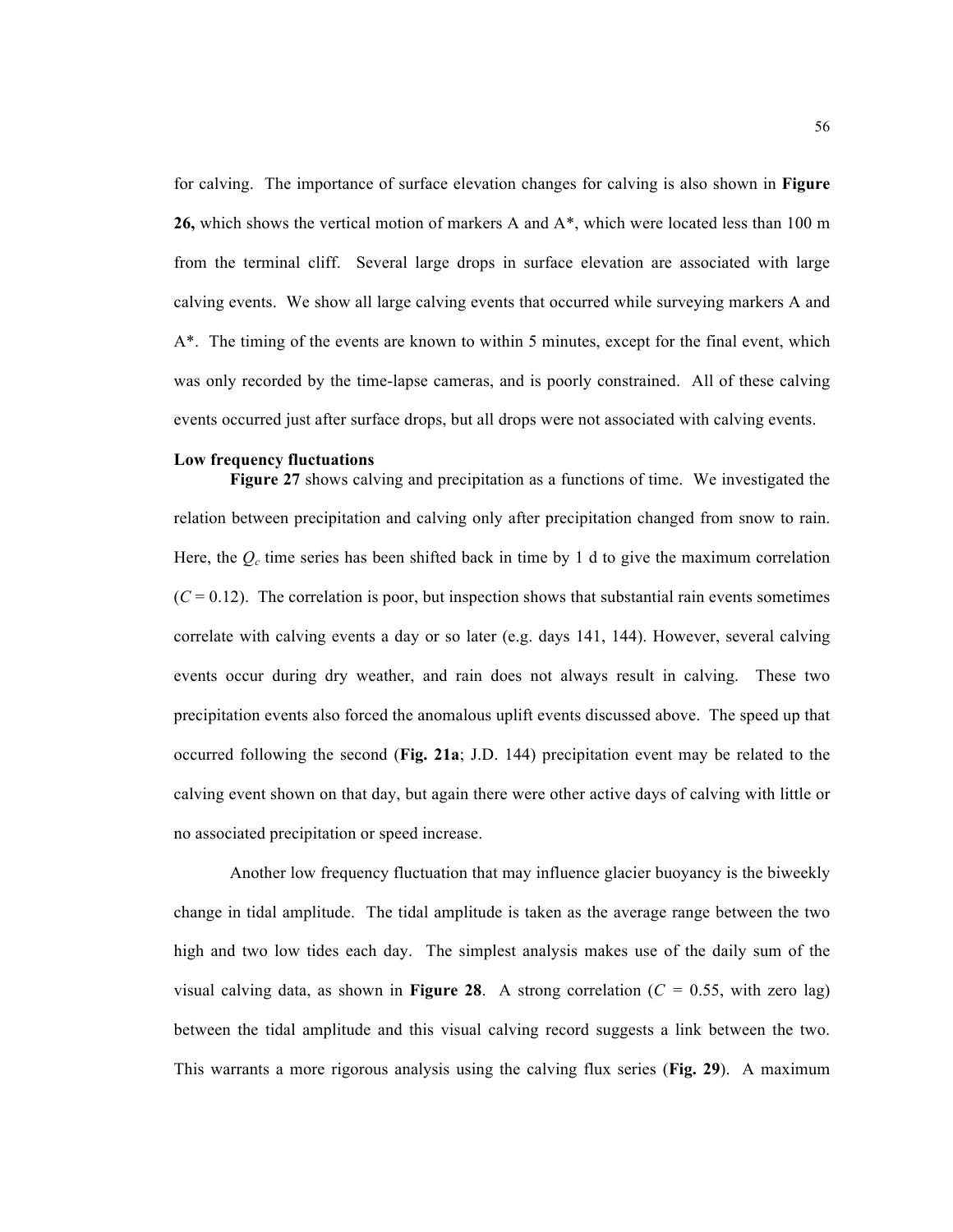cross correlation between  $Q_c$  and the tidal amplitude was found at a zero to one day lag, such that calving follows the tidal amplitude. When the record was analyzed over the entire interval, the analysis gave a low correlation coefficient,  $C = 0.13$  (Fig. 29a), with calving lagging the tidal amplitude by 1 day. If we remove the two large calving events that appear to be results of anomalous surface uplift (as driven by precipitation),  $C = 0.23$  (Fig. 29b). An inspection of the time series shows that the correlation is indeed quite good. The time derivative of the tidal amplitude, gives the time rate of change of the tidal amplitude and shows an even better correlation with calving (**Fig. 29c**;  $C = 0.25$ ). This indicates that the rate of change of the biweekly tidal range may be important in calving. Preliminary results from a similar analysis performed over three months also indicate that the tidal amplitude is an important mechanism in governing calving (Johnston, personal communication, 2000).

## **Calving trends**

**Figure 30** presents trends in calving over the entire study interval. The difference in final and initial terminus position over the study interval (**Fig. 30a**) shows that the central portion of the glacier advanced slightly while the margins did not change much. Thus it appears that, at least during 1999, May was not the month when seasonal retreat began, as we had suspected earlier. The location of the maximum advance  $(\sim 50 \text{ m})$  corresponds to the location of the maximum velocity across the terminus. A comparison of the first and last images in the time-lapse sequence shows that the slope of the lower glacier changed substantially during May, with a decrease in surface slope throughout the study. The nominal cliff height remained relatively constant, and thus the ice behind the cliff must have thickened.

From early May to the end of August, the glacier terminus position remained fairly constant; the total retreat over the summer was only about 100 m. However, the terminus did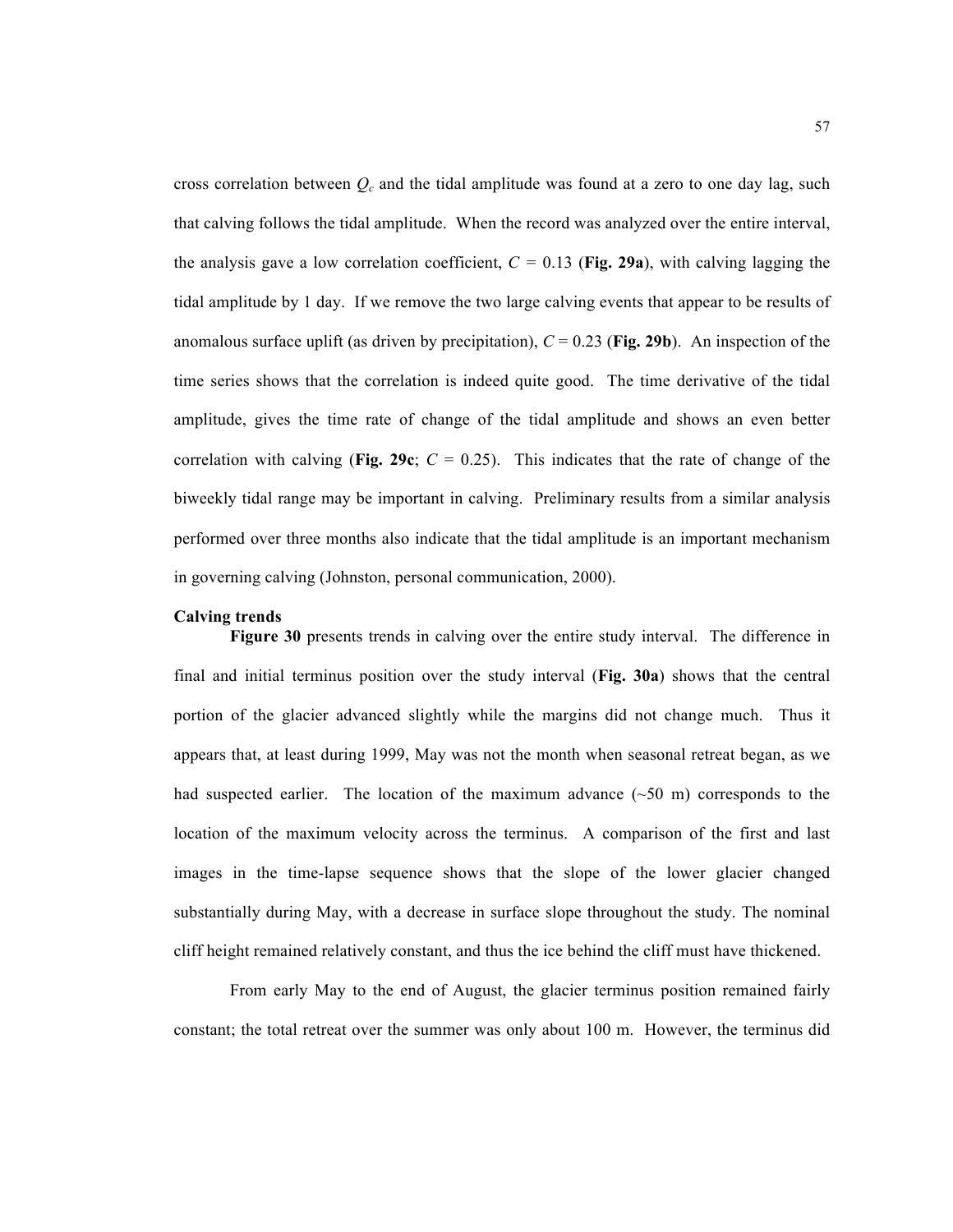fluctuate by 20-50 m over short time scales as calving events occurred (Johnston, unpublished data, 2000).

**Figure 30b** shows the centerline terminus position as a function of time. The location of the terminus varied through a range of 90 m. This figure shows that terminus advance between calving events, is a slower process than retreat accomplished through calving events. There is an apparent weak periodicity of about 2 to 3 days between major calving events. This suggests that the glacier must replenish the recently removed area, thinning to a buoyant level required for calving before it calves again, but the evidence is not all that strong.

To test the water depth relation suggested by Brown and others (1982) at LeConte Glacier, we divided the average calving flux by the cross sectional area, *S*, to obtain  $\langle U_c \rangle$ . Averaged over the month of May, the calving rate (**Equation 9**) is 19.5 m  $d^{-1}$ . Depth soundings near the terminus give an average water depth  $(D_w)$  of 171 m. Using Brown and others (1982) relation

$$
\langle U_c \rangle = 0.027 D_w \tag{13}
$$

gives a predicted rate of calving of 12.5 m  $d^{-1}$ . The observed calving rate is approximately 35% greater than the value predicted by this relation. Similarly, the observed calving rate is much greater than that predicted by the calving relation proposed by Pelto and Warren (1991). An attempt was also made to investigate the relation between water depth and calving flux on a local scale. For this, we show the monthly average calving flux,  $q_c$ , across 50 m wide segments of our flux band, as a function transverse position across the terminus (**Fig. 30c**). If we instead plot  $q_c$  as a function of water depth, the relation is linear  $(r^2 = 0.90)$ . This linear trend results because the terminus position remained essentially constant during the study, and because the speed is consistently high in the deep water on the north side of the glacier (**Fig. 3**). These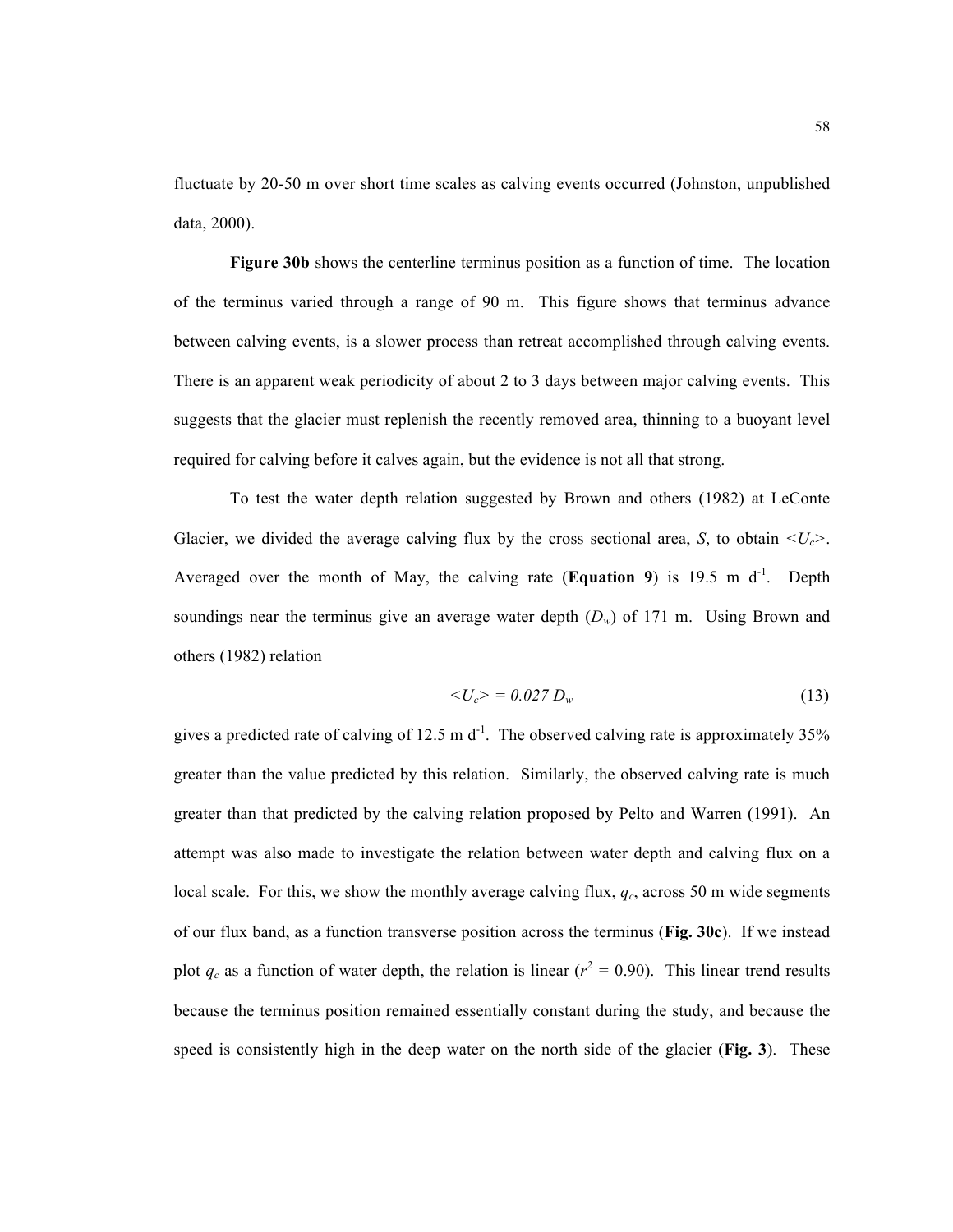results show that the water depth is important in calving, but variations in calving rate are not necessarily forced by changes in water depth.

#### **Discussion: processes controlling calving events**

We employ observations and measurements of calving events, ice velocity, terminus position, precipitation and the tide to discuss the occurrence of major calving events. To do this, we evaluate the role of incoming ice flux in calving, then continue by investigating some potential calving triggers that initiate calving by either flexing or floating the terminus. Because changes in glacier buoyancy may be the result of forcing from multiple processes, we can not expect to find a strong correlation between the occurrence of calving events and one single variable. Rather, we seek cases where individual calving events may be attributed to a specific, identifiable process, including the tide, meltwater or precipitation, longitudinal stretching, and the buoyancy instability that results when the subaerial cliff calves.

Retreating tidewater glaciers generally terminate in deeper water than stable and advancing tidewater glaciers, yet they all have similar cliff heights. Because of these deep water conditions, the termini of retreating tidewater glaciers are close to floatation, contrasting the situation at stable and advancing glaciers where submarine terminal moraines provide shallow water depths and backpressure stability. During retreat there is a lack of morainal backpressure, leading to increases in velocity and buoyancy in the terminal regions. Accelerating flow and large longitudinal stretching rates ( $\vec{\xi}_{\xi\xi} \approx 2.5 a^{-1}$ , on LeConte Glacier) result. As the glacier stretches, it thins substantially, and further approaches floatation. The occurrence of calving events may be purely stochastic, but it appears that the fractured temperate ice that composes these termini cannot sustain floatation, therefore calving occurs if floatation is reached. Before reaching floatation, small short-lived perturbations in buoyancy may also trigger calving.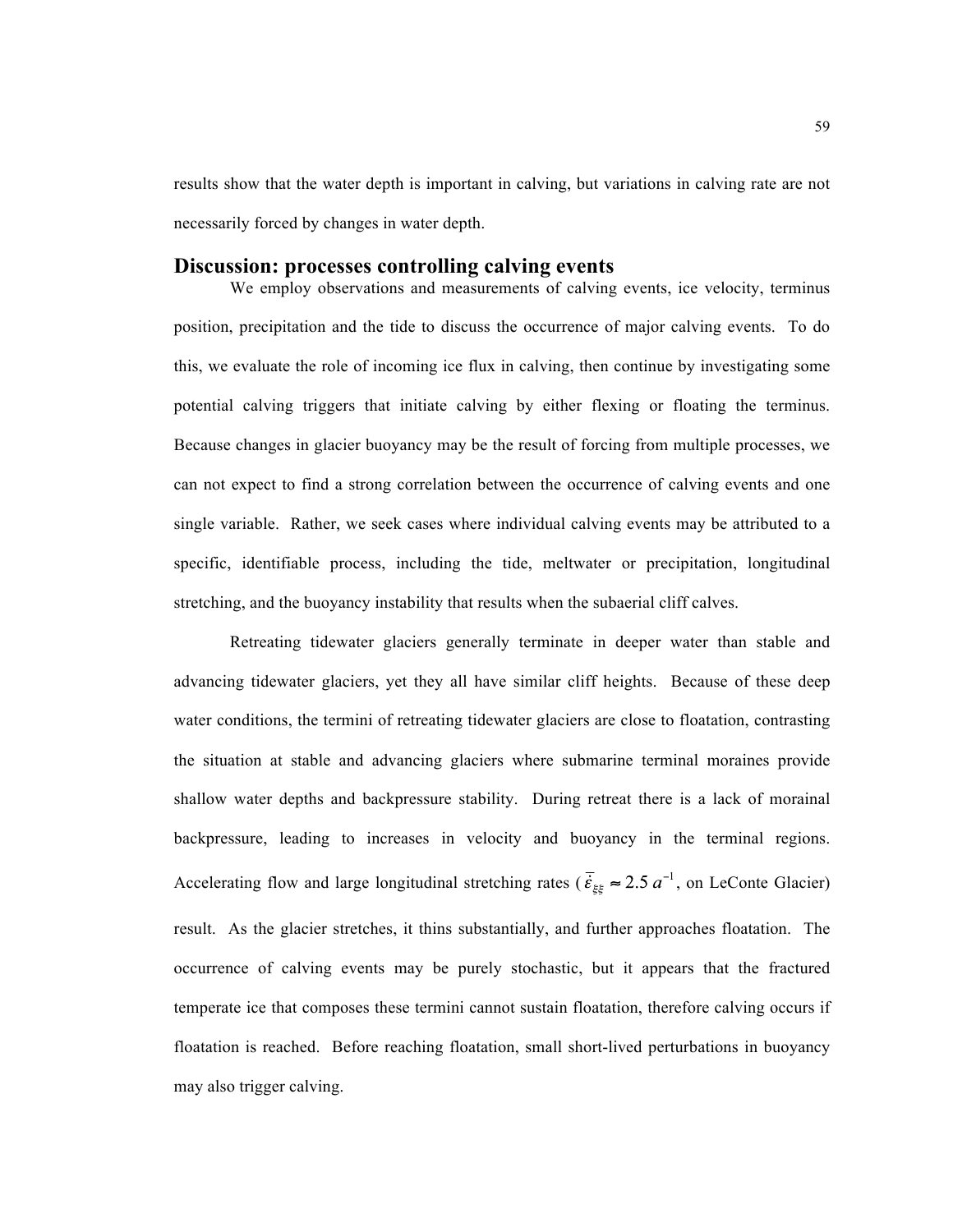Additionally, the buoyant glacier ice is susceptible to flexure which increases crevasse penetration depth. It may be possible for water filled crevasses to reach the bed in such highly extensional environments (van der Veen, 1998). Hughes (1992) also pointed out the importance of flexure, but the magnitude of bending predicted by his theory is insufficient to force calving at deep water terminating glaciers such as LeConte. However, Hughes' theory may apply to the subaerial portion of the ice cliff, where forward directed subaerial calving is often observed.

## *Calving and velocity*

Our measurements of  $U_i(t)$ ,  $dL/dt$ , and *S*, allow us to calculate  $Q_c$  from **Equation (12)**. **Figure 21** shows that  $Q_{in}$  was nearly constant over the study interval, but  $Q_{out}$  was highly variable. Even an examination of  $Q_{in}$  on an expanded scale (Fig. 21a) shows no correlation with  $Q_c$ . Thus the variability in  $Q_{out}$ , and the constancy of  $Q_{in}$  lead to a calving flux that tracks short-term changes in terminus position. The correlation is largely numerical, with little significant physical basis. A similar argument applies to the apparent correlation between the ice velocity and calving rate over annual time scales (van der Veen, 1996, p. 380-381). Annual terminus changes are small compared to the annual ice velocity at the terminus. The time averaging interval is therefore critical to interpretations of changes in calving flux (or, equivalently, calving rate). Our results suggest that monthly time averaging is best suited for interpreting the importance of incoming ice flux in governing the calving flux.

The short duration of our study necessitates using the visual calving data to investigate the occurrence of specific calving events. We found no evidence for a link between calving and ice velocity. Calving events were well distributed throughout tidally forced semi-diurnal cycles in speed. That is, the likelihood of a major calving event is not maximized at low tide, when the near-terminus ice velocity is maximum. Additionally, while calving events may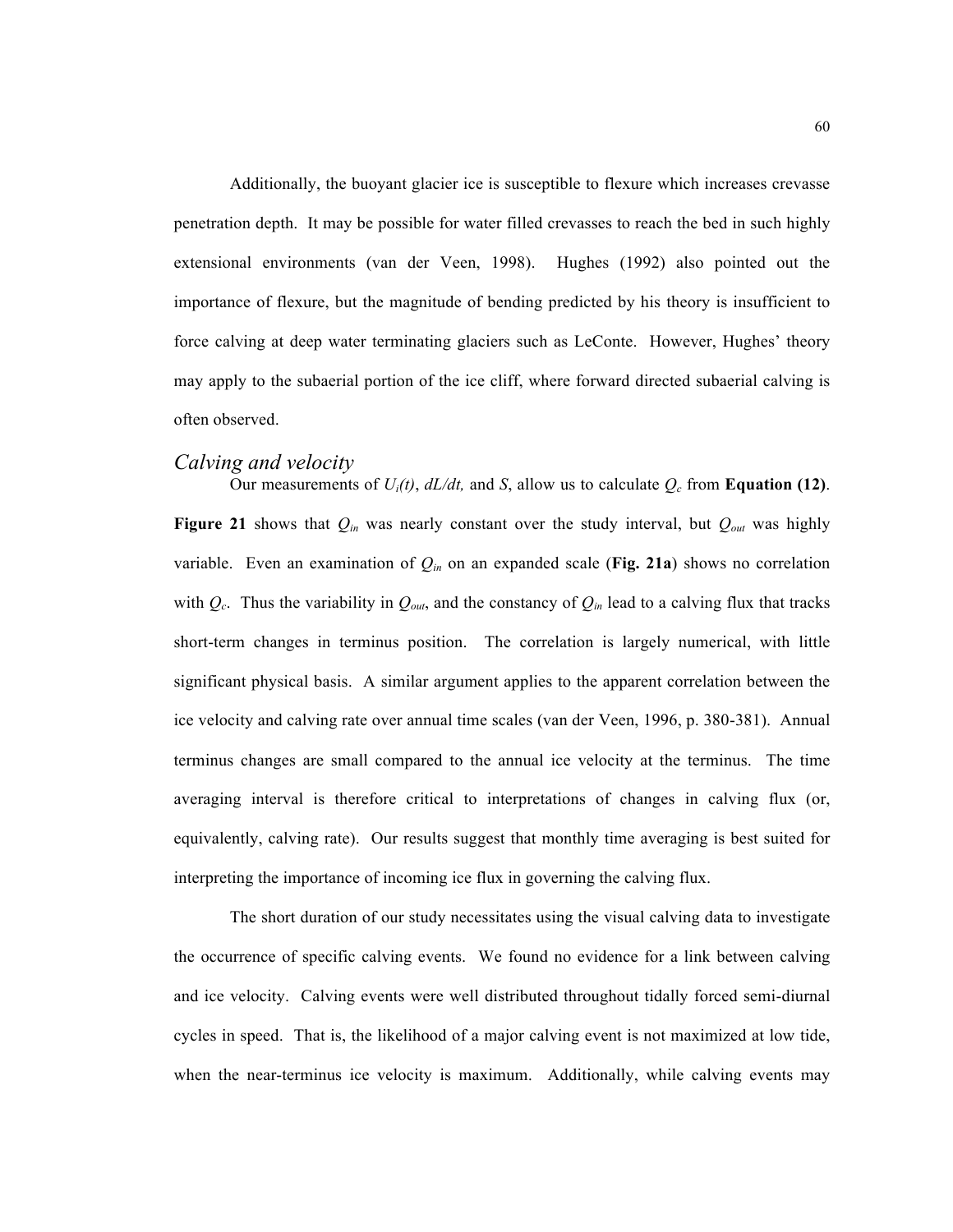show weak diurnal periodicity, the timing of the diurnal peaks for melt-driven motion (Chapter 2) and calving are dissimilar, suggesting that diurnal velocity peaks are not responsible for any diurnal component of calving. On hourly time scales, over which calving events occur, large calving events do not alter the surface velocity, and semi-diurnal variations in speed remain unperturbed throughout periods of heavy calving. Thus, although large calving events may reduce backstress, no concurrent change in velocity is apparent, indicating that either the change in backstress is localized, or it is averaged out over the longitudinal coupling length of the glacier (0.5 km, see Chapter 2). Alternatively, the glacier terminus may be decoupled from the rest of the glacier through heavy surface crevassing and possible bottom crevassing, preventing upglacier transmission of longitudinal stress variations. The large drop in longitudinal strain rate at the terminus suggests this is the case.

Both LeConte and Columbia glaciers undergo seasonal variations in length. The length of Columbia Glacier varies such that maximum occurs in late spring, approximately 3 months after the maximum speed (Krimmel, 1997). The glacier retreats through the summer to a position of maximum retraction about three months after the minimum speed is observed; readvance follows through winter and early spring. Similar seasonal variations in length occur at LeConte Glacier. Our time lapse record through the winter of 1998-99 shows that maximum length occurred during spring; minimum length in early winter.

Seasonal changes in glacier length have been attributed to seasonal variations in speed at Columbia Glacier (Krimmel and Vaughn, 1987). On LeConte Glacier, where ice influx is steady, this is not the case. By **Equation (7)**, seasonal changes in calving rate must then control the length. Therefore, we investigate processes other than ice speed that may control the frequency and magnitude of calving events.

## *Floatation and flexure triggers*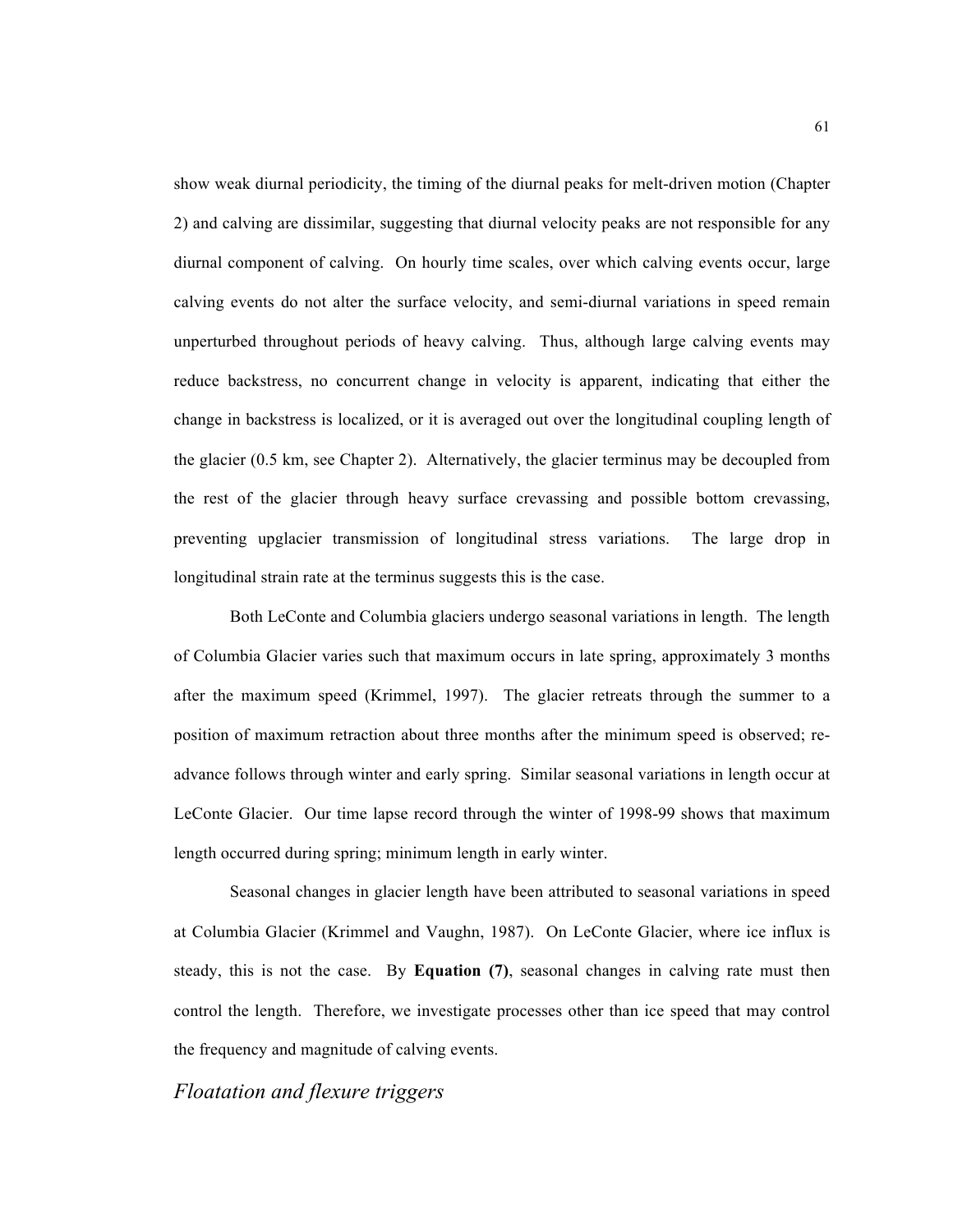To date, there are no observations of floating temperate tidewater glaciers, however retreating tidewater glaciers are normally close to floatation. This leads to the assumption that calving occurs as the glacier nears floatation. To estimate the floatation level we assume that subglacial water pressure is tied to sea level. Then the average height above buoyancy,  $H_b$ , at the terminus is

$$
H_b = H - \frac{\rho_w}{\rho_i} D_w \tag{14}
$$

Here, *H* is the cross sectional average effective ice thickness (220 m; corrected for near surface voids, after Echelmeyer and others, 1991),  $D_w$  is the cross sectional average water depth (170) m),  $\rho_w$  is the density of seawater, and  $\rho_i$  is the density of ice. For a narrow, deep glacier, such as LeConte, the terms in this expression must be evaluated as cross-sectional averages in the near terminus geometry as hydrostatic equilibrium will not hold locally. This gives a height above buoyancy of 25 m ( $\sim$ 2 x 10<sup>5</sup> Pa), assuming no internal voids.

In the case of a steeply sloping tidewater glacier, like LeConte, the basal hydraulic system may actually be subject to water pressures that are greater than hydrostatic pressure just upstream of the terminus. These conditions may extend quite close to or reach the terminus (e.g. Vieli and others, in press). Thus, water pressure can be important in accurately estimating the height above buoyancy, when the terminus is highly buoyant. **Equation (14)** gives a maximum value of  $H_b$ , and it is likely that LeConte Glacier is actually closer to floatation than our stated value. If we couple this conclusion with the observation that temperate tidewater glacier termini have not been observed to float, then small perturbations in buoyancy and the associated changes in longitudinal stresses may possibly lead to calving. This is supported by the observations by Meier and others (1994) and Kamb and others (1994), who found that borehole water pressures 5 km upstream from the terminus of Columbia Glacier can change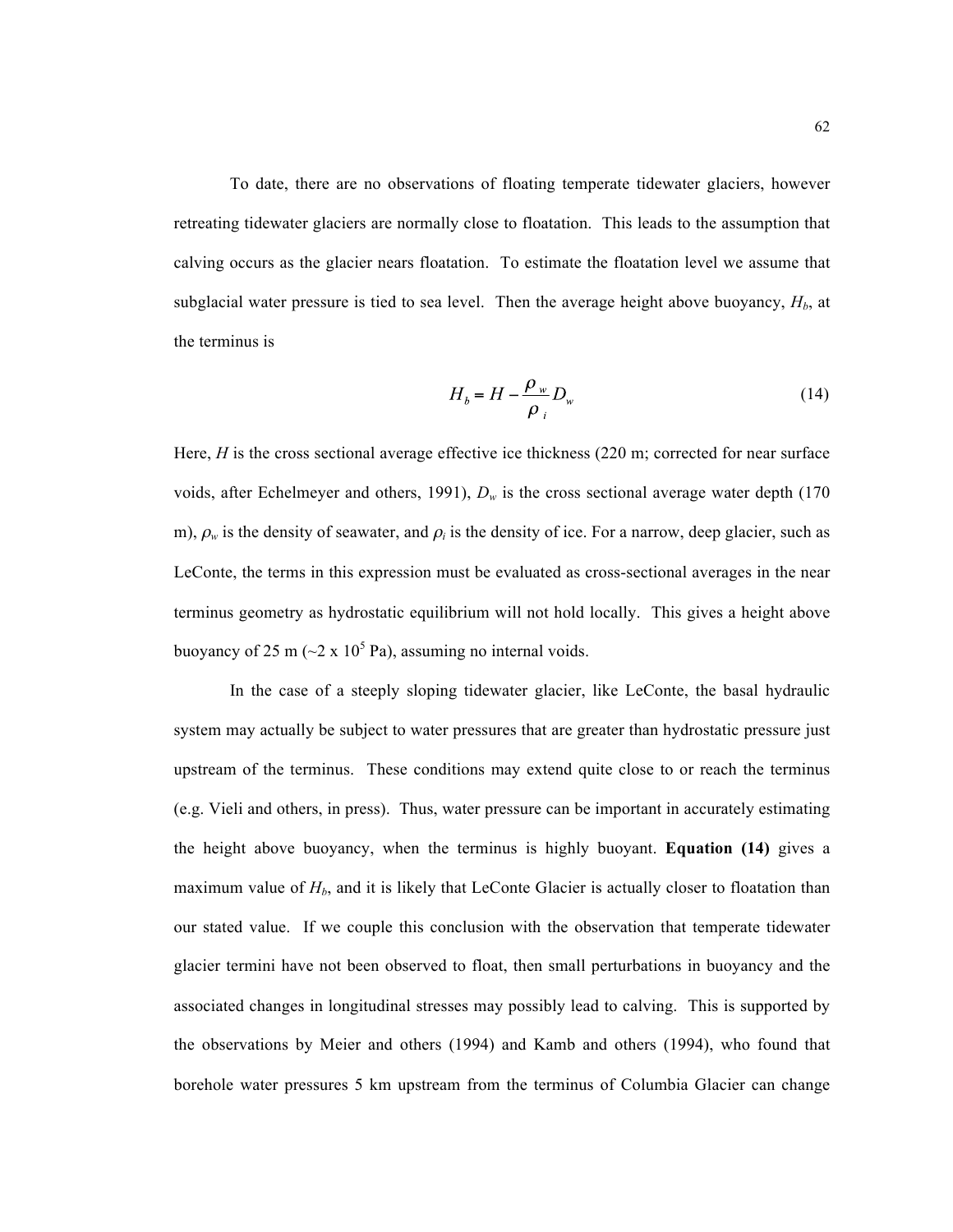rapidly and provide nearly floating or floating conditions; they measured short-term water level fluctuations of 20 to 30 m. If such changes are widespread at the terminus of a tidewater glacier, they may temporarily bring extensive areas of the glacier to floatation, and thus induce calving. We will investigate some of the possible processes that may be acting as short lived triggering mechanisms for calving events in the sections that follow.

#### **Longitudinal stretching**

It has been postulated that thinning is critical for rapid calving (van der Veen, 1996; Venteris and others, 1997). On LeConte Glacier there is little or no morainal backpressure (Fischer and Powell, 1998), longitudinal stretching rates are large, and the ice stretches and thins until it fails. This failure appears to occur on or near floatation. **Figure 30b** shows that periods of terminus stability (as ice flows into the terminus) are followed by rapid changes in length (calving events). A calving event may increase ice thickness by up to 10 m and stable periods between calving events generally last 2 to 3 days. During these stable periods, as stretching re-thins the ice, the glacier approaches floatation. If short-term triggers do not bring the glacier to temporary floatation and cause a calving event, longitudinal stretching will thin the ice and cause calving.

#### **Tidal forcing**

The occurrence of calving events does not show a strong correlation with the semidiurnal tide stage, as a buoyancy mechanism implies. Observations at Glacier San Rafael (Warren and others, 1995) have found only weak correlations between the semi-diurnal tide and calving and a study at Columbia Glacier found no correlation with semi-diurnal tide stage (Qamar, 1988). Tidally forced semi-diurnal variations in vertical position near the terminus are small, and decay rapidly (within  $\sim$ 300 m of the terminus; see **Fig. 15**), indicating that the tide is not causing large changes in basal water pressure. Thus the semi-diurnal tide alters the buoyancy of the glacier only through changes in geometry (thickness and water depth in **Eqn.**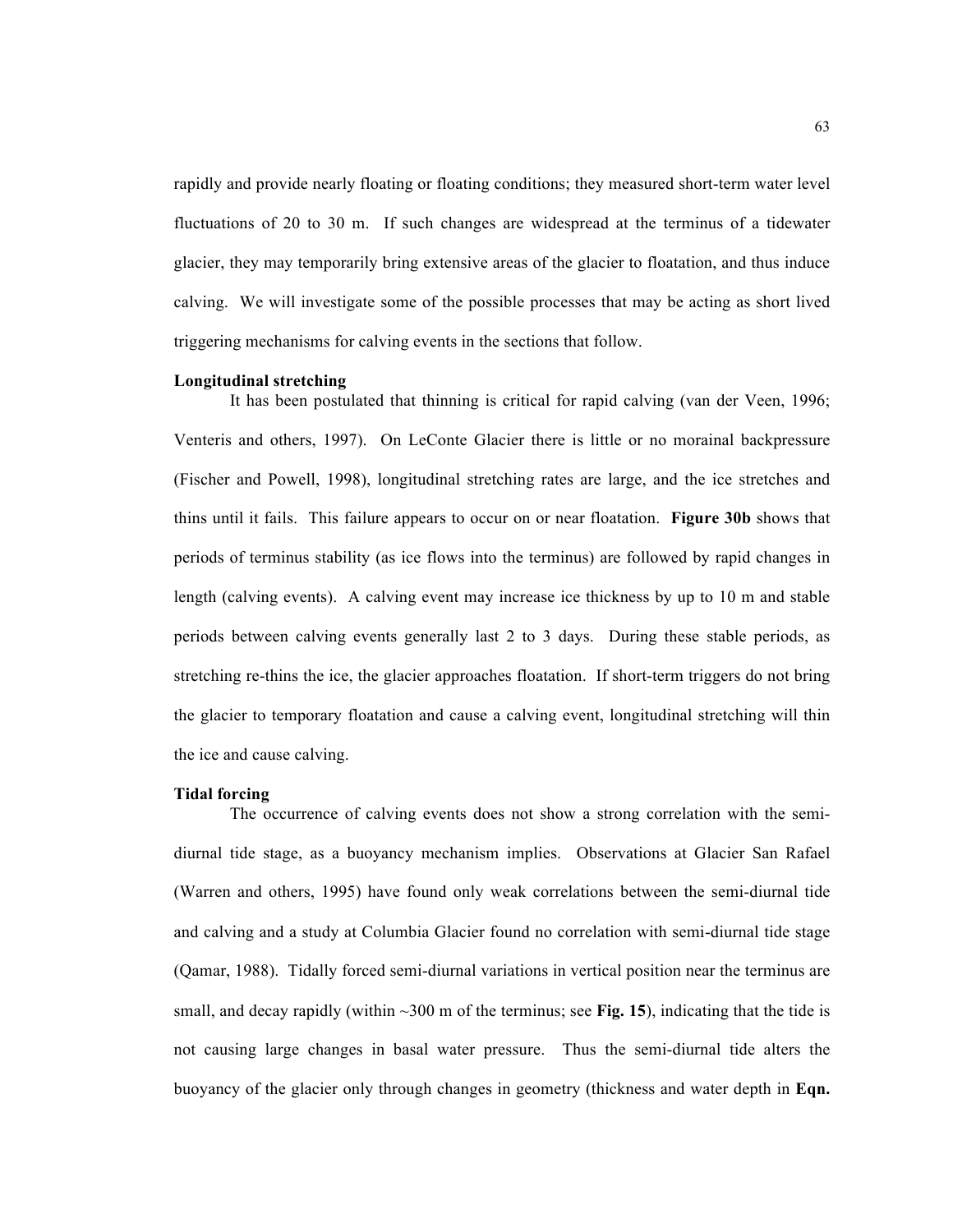**14**). Buoyancy changes that result from a 5 m water level variation are small, therefore a weak, or non-existent relationship between calving events and tide stage can be expected.

However, over longer time periods, as shown in **Figures 28 and 29**, there is a correlation between the bi-weekly tidal amplitude and calving. Periods of greater than average daily tide range appear to be more effective at weakening the terminus and forcing calving events than periods of below average tide range. This may be related to terminus flexure at times of maximum tidal amplitude.

The correlation between the low frequency component of vertical motion at marker A/A\* and the tidal amplitude is shown in **Figure 31,** where the tidal amplitude has been shifted back by 2 days for maximum correlation. This suggests that water storage increases when the tidal amplitude is large. An increase in water storage requires an increase in basal water pressure (Iken, 1981), thus there is an increase of the buoyancy in the terminus region. Therefore, the bi-weekly variations of the tidal amplitude may cause buoyancy perturbations driven by basal water pressure. Pressure forced buoyancy increases, especially when coupled with concurrent flexure, appear to be large enough to increase the frequency of calving events.

#### **Meltwater and precipitation forcing**

Our analyses of meltwater and precipitation forcing for calving showed that variations in surface elevation were often associated with calving events (**Fig. 26, 27**). Two uplift events follow heavy precipitation, others follow periods of abnormally large melting. Periods of upwelling separate most uplift events. As there was no longitudinal compression in the lower reaches of LeConte glacier during the study (Chapter 2), the uplift events are likely a result of increases in water storage (Iken and others, 1983) and the associated buoyancy increase.

We may then expect a correlation to exist between local maxima in water storage and the occurrence of large calving events. Therefore, we estimated changes in water storage as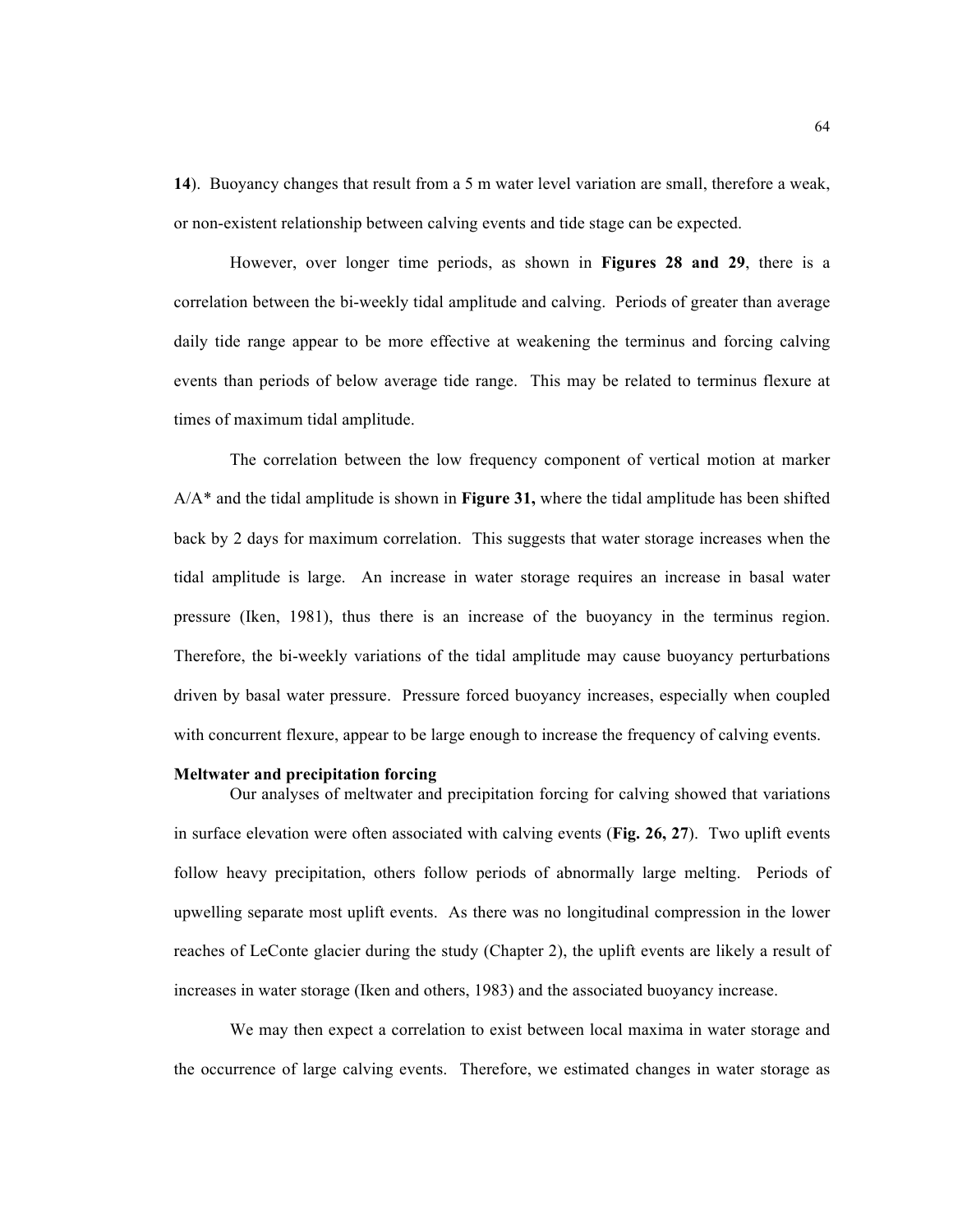shown in **Figure 32**, where each bar represents the daily difference between water input and output (Chapter 2). When formulating this index, we considered above base level surface ablation and precipitation as inputs, and any visible upwelling as an above base level output, ranking the magnitude of these three parameters from 1 to 5. We acknowledge that this storage index is crude, mainly because water outflow is difficult to quantify and is therefore highly subjective.

**Figure 32** shows no link between storage maxima and calving, rather there is a correlation between abrupt changes (either increases or decreases) in water storage and calving events. This correlation suggests that, in addition to triggering calving by floatation of local areas of the terminus, flexure of the nearly floating area behind the terminus may be a common trigger for calving events at LeConte Glacier. In this case, a buoyant glacier is a prerequisite for the flexure trigger. A closer examination the timing of this relationship is shown in **Figure 26**, where we show that all of the large calving events that occurred while surveying marker A/A\* coincide with or are immediately preceded by large, rapid surface elevation drops up to 30 cm in amplitude. The flexure associated with these rapid drops in surface elevation is likely associated with changes in water storage or pressure, and must serve to propagate fractures and initiate calving.

#### **Effective pressure**

Only weak correlations exist between calving events and individual processes because multiple processes can effect the buoyancy and flexure of LeConte's terminus by fluctuations in terminus geometry (*H* and  $D_w$ , **Eqn. 14**) and water pressure. If it were possible to account for both pressure and geometric changes with one variable, a strong correlation with calving may result. The effective pressure,  $p_{\text{eff}}$ , which is defined as the difference between ice overburden pressure and basal water pressure, accounts for such changes, and may be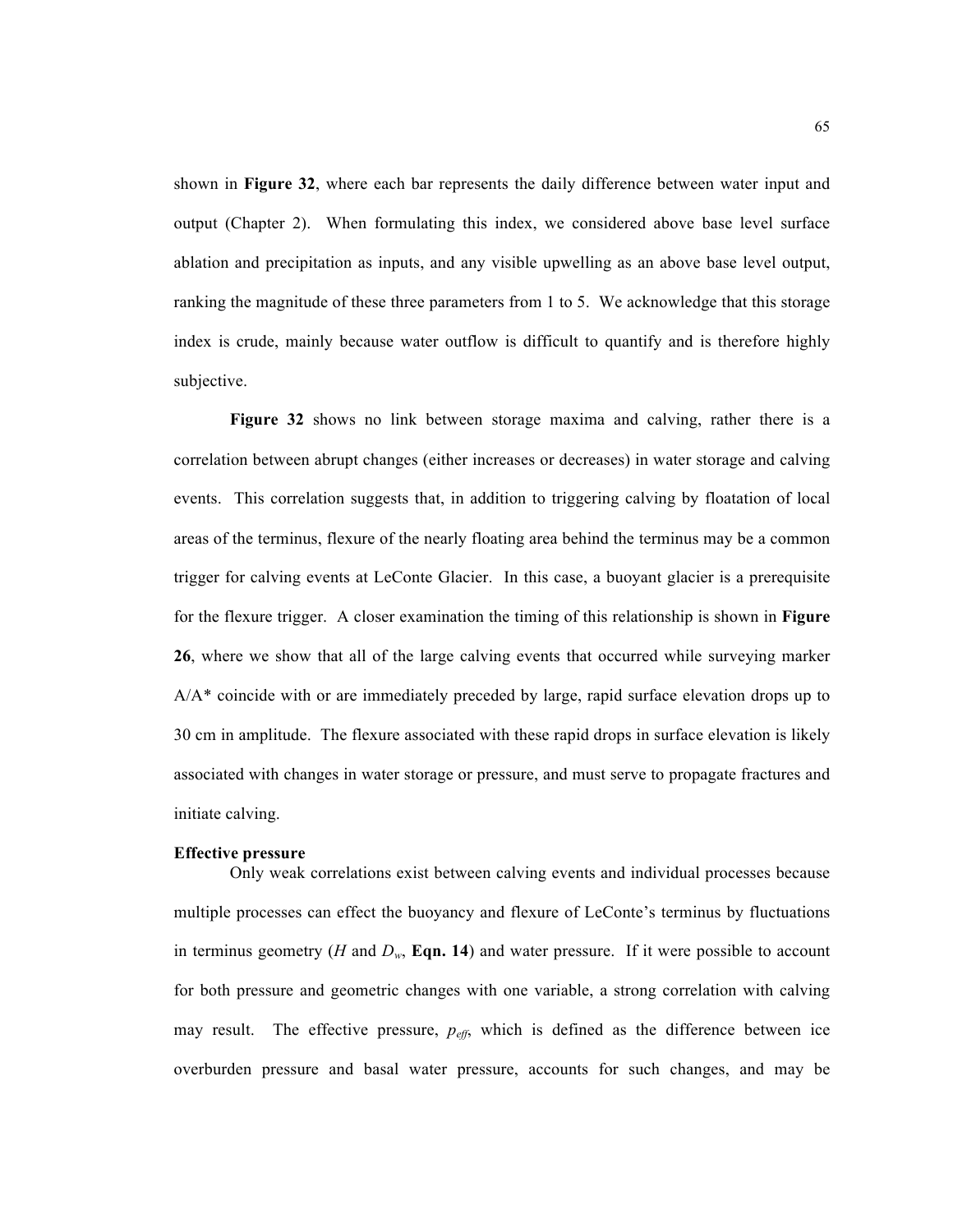important in calving. The basic idea is that the terminus stabilizes when  $p_{\text{eff}} > 0$  and retreats as  $p_{\text{eff}} \rightarrow 0$ . This was first proposed by Meier and Post, 1987.

Extreme crevassing prohibits measurements of basal water pressure near the termini of retreating tidewater glaciers, so the height above buoyancy is normally substituted as a proxy for effective pressure (Sikonia, 1982; van der Veen, 1996). However, retreating tidewater glaciers may have poorly connected hydraulic systems and be quite steep. Therefore basal water pressures may exceed sea level pressure, even close to the terminus (e.g. Vieli and others, in press). In cases such as this, the height above buoyancy is not necessarily a good proxy for effective pressure.

Additional strength that perturbations in effective pressure may be possible triggers for individual calving events follows by an extension to longer time scales. Effective pressure has been previously suggested as an important factor for calving rates over seasonal time scales at Columbia Glacier (e.g. Sikonia, 1982; Fahnestock, 1991). We now consider the validity of effective pressure as a factor influencing seasonal variations in calving at LeConte Glacier.

## *Seasonal variability in calving*

Rapid calving appears to require a nearly floating terminus (Sikonia, 1982; Meier and Post, 1987; van der Veen, 1996). As the terminus approaches floatation, vertical flexure of the terminus and short-term variations in effective pressure may trigger calving events. We attempt to extend this postulate to seasonal time scales by arguing that calving rates increase when effective pressure is low and variable, and decrease when effective pressure is higher and steady. Seasonal cycles in *peff* exist from seasonal changes in thinning rate; *peff* is maximum in winter when thinning rate is minimum. During winter and early spring, when surface melting stops and precipitation is delivered as snow, effective pressure is relatively steady. During late spring and summer, rain and surface melt increase the variability of the basal water flux, thus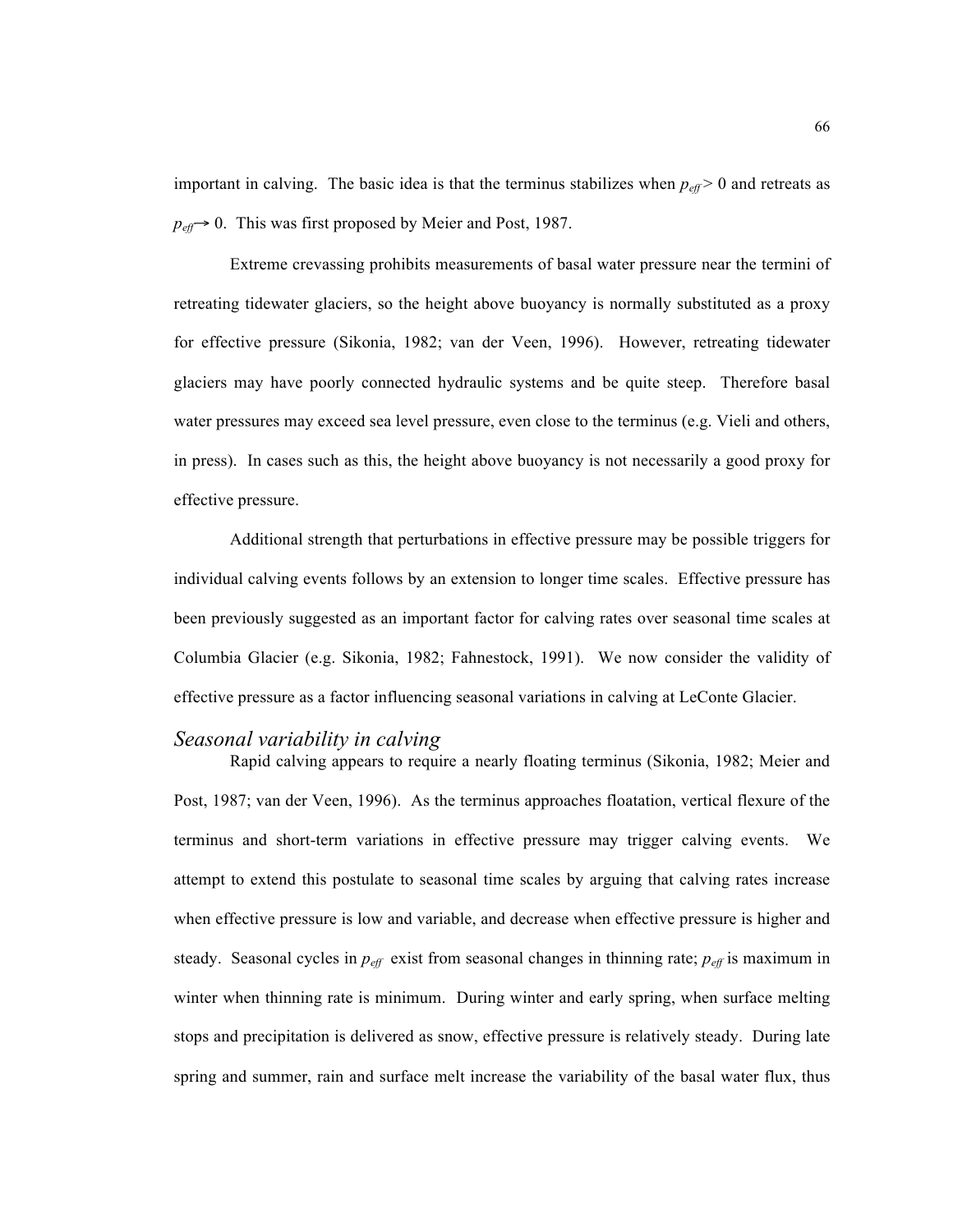the variability of the effective pressure. Additionally, the large summertime basal water flux may cause frequent reorganizations of the subglacial hydraulic system in the dynamic terminus environment, and therefore increase the variability of effective pressure.

The length of LeConte Glacier varies seasonally, with maximum length spring, and minimum length in late fall or early winter. Assuming a constant annual near-terminus surface velocity (Chapter 2), there must be a change in the calving rate and glacier length by **Equation (7)**. The changes may originate from the low and variable effective pressures that dominate upon the initiation of surface melting in spring. These changes may increase the calving rate, and decrease the length of the glacier. During summer, submarine melting also increases with rising ocean temperatures (Motyka and Hunter, unpublished data, 2000), and must contribute significantly to the late summer increase in calving rate.

## *Unusual year*

Throughout its retreat, Columbia Glacier exhibited seasonal variations in speed, longitudinal stretching and terminus position, but for one year (the 'unusual year') during the early stage of its retreat, these cycles were severely damped or absent (Venteris and others, 1997). A distinct increase in these cycles followed, with seasonal variations now superimposed on a long-term increasing trend. Our 1999 study at LeConte Glacier could possibly be an 'unusual year' such as this one described for Columbia Glacier. An unusual year agrees with the steady speed over seasonal time scales (Chapter 2), as well a small change in length. However, the stretching rates at LeConte are very high compared with the stretching rates during the 'unusual year' at Columbia Glacier, which were the lowest documented for the interval spanning the first 5 years of retreat.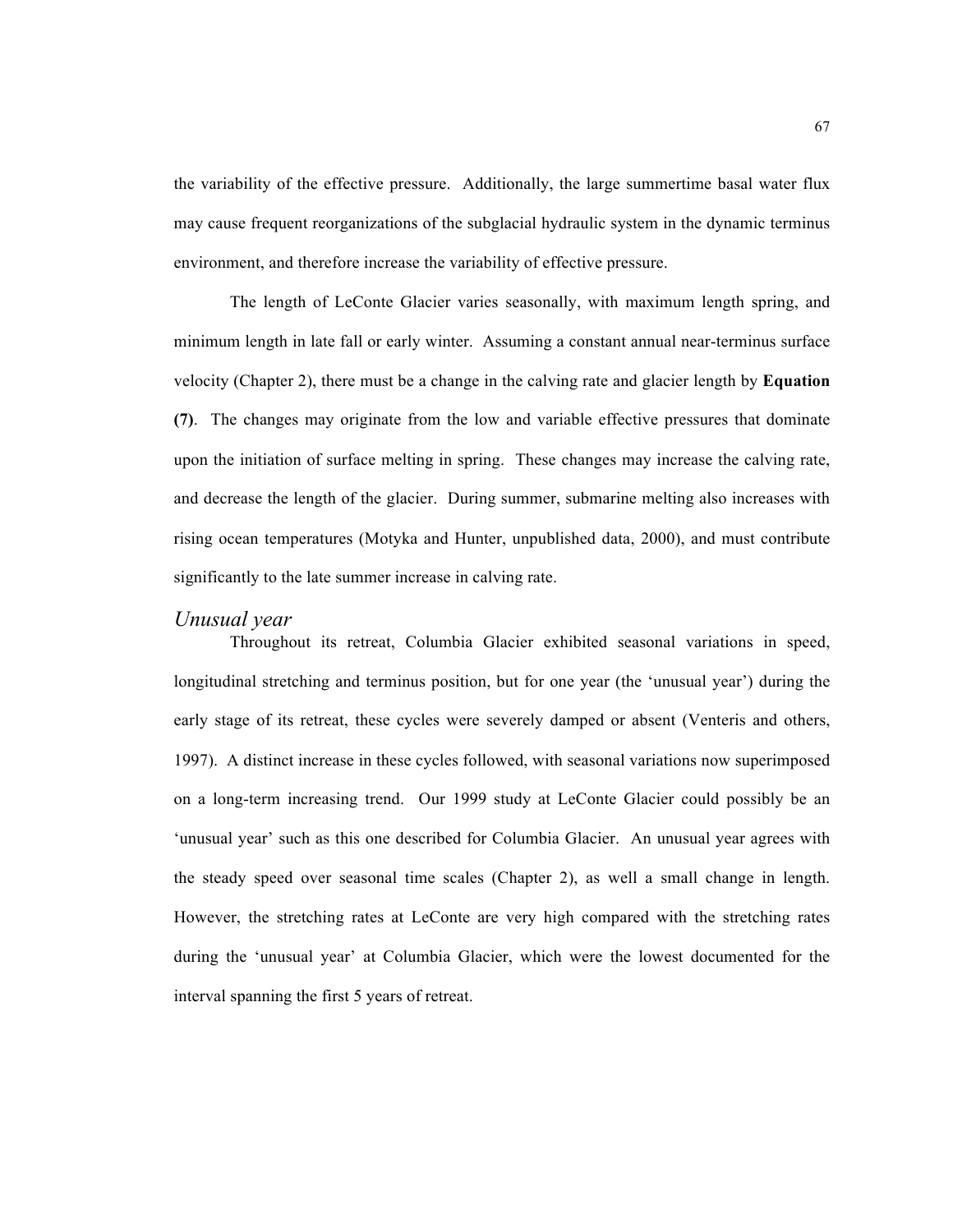## **Conclusions**

In this chapter, we have investigated the possibilities that ice flow to the terminus and/ or short-lived buoyancy perturbations may control the frequency and timing of large calving events at LeConte Glacier.

Over time scales shorter than seasons, calving is more dependent on buoyancy forces than changes in the near-terminus ice velocity. This is supportedby the lack of correlation between ice velocity and the occurrence of calving events. However, we did find that weekly averages of  $U_i$  and  $Q_c$  were both essentially constant over the study. Additionally, there were no observed changes in ice flow as a result of massive calving.

Instead, we observed a correlation between the floatation level of the glacier and the occurrence of calving events. First, a nearly floating terminus, provided by a deep water termination appears to be critical for rapid calving. This is indicated by the observation that there are no floating temperate tidewater glaciers. Terminal ice cliff heights for different tidewater glaciers appear to be nearly uniform regardless of water depth at the terminus.

Our observations indicate that it is perturbations about this state of near floatation that cause large calving events, with consequent increases in calving flux. These perturbations may be caused by various changes in glacier geometry, tidal amplitude, basal water pressure and storage, and possibly other factors.

On LeConte Glacier, a two to three day periodicity between large events suggests that ice thins to a critical level for calving. The duration between events may be influenced by other buoyancy factors, or possibly by flexure. Flexure of the nearly floating portion of the glacier may also be a significant perturbation leading to calving. Our observations show that a majority of large calving events occur during significant surface elevation drops, or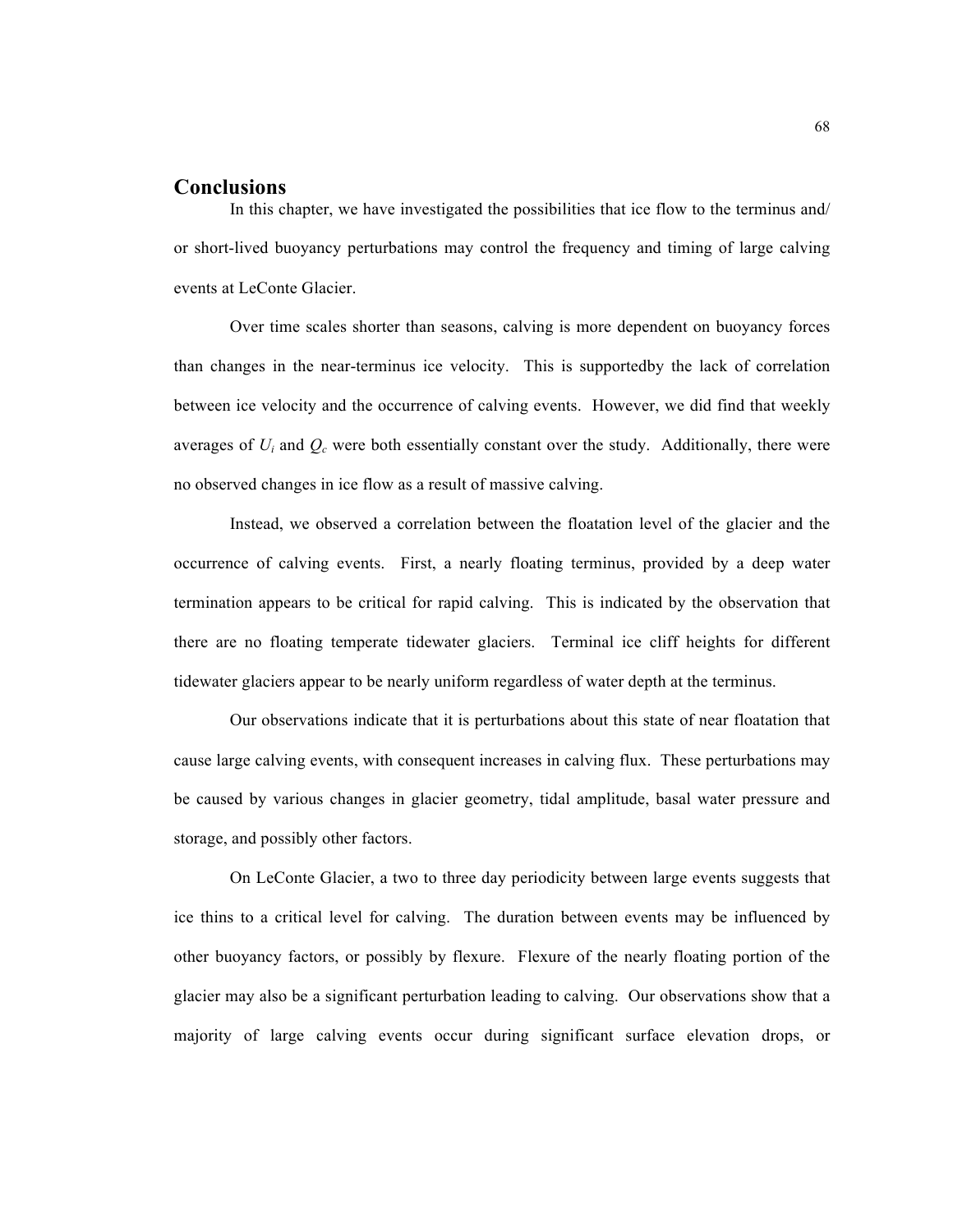immediately after. This may be a result of transverse fracture propagation associated with the forward bending during the abrupt changes in surface elevation.

These triggering mechanisms all influence the magnitude and variability of the effective pressure beneath the terminus. Thus, if it were possible to measure variations in effective pressure there, a stronger correlation with the occurrence of calving events may result.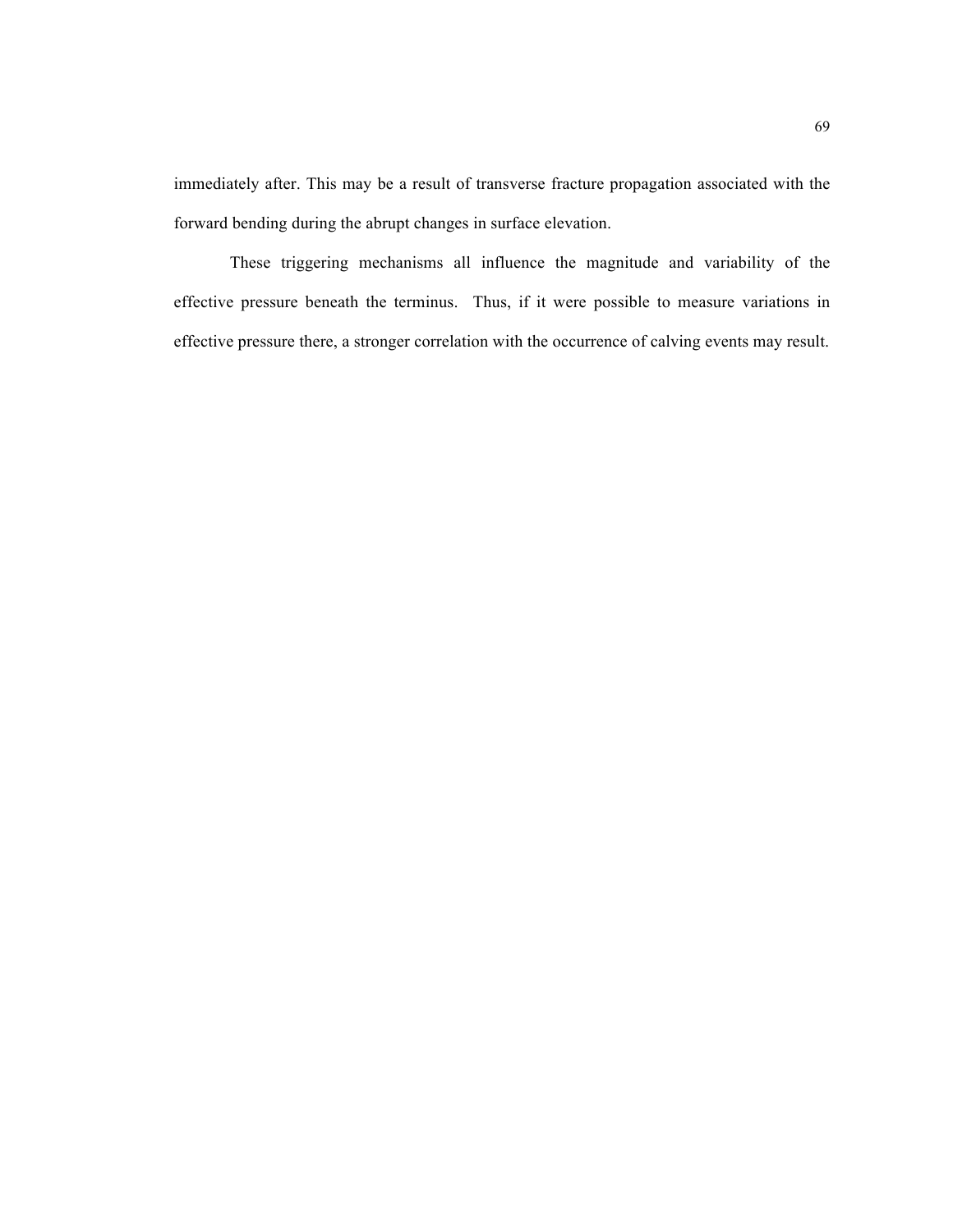# **References**

- Alley, R.B. 1991. Sedimentary processes may cause fluctuations of tidewater glaciers. *Ann. Glaciol.*, **15**, 119-124.
- Bevington, P.R. 1969. *Data reduction and error analysis for the physical sciences.* New York, McGraw Hill. 336 pages.
- Broecker, W.S. 1994. Massive iceberg discharges as triggers for global climate change. *Nature.*  **372** (6505), 421-424.
- Brown, C.S., M. F. Meier and A. Post. 1982. Calving speed of Alaska tidewater glaciers, with application to Columbia Glacier. *U.S. Geol. Surv. Prof. Pap.* 1258-G.
- Echelmeyer, K. A. 1983. Response of Blue Glacier to a perturbation in ice thickness: theory and observation, Ph.D. thesis, California Institute of Technology.
- Echelmeyer, K.A. and Kamb, B. 1987. Glacier flow in a curving channel. *J. Glaciol.*, **33** (115), 1-12.
- Echelmeyer, K.A., Clarke, T.S. and Harrison, W.D. 1991. Surficial glaciology of Jakobshavn Isbræ, West Greenland: Part I. Surface morphology. *J. Glaciol.,* **37**(127), 368-382.
- Fahnestock, M.A. 1991. Hydrologic control of sliding velocity in two Alaskan glaciers; observation and theory, Ph.D. thesis, California Institute of Technology.
- Fischer, M.P. and R.D. Powell. 1998. A simple model of push-morainal banks on the calving and stability of glacial tidewater termini. *J. Glaciol.,* **44**(146), 31-42.
- Foreman, M.G.G. 1977 (revised 1993). Manual for tidal heights analysis and prediction. *Pacific Marine Science Report 77-10*. Institute of ocean sciences, Patricia Bay, Victoria, B.C., 65 p.
- Godin, G. 1972. *The analysis of Tides.* Toronto, University of Toronto Press. 264 p.
- Harrison, W.D., Echelmeyer, K.A., Cosgrove, D.M. and Raymond, C.F. 1992. The determination of glacier speed by time-lapse photography under unfavorable conditions. *J. Glaciol.,* **38**(129), 257-265.
- Heinrich, H. 1988. Origin and consequences of cyclic ice rafting in the northeast Atlantic Ocean during the past 130,000 years. *Quat. Res.,* **29**(2), 142-152.
- Hanson, B and. Hooke, R. LeB. in press. Glacier Calving: A numerical model of forces in the calving speed-water depth relation. *J. Glaciol*.

Hodge, S.M. 1979. Instability of a calving glacier terminus. [Abstract.] *J. Glaciol.*, **24**(90), 504.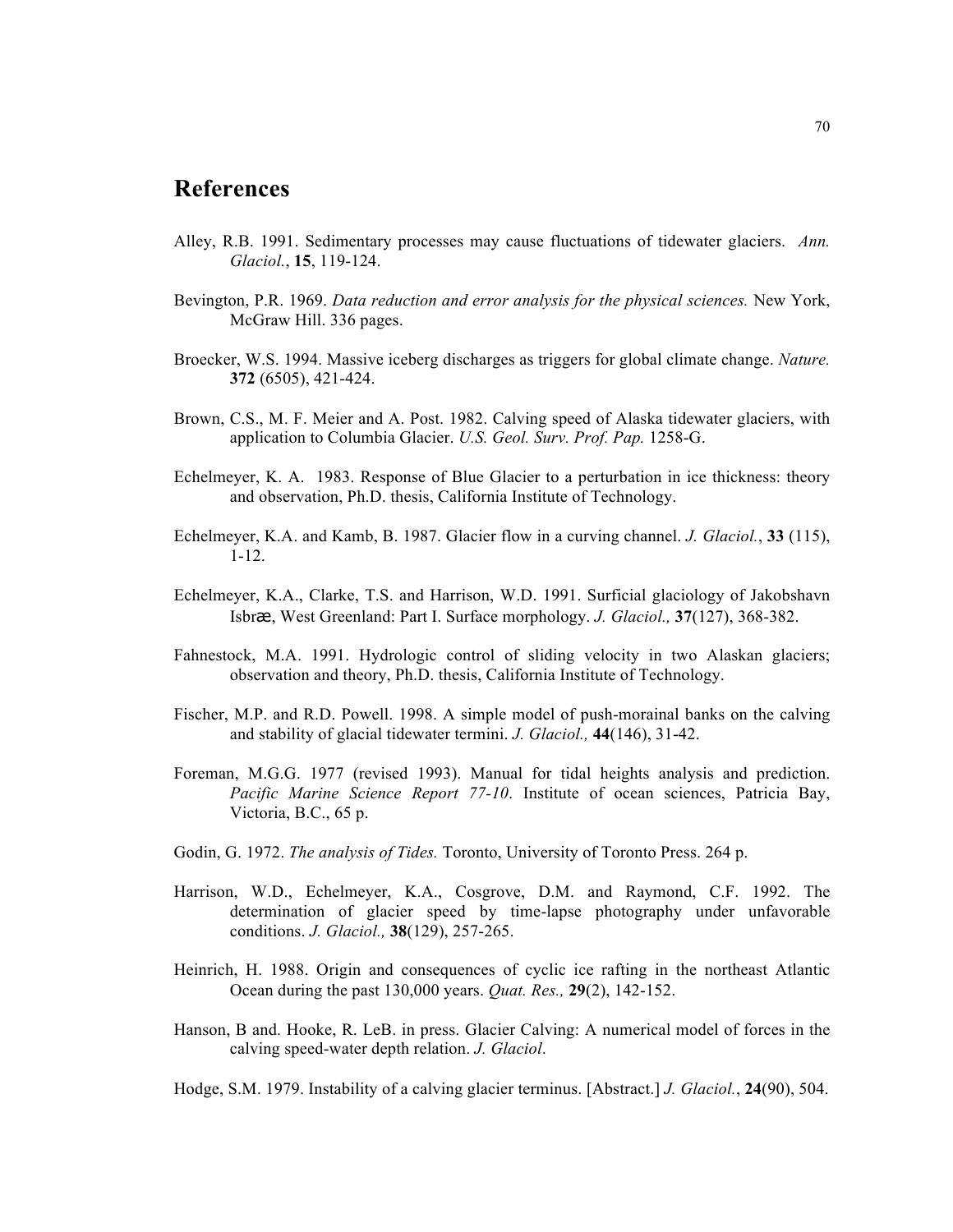- Hughes, T. 1992. Theoretical calving rates from glaciers along ice walls grounded in water of variable depths. *J. Glaciol.* **38**(129), 282-295.
- Iken, A. 1981. The effect of subglacial water pressure on the sliding velocity of Findelengletscher, Switzerland: Conclusions about drainage system and sliding mechanism, *J. Glaciol*, **27**, 407-422.
- Iken, A., Röthlisberger, H., Flotron, A. and Haeberli, W. 1983. The uplift of Unteraargletscher at the beginning of the melt season- a consequence of water storage at the bed? *J. Glaciol.*, **29**(101), 28-47.
- Kamb, B. and Echelmeyer, K.A. 1986. Stress-gradient coupling in glacier flow: I. longitudinal averaging of the influence of ice thickness and surface slope. *J. Glaciol.* **32** (111), 267- 284.
- Kamb, B. Engelhardt, H., Fahnestock, M.A., and Humphrey, N. 1994. Mechanical and hydrologic basis for the rapid motion of a large tidewater glacier. 2. Interpretation. *J. Geophys. Res.,* **99**(B8), 15,231-15,244.
- Krimmel, R.M. and Rasmussen L.A. 1986. Using sequential photography to estimate ice velocity at the terminus of Columbia Glacier, Alaska. *Ann. Glaciol.* **8**, 117-123.
- Krimmel, R.M. 1987. Columbia Glacier, Alaska: photogrammetry data set 1981-82 and 1984- 85. *U.S. Geol. Surv. Open File Rep.* 87-219.
- Krimmel, R.M. and Vaughn, B.H. 1987. Columbia Glacier, Alaska: changes in velocity 1977- 1986. *J. Geophys. Res.,* **92**(B9), 8961-8968.
- Krimmel, R. M. 1997. Documentation of the retreat of Columbia, Glacier, Alaska. In van der Veen, C.J. (ed.). *Calving Glaciers: report of a workshop, February 28-March 2, 1997.* BPRC Report No. 15, Byrd Polar Research Center, The Ohio State University, Columbus, Ohio, 105-109.
- Mann, D. H. 1986. Reliability of a fjord glacier's fluctuations for paleoclimate reconstructions. *Quat. Res.*, **25**(1), 10-24.
- Meier, M. F., Rasmussen, L. A., Post, A. Brown, C. S., Sikonia, W. G., Bindshadler, R. A., Mayo, L. R., and Trabant, D. C. 1980. Predicted timing and disintegration of the lower reach of Columbia Glacier, Alaska, *U.S.Geol.Sur. Open-File Rep.* 80-582, 47 p.
- Meier, M. F. 1984. Contribution of small glaciers to global sea level. *Science,* **226**(4681), 1418- 1421.
- Meier, M F. and A. Post. 1987. Fast tidewater glaciers. *J. Geophys. Res.,* **92**(B9), 9051-9058.

Meier, M. F. 1990. Reduced rise in sea level. *Nature.* **343**(6254), 115-116.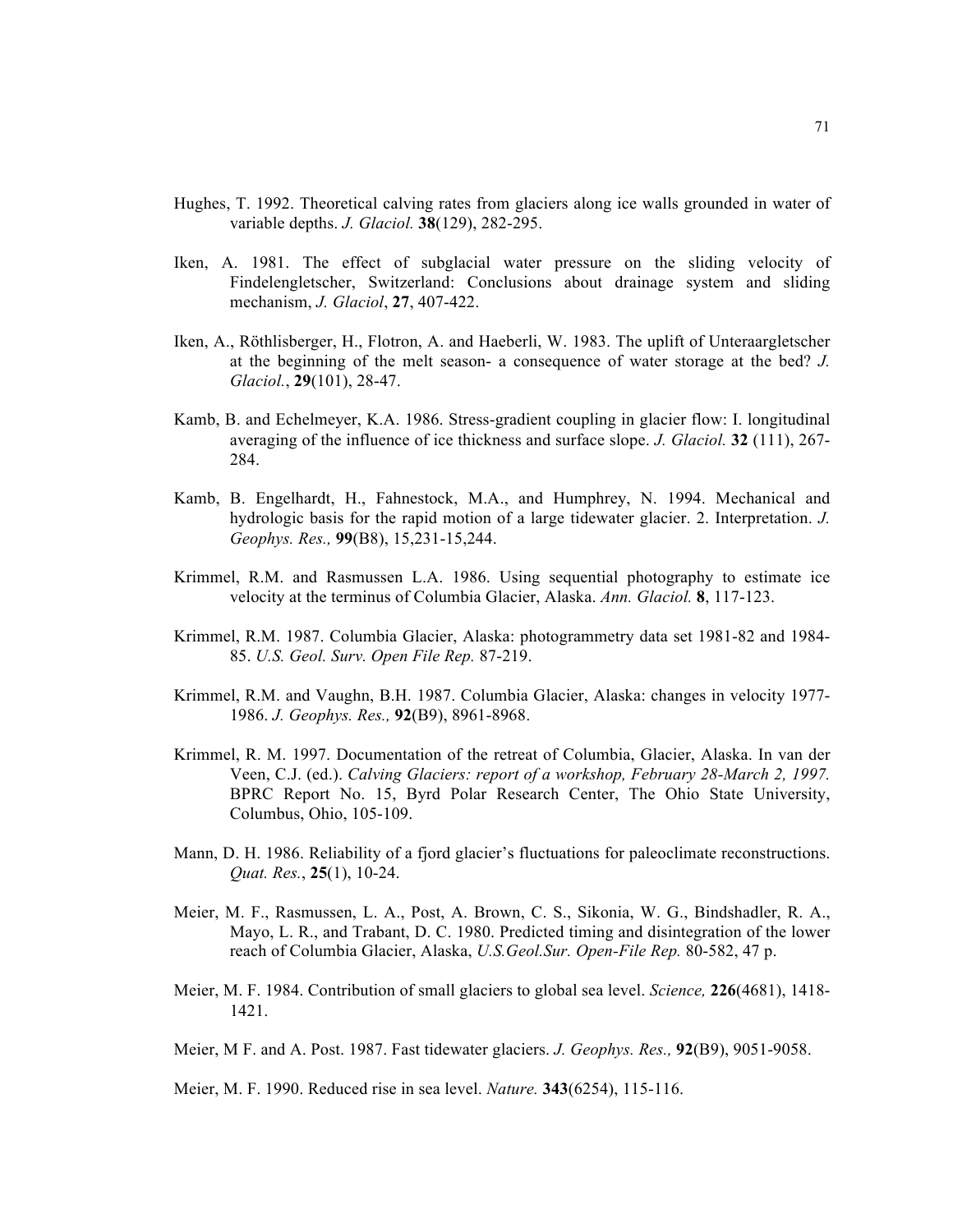- Meier, M. F., Lundstrom, S. Stone, D., Kamb, B., Engelhardt, H., Humphrey, N., Dunlap, W.W., Fahnestock, M., Krimmel, R.M. and Walters, R. 1994. Mechanical and hydrologic basis for the rapid motion of a large tidewater glacier. 1. Observations. *J. Geophys. Res.,* **99**(B8), 15,219-15,229.
- Meier, M. F. 1997. The iceberg discharge process: observations and inferences drawn from the study of Columbia Glacier. In van der Veen, C.J. (ed.). *Calving Glaciers: report of a workshop, February 28-March 2, 1997.* BPRC Report No. 15, Byrd Polar Research Center, The Ohio State University, Columbus, Ohio, 109-115.
- Mercer, J.H. 1961. The response of fjord glaciers to changes in the firn limit. *J. Glaciol.*, **3**, 850-858.
- Motyka, R.J. and Beget J.E. 1996. Taku Glacier, Southeast Alaska, U.S.A.: late Holocene history of a tidewater glacier. *Arctic and Alpine Res.,* **28**(1), 42-51.
- Motyka, R.J. 1997. Deep-water calving at LeConte Glacier, southeast Alaska. In van der Veen, C.J. (ed.). *Calving Glaciers: report of a workshop, February 28-March 2, 1997.* BPRC Report No. 15, Byrd Polar Research Center, The Ohio State University, Columbus, Ohio, 115-118.
- Paterson, W.S.B. 1994. *The Physics of Glaciers. Third edition.* Oxford, etc., Elsevier.
- Pelto, M.S. and Warren, C.R. 1991. Relationship between tidewater glacier calving velocity and water depth at the calving front. *Ann. Glaciol.,* **15**, 115-118.
- Porter, S.C. 1989. Late Holocene fluctuations of the fjord glacier system in Icy Bay, Alaska, U.S.A., *Arctic and Alpine Res.,* **21** 364-379.
- Post, A. 1975. Preliminary hydrography and historic terminal changes of Columbia Glacier, Alaska. *U.S. Geol. Sur. Hydrol. Invest. Atlas* HA-559. (3 maps, scale 1:10,000).
- Post, A. and Motyka, R.J. 1995. Taku and LeConte Glaciers, Alaska: calving speed control of late Holocene asynchronous advances and retreats. *Phys. Geog.,* **16**(1), 59-82.
- Qamar, A. 1988. Calving icebergs: a source of low-frequency seismic signals from Columbia Glacier, Alaska. *J. Geophys. Res.,* **93**(B6), 6615-6623.
- Sikonia, W.G. 1982. Finite-element glacier dynamics model applied to Columbia Glacier, Alaska. *U.S.Geol. Sur. Prof. Pap*. 1258-B, 29 p.
- Van der Veen, C.J. 1996. Tidewater calving. *J. Glaciol.,* **42**(141) 375-385.
- Van der Veen, C.J. 1997. *Calving Glaciers Report of a workshop, February 28-March 2, 1997.* BPRC Report No. 15, Byrd Polar Research Center, The Ohio State University, Columbus, Ohio, 194 p.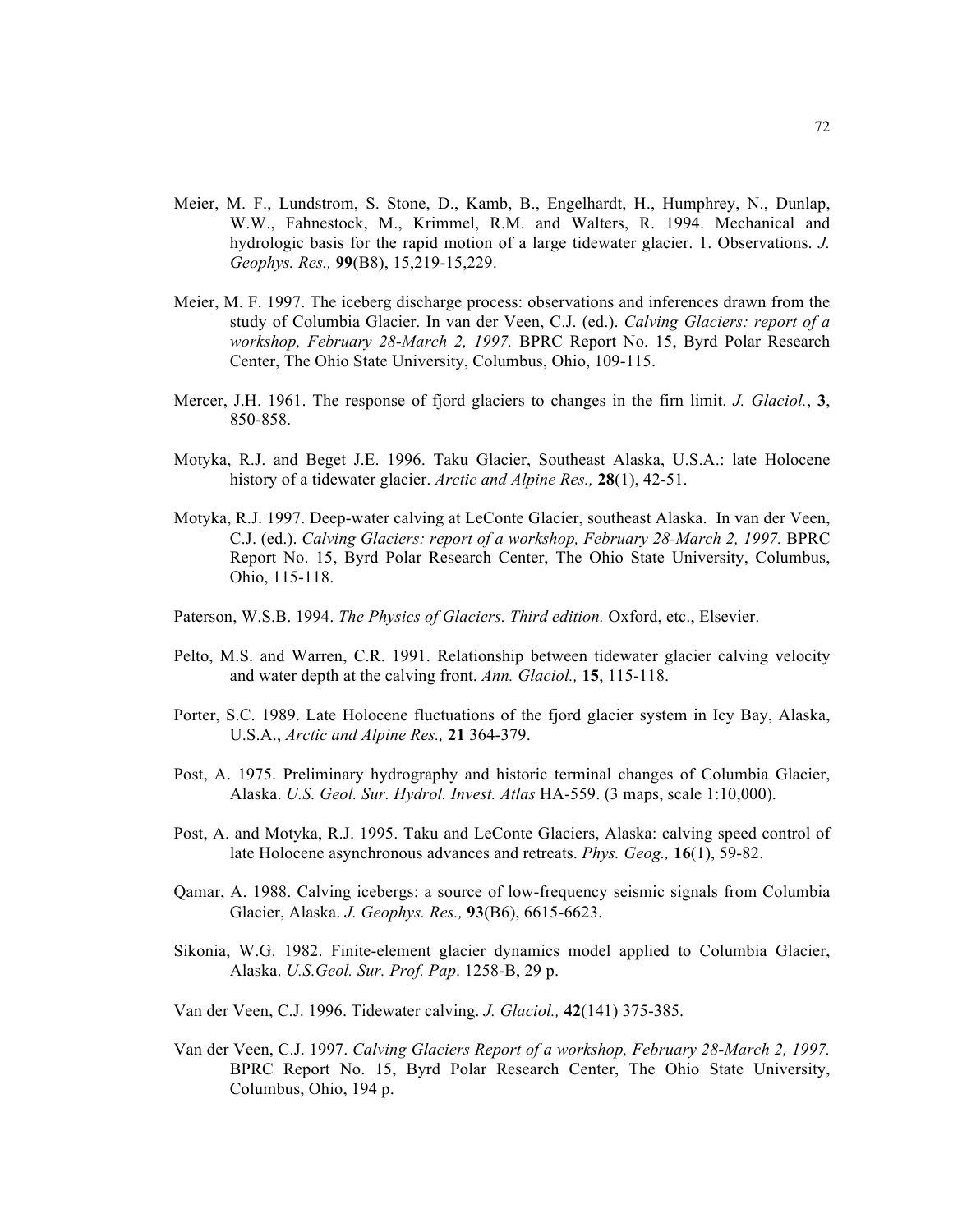- Van der Veen, C.J. 1998. Fracture mechanics approach to penetration of surface crevasses on glaciers. *Cold Reg. Sci. Tech.*, 27, 31-47.
- Venteris, E.R. 1997. Evidence for bottom crevasse formation on Columbia Glacier, Alaska, U.S.A. In van der Veen, C.J. (ed.). *Calving Glaciers: report of a workshop, February 28-March 2, 1997.* BPRC Report No. 15, Byrd Polar Research Center, The Ohio State University, Columbus, Ohio, 181-185.
- Venteris, E.R., Whillans, I.M., and van der Veen, C.J. 1997. Effect of extension rate on terminus position, Columbia Glacier, Alaska, U.S.A. *Ann. Glaciol.* 24, 49-53.
- Venteris, E.R. 1999. Rapid tidewater glacier retreat: a comparison between Columbia Glacier, Alaska and Patagonian calving glaciers. *Global and Planetary Change*, **22** (1999), 131- 138.
- Vieli, A., Funk, M., and Blatter, H. in press. Tidewater glaciers: frontal flow acceleration and basal sliding. *J. Glaciol*.
- Walters, R.A. and Dunlap, W.W. 1987. Analysis of time series of glacier speed: Columbia Glacier, Alaska. *J. Geophys. Res.,* **92**(B9), 8969-8975.
- Walters, R.A. 1989. Small amplitude, short period variations in the speed of a tidewater glacier in south-central Alaska. *Ann. Glaciol.,* **12**, 187-191.
- Warren, C.R., Glasser, N.F., Harrison, S., Winchester, V. Kerr, A.R., Rivera, A. 1995. Characteristics of tide-water calving at Glacier San Rafael, Chile. *J. Glaciol.*, **41**(138), 273-289.
- Willis, I.C. 1995. Intra-annual variations in glacier motion: a review. *Progress in Phys. Geog.,*  **19**(1), 61-106.
- Zettler, B. D., and Munk, W.H. 1975. The optimum wiggliness of tidal admittances. *J. Marine Res.* **33** supplement, 1-13.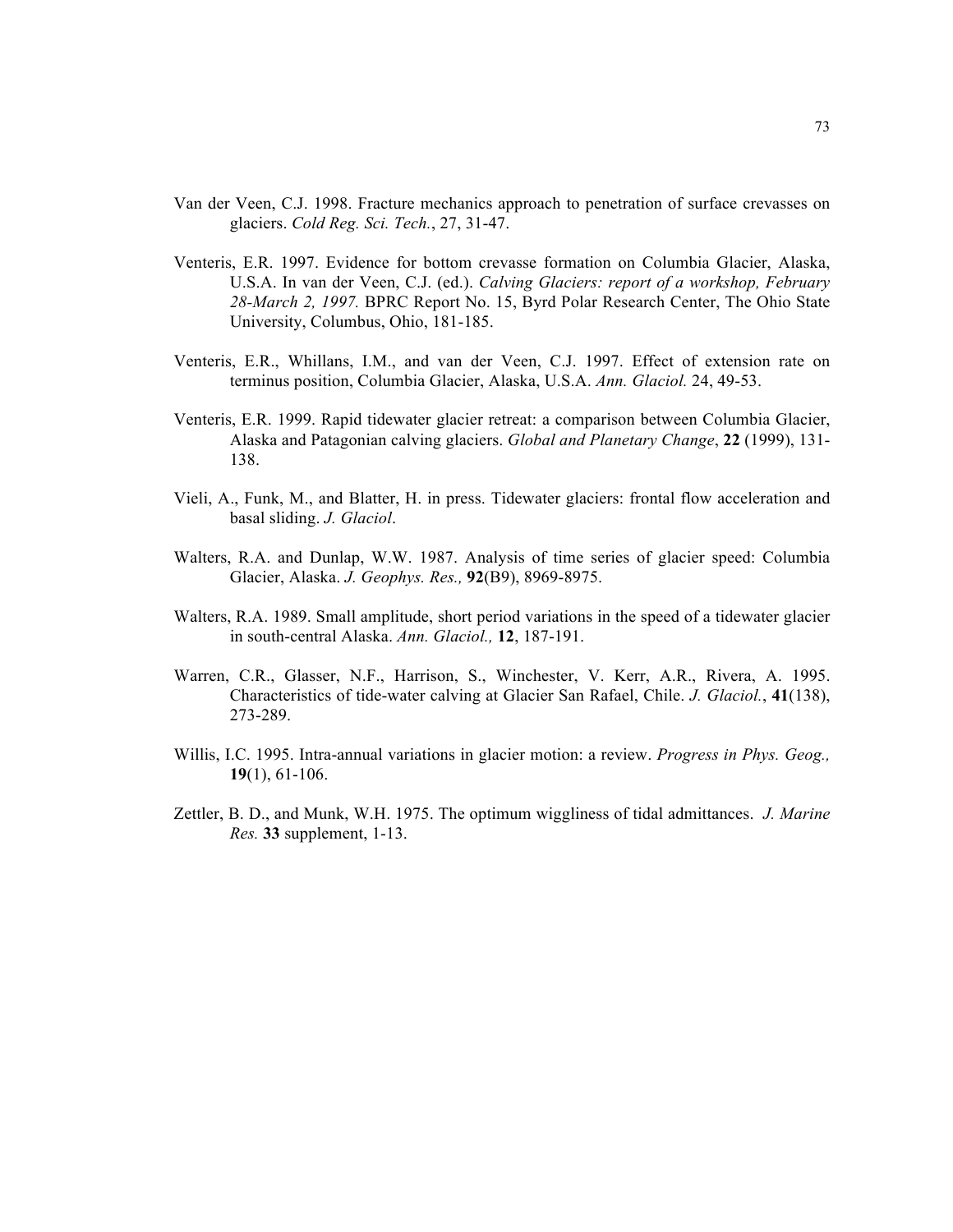# **Figures**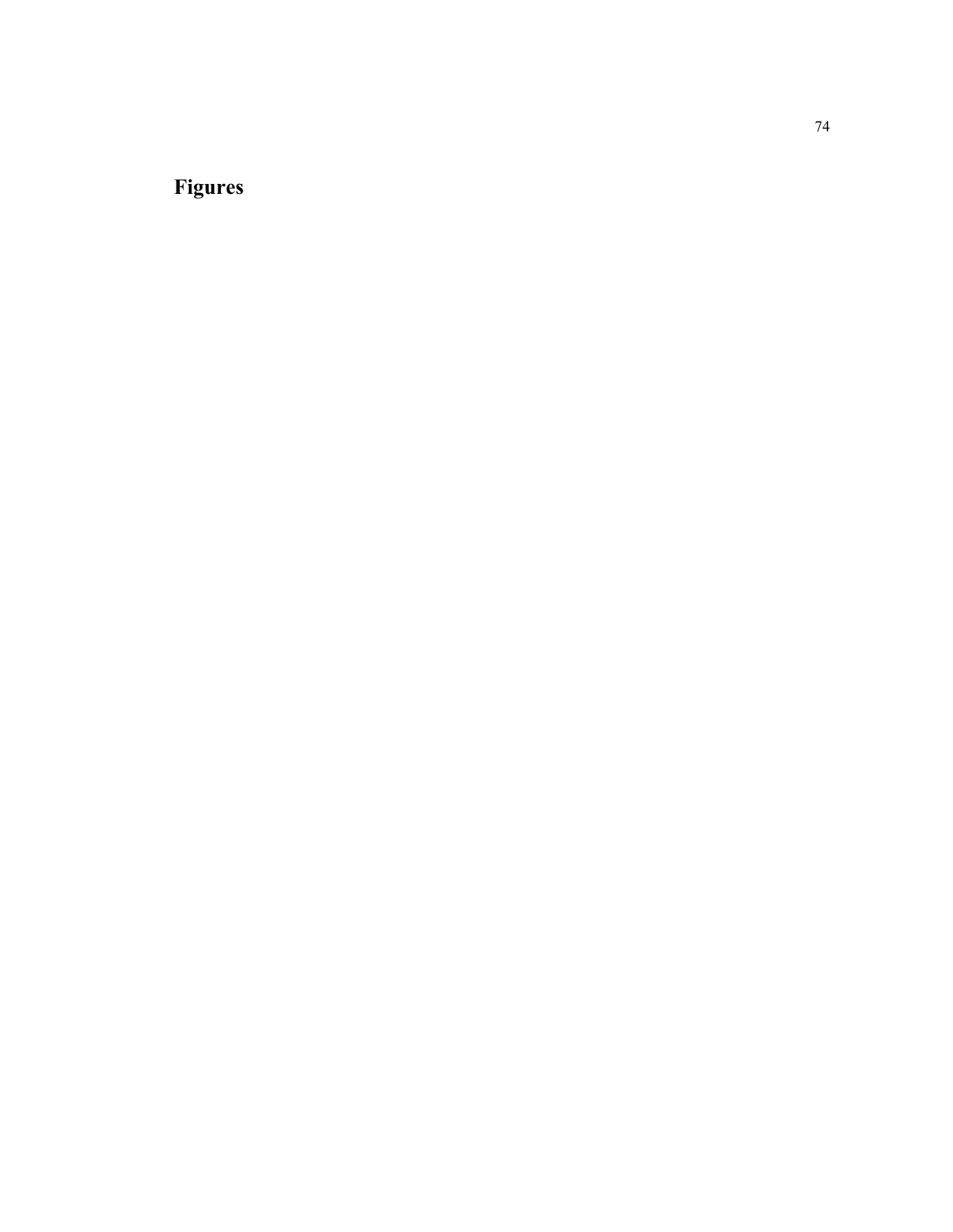## **Appendices**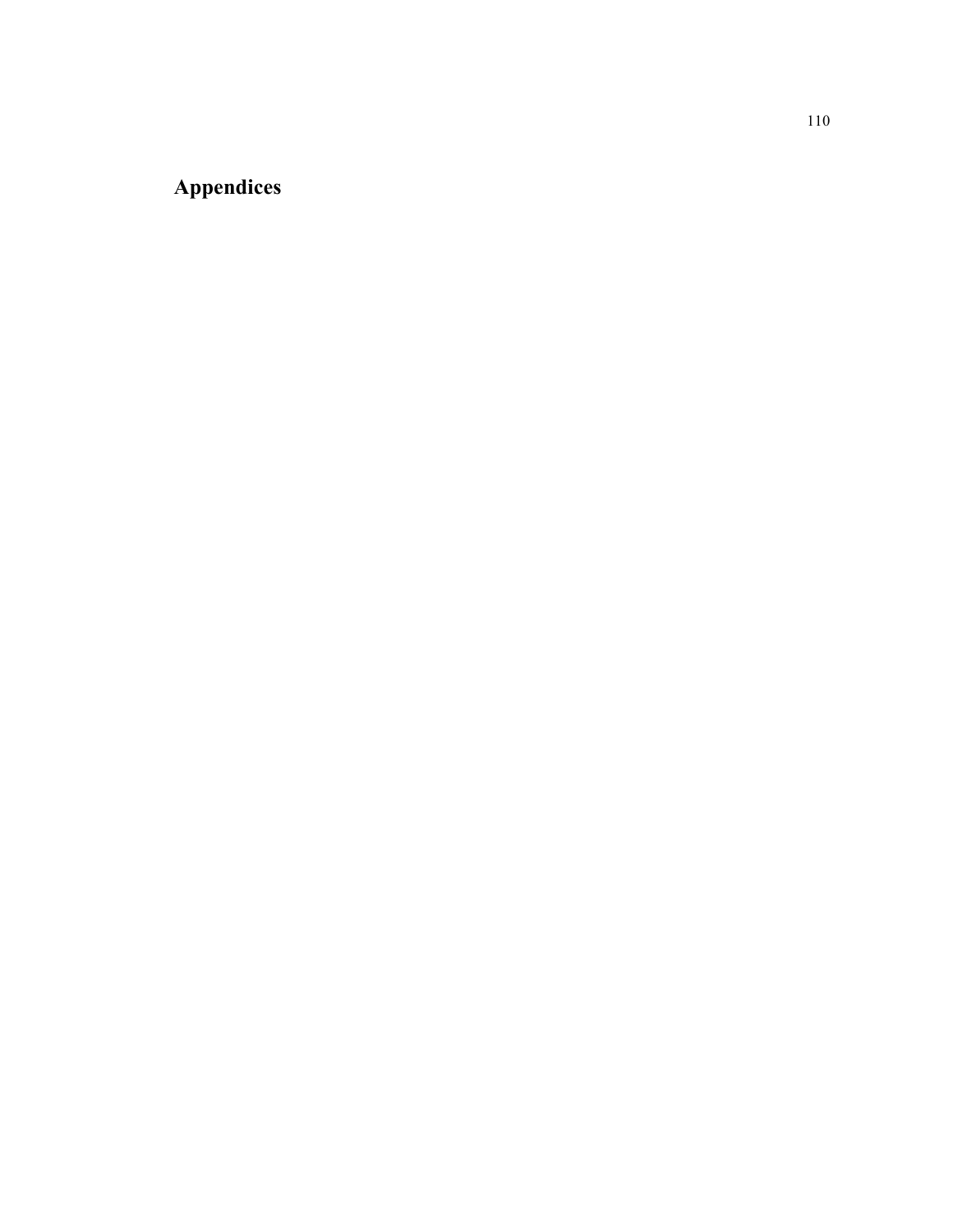## Appendix I. List of symbols

The following table presents a list a symbols used in the text and references the first use in the

text.

| Symbol                       | Description                                    | <b>First appearance</b> |
|------------------------------|------------------------------------------------|-------------------------|
| $\xi$                        | Longitudinal coordinate (km)                   | Fig. 1                  |
| $\tau_b$                     | <b>Basal</b> shear stress                      | Text p. 22              |
| $U_{def}$                    | Deformation rate                               | Fig. $7$                |
| $\dot{\mathcal{E}}_{\xi\xi}$ | Longitudinal strain rate                       | Fig. $8$                |
|                              |                                                |                         |
| $\mathcal H$                 | Tide stage                                     | Equation $(1)$          |
| $A_i$                        | Amplitude                                      | Equation (1)            |
| $\omega_i$                   | Frequency                                      | Equation $(1)$          |
| t                            | Time                                           | Equation $(1)$          |
| $\varphi_i$                  | Phase                                          | Equation $(1)$          |
| M                            | mean                                           | Equation $(1)$          |
| $M_2$                        | Principle Lunar Semi-diurnal tidal constituent | Text p. 25              |
| $\boldsymbol{U}$             | Horizontal velocity                            | Text p. 26              |
| $A_n^2 A_{n+1}$              | Low pass filter                                | Text p. 27              |
| $U_{\text{high freq}}$       | High frequency velocity                        | Equation $(3)$          |
| $A^2$ s $A$ o[U]             | Low frequency velocity                         | Equation $(3)$          |
| $\mathcal{C}_{\mathcal{C}}$  | Correlation coefficient                        | Text p. 27              |
| $\chi^2$                     | Reduced chi-squared test                       | Text p. 28              |
| $\mathcal A$                 | Admittance                                     | Equation (4)            |
| $L_h$                        | Horizontal characteristic decay length         | Fig. 15                 |
| $L_{\nu}$                    | Vertical characteristic decay length           | Fig. 15                 |
| $U_{\it tide}$               | Velocity forced by the tide                    | Equation $(5)$          |
| $U_{melt}$                   | Velocity forced by melt                        | Equation $(5)$          |
| $\varphi^{exp}$              | Expected phase angle                           | Equation $(6)$          |
| $\boldsymbol{Z}$             | Vertical position                              | Text p. 32              |
| $q_f$                        | Heat produced by basal friction                | Text p. 41              |
| $U_{bed}$                    | <b>Basal</b> velocity                          | Text p. 41              |
| $U_c$                        | Calving rate                                   | Equation (7)            |
| $U_i$                        | Width averaged ice speed                       | Equation (7)            |
| dL/dt                        | Rate of glacier length change                  | Equation (7)            |
| $Q_{in}$                     | Ice flux in                                    | Equation $(8)$          |
| $Q_{out}$                    | Ice flux out                                   | Equation $(8)$          |
| $Q_c$                        | Calving flux                                   | Equation (8)            |
| S                            | Cross-sectional area                           | Equation $(9)$          |
| h                            | Effective ice thickness                        | Equation (10)           |
| $\boldsymbol{\mathcal{X}}$   | Transverse position                            | Equation (10)           |
| W                            | Glacier width                                  | Equation (10)           |
| $D_w$                        | Cross sectional average water depth            | Equation $(13)$         |
| $q_c$                        | Calving flux over 50 m bands                   | Text p. 60              |
| $H_b$                        | Heigh above buoyancy                           | Equation (14)           |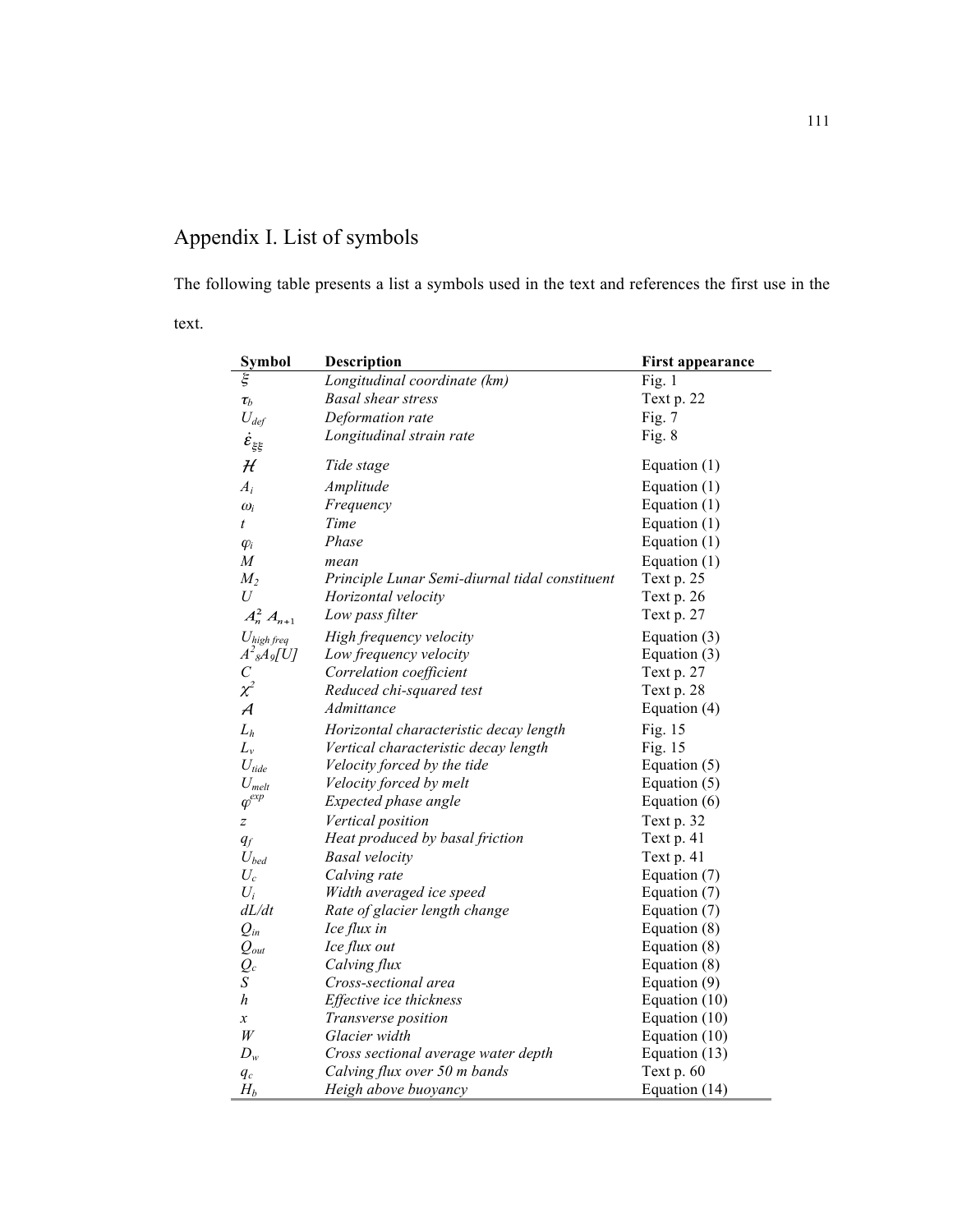| Н                | Cross sectional average ice thickness  | Equation (14)     |
|------------------|----------------------------------------|-------------------|
| $\rho_w$         | Density of sea water                   | Equation (13)     |
| $\rho_i$         | Density of ice                         | Equation (13)     |
| $p_e$            | Effective pressure                     | Text $p.67$       |
| $U_{pred}$       | Harmonic analysis prediction for $B^*$ | Text p. 75        |
|                  | Vertical film plane coordinate         | Fig. $A3.1$       |
| $\mu$            | Horizontal film plane coordinate       | Fig. $A3.1$       |
| θ                | Azimuth                                | Fig. A3.1         |
| φ                | Angle above horizon                    | Fig. $A3.1$       |
| Ψ                | Rotation                               | Fig. $A3.1$       |
| $\boldsymbol{p}$ | Point in space                         | Fig. $A3.1$       |
| X, Y, Z          | Direction rays                         | Equation (A3.1)   |
| К                | Enlargement factor                     | Equation $(A3.1)$ |
| x', y', z'       | Camera coordinates                     | Equation $(A3.2)$ |
| γ                | Height of camera above sea level       | Equation $(A3.3)$ |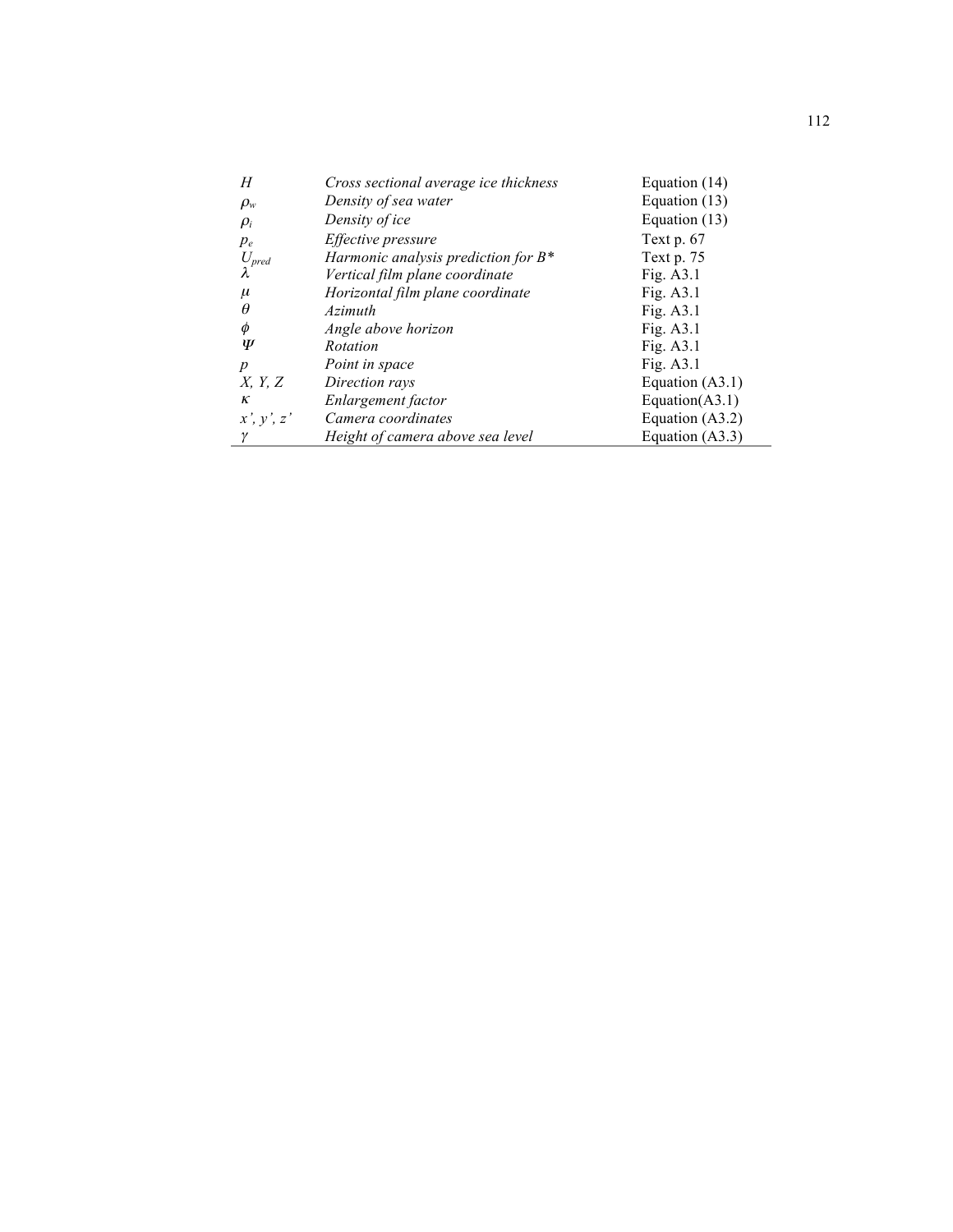#### Appendix II. Diurnal forcing- tests with synthetic data

We have developed a new function, (**Equation 6**) the admittance transfer function, for separating our high frequency ice velocity signal into two components. One component represents velocity variations forced by the tide, while the second component represents the portion of the signal driven by melt. To test the performance of the function, before applying it to our data, we performed tests on synthetic data.

A harmonic analysis of  $B^*$  gave  $U_{pred}$ , the best fir predicted time series of the velocity for marker  $B^*$ . We chose  $B^*$  because of its strong tidal nature; this allowed us to easily determine the success of **Equation 6** at removing the tidal portion of this signal. The predicted curve, *Upred*, was then approximated with **Equation (6)**. **Figure A2.1** shows a good match between the two curves, except during times when *Upred* is a poor approximation of the observations, such as during data gaps and heavy rain (**Figure 13**: days 140-144). At these times, when *Upred* fails to approximate the observations, the admittance transfer function also fails. Nevertheless, the correlation coefficient (0.87) remains high, showing that the admittance transfer function is able to extract a tidal signal.

Next, we added a synthetic melt forcing term into the  $U_{pred}$  time series. We used the  $S_1$ tidal species with a predetermined phase angle (peak at 13:30) to model melt. This species has a period of 24.0 hours, so it is temporally non-migratory in nature, and somewhat resembles the smoothed ablation rate signal. The synthetic melt signal then has the form (approximately  $0.25$  m d<sup>-1</sup> at the S<sub>1</sub> frequency). Adding this component perturbs the semi-diurnal nature of the velocity signal (*Upred*), by strongly increasing the amplitude of one semi-diurnal peak and weakly decreasing the other (**Fig. A2.2**).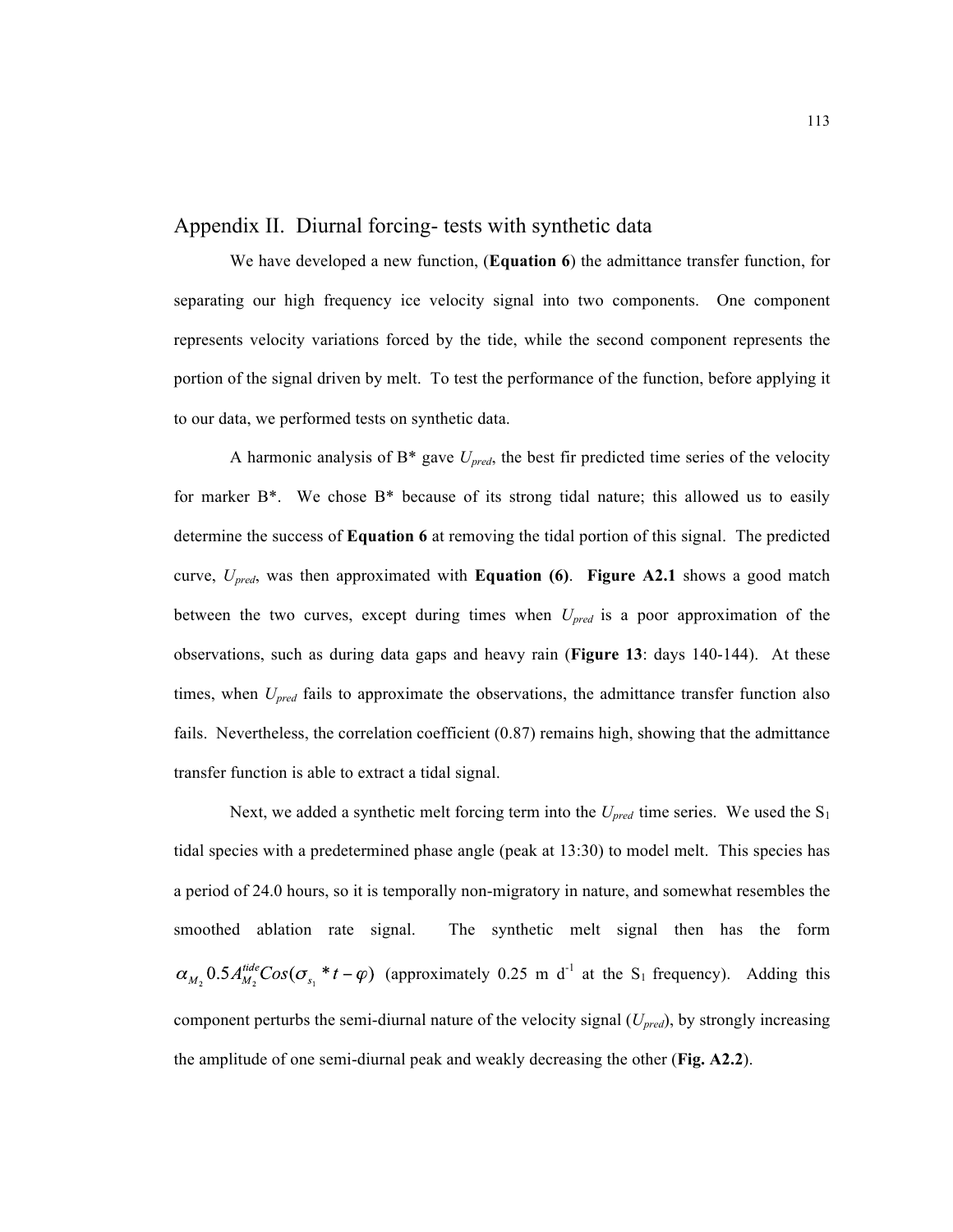Extraction of the synthetic melt term  $(S_1)$  using the admittance transfer function was not perfect, as the admittance transfer function is only an approximation of the total tidally forced velocity. The largest errors occur at times when *Upred* is a poor approximation of the observations. It does, however, provide a satisfactory way for removing most of the tidally forced, semi-diurnal variations (**Fig. A2.2**). The residual, which should approximate the melt input, contained some semi-diurnal component, especially during the days of poor *Upred* fit, but Harmonic analysis of the residual gave the correct  $S_1$  phase. Unfortunately, due to the modulating amplitude of this residual, the amplitude was not as well determined (**Fig. A2.2**). To improve the result, we applied harmonic analysis using both  $S_1$  and  $K_1$ , allowing us to better match the modulating amplitudes in the admittance function residual. Then we were able to extract the correct  $S_1$  amplitude and phase information from the total residual. Here, the input amplitude was 0.25 m and the input phase was -149°. The  $S_1$  residual had an amplitude of 0.24 m and a phase of -150°. Thus. we feel that function provides successful separation of a synthetic melt signal from a predominantly tidal signal; therefore it was applied to the motion data.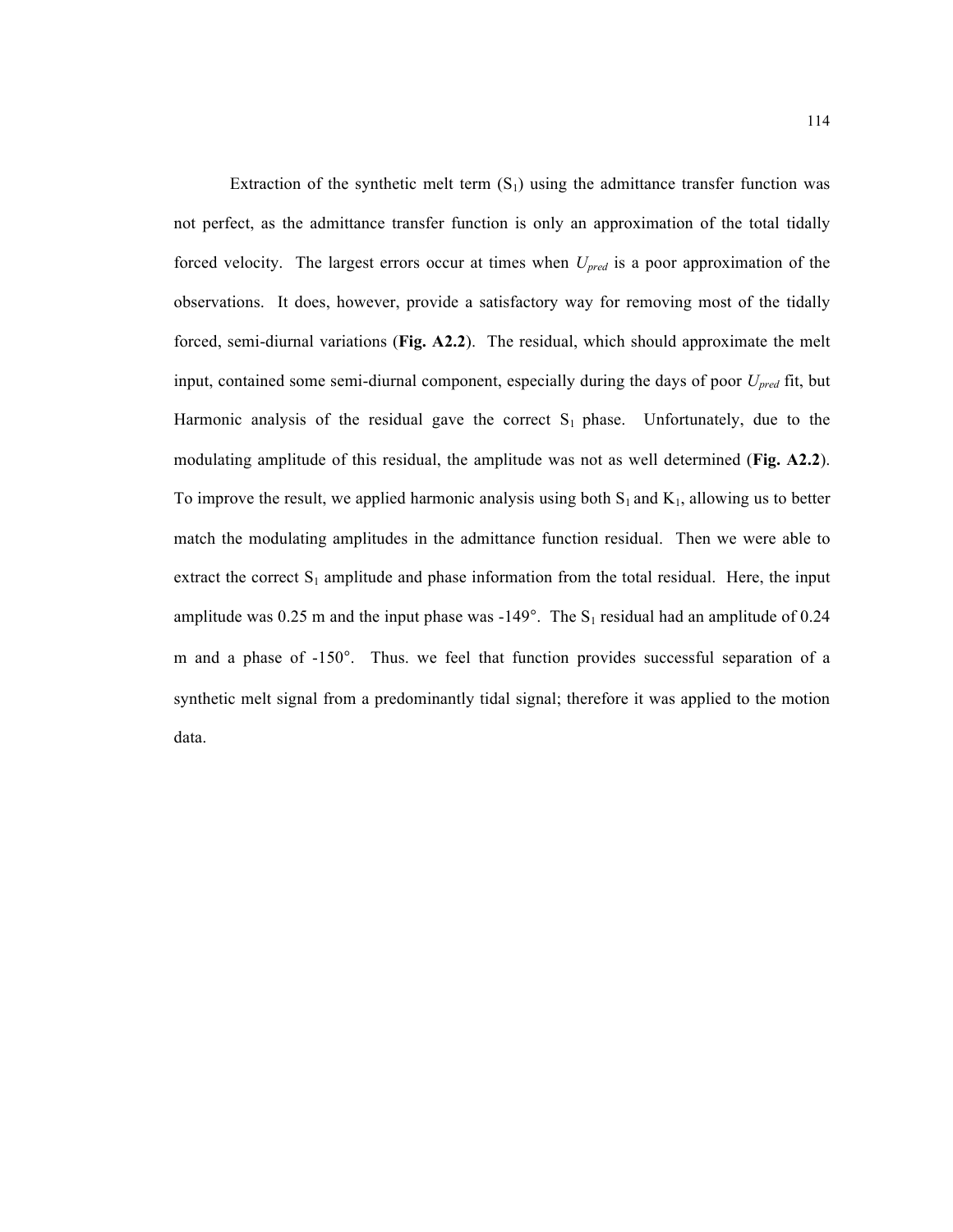#### Appendix III. Photogrammetry

This appendix discusses the methods employed to obtain a time series of physical coordinates for the terminus of LeConte Glacier. While previous time-lapse photography analyses have used light table projection methods to digitize points of interest, we describe a new method that uses scanned copies of the negatives and computer software to quantify points of interest. Our method can provide similar or greater accuracy than the conventional method, especially if control points are known in each frame. It also incorporates low quality negatives, which were previously omitted, since enhancement of images acquired in poor weather is possible in phot editing software.

Each usable negative must be scanned at high resolution  $(\sim 3072 \times 2048)$  pixels). For maximum accuracy, the images must be scanned such that: 1.) the negative boundary is visible, or, 2.) at least two known control points are visible in the image. Satisfying one of these two criteria allows the screen coordinate in each image to be translated so that each image in the set has a similar reference frame. Unfortunately, our images contained no known control points, and scanning was performed in such a fashion that the negative boundary was excluded. This made an exact determination of the center (principal point) of each image impossible, and gave the effect of an unstable camera. However, due to the short focal length lens used in the main camera, the camera housing framed each image, allowing for a first order registration of the photo set (see **Fig. 6**).

After enhancing the contrast and brightness of any marginal images, each image was cropped to the window of the camera housing. To do this, we applied a color mask to each image using Corel Photo-Paint©. This aligned the center point of each image, with the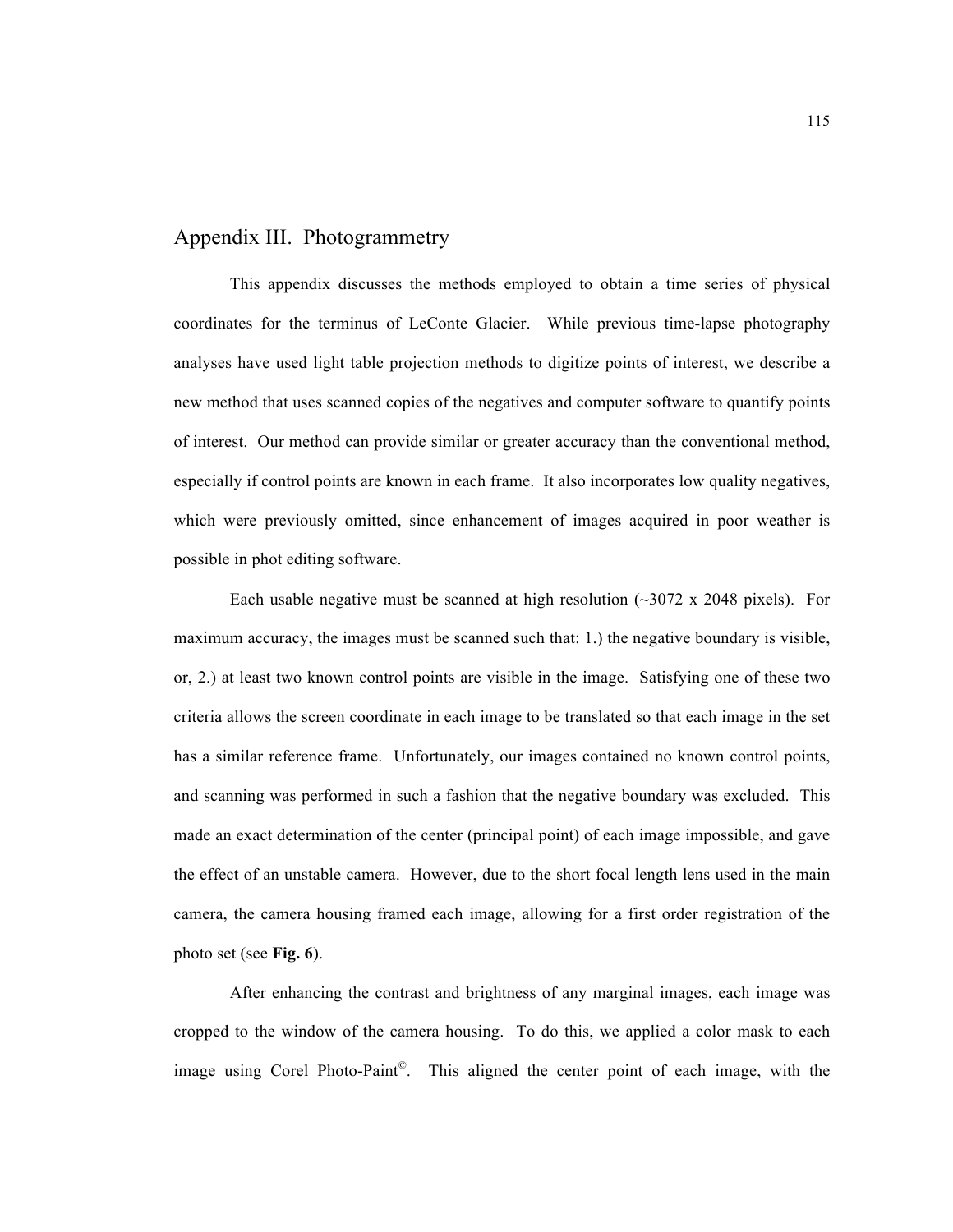accuracy related to the blurriness of the camera housing window (dependent on weather conditions). This process did not alter the proportions of the image, and yielded a positional uncertainty of 3.9 m (50 mm lens) for a particle in the far field, and 2.1 m at the approximate glacier centerline. The images from the 100 mm camera were not framed by the inside of the box, resulting in a larger positional uncertainty of approximately 7.6 m in the far field and 4.2 m at the centerline.

The images were then organized in time sequential order ('stacked') using the image processing software "Scion Images" (http://rsb.info.nih.gov/nih-image/index.html) developed by the National Institute of Health. In each frame, the terminus position was digitized in a coordinate system  $(\lambda,\mu)$  centered in the middle of the working window on the screen (screen frame; **Fig. A3.1**). Digitizing was performed in such a manner that the terminus outline is a true function of  $\mu$ , allowing cubic spline interpolation at fixed intervals after the following coordinate transformation.

The exact position of any point may determined only by using two cameras in different locations. However, estimated coordinates may be obtained by intersecting the direction ray between the camera and any point, *p,* with a known plane (Krimmel and Rasmussen, 1986). We estimated glacier topography with this plane using helicopter-borne GPS survey data, and marker A\*'s elevation when it calved from the glacier. Although this gave a bimodal suggestion of the height of the terminus, we chose a plane 60 m above sea level for intersection with the direction ray array in each frame. As presented in Krimmel and Rasmussen (1986), the transformation of screen plane coordinates  $(\lambda, \mu)$  to physical coordinates  $(x', y', z')$  (Fig. **A3.1**) is accomplished by first applying three rotations about the pointing angles of the camera's optic axis  $(\theta, \phi, \psi)$ , to obtain the direction ray  $(X, Y, Z)$ .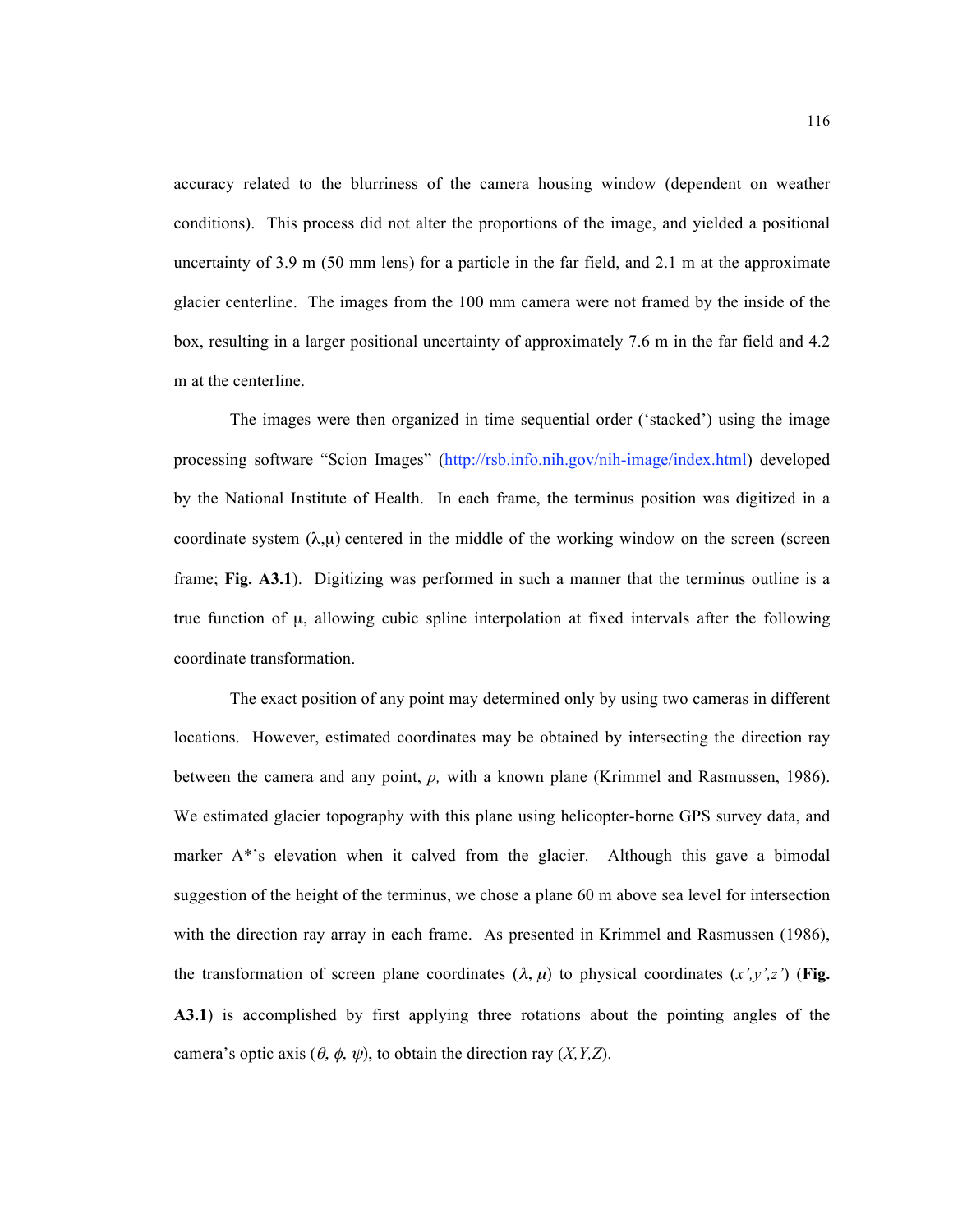$$
\begin{pmatrix} X \\ Y \\ Z \end{pmatrix} = \begin{pmatrix} x_o \\ y_o \\ z_o \end{pmatrix} + \frac{\lambda_i}{\kappa} \begin{pmatrix} \sin \theta \cos \psi - \cos \theta \sin \phi \sin \psi \\ -\cos \theta \cos \psi - \sin \theta \sin \phi \sin \psi \\ \cos \phi \sin \psi \end{pmatrix} + \frac{\mu_i}{\kappa} \begin{pmatrix} -\sin \theta \sin \psi - \cos \theta \sin \phi \cos \psi \\ \cos \theta \sin \psi - \sin \theta \sin \phi \cos \psi \\ \cos \phi \cos \psi \end{pmatrix}
$$

where

$$
\begin{pmatrix} x_o \\ y_o \\ z_o \end{pmatrix} = \begin{pmatrix} \cos \theta \cos \phi \\ \sin \theta \cos \phi \\ \sin \phi \end{pmatrix}
$$
 (A3.1)

Here,  $\phi$  is the angle above the horizon,  $\psi$  is the transverse rotation from horizontal and  $\kappa$  is the focal length of the lens multiplied by the enlargement factor of the image from the original negative size (for the 50 mm lens  $\sigma$  = 7.38\*24 mm). We simplify the equations of Krimmel and Rasmussen (1986) by setting the azimuth angle,  $\theta$ , to 90°, such that the y axis is parallel to the cameras optic axis.

The direction rays are then intersected with the plane representing the glacier.

$$
\begin{pmatrix} x' \\ y' \\ z' \end{pmatrix} = \frac{-\gamma}{Z} \begin{pmatrix} X \\ Y \\ Z \end{pmatrix}
$$
 (A2.2)

where  $\gamma$  is equal to the height above sea level, in this case 343 m. The results of the transformation are strongly dependent on  $\phi$ , which was measured in the field at low levels of accuracy. A  $1^{\circ}$  change in  $\phi$  results in a 2 m change in *x'* when close to the measured dip angle, but may have much larger effect if  $\phi$  is small.

To constrain  $\phi$ , we used a foot to mile map of the terminus region (Bowen, unpublished) to locate both the position of the time-lapse camera a known rock outcrop along